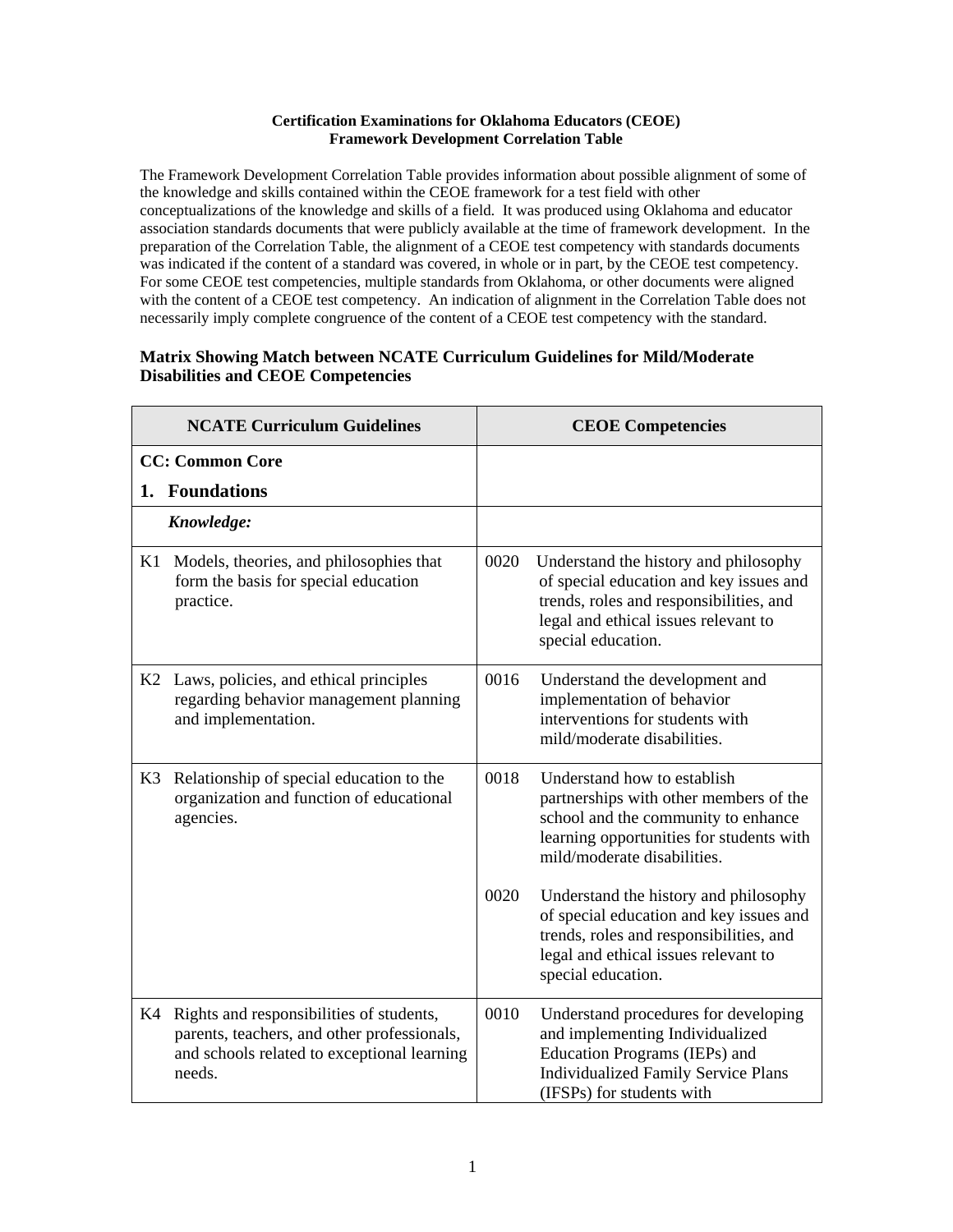| <b>NCATE Curriculum Guidelines</b>                                                                                                                                          | <b>CEOE</b> Competencies |                                                                                                                                                                                                                    |
|-----------------------------------------------------------------------------------------------------------------------------------------------------------------------------|--------------------------|--------------------------------------------------------------------------------------------------------------------------------------------------------------------------------------------------------------------|
|                                                                                                                                                                             |                          | mild/moderate disabilities.                                                                                                                                                                                        |
|                                                                                                                                                                             | 0016                     | Understand the development and<br>implementation of behavior<br>interventions for students with<br>mild/moderate disabilities.                                                                                     |
|                                                                                                                                                                             | 0020                     | Understand the history and philosophy<br>of special education and key issues and<br>trends, roles and responsibilities, and<br>legal and ethical issues relevant to<br>special education.                          |
|                                                                                                                                                                             |                          | OPTE 0013 The teacher understands the legal<br>aspects of teaching, including the rights<br>of students and parents/ families, as<br>well as the legal rights and<br>responsibilities of the teacher.              |
| K5 Issues in definition and identification of<br>individuals with exceptional learning<br>needs, including those from culturally and<br>linguistically diverse backgrounds. | 0006                     | Understand assessment instruments and<br>procedures evaluating the strengths and<br>needs of students with mild/moderate<br>disabilities.                                                                          |
|                                                                                                                                                                             | 0010                     | Understand procedures for developing<br>and implementing Individualized<br>Education Programs (IEPs) and<br><b>Individualized Family Service Plans</b><br>(IFSPs) for students with<br>mild/moderate disabilities. |
|                                                                                                                                                                             | 0020                     | Understand the history and philosophy<br>of special education and key issues and<br>trends, roles and responsibilities, and<br>legal and ethical issues relevant to<br>special education.                          |
| K6 Issues, assurances and due process rights<br>related to assessment, eligibility, and<br>placement within a continuum of services.                                        | 0006                     | Understand assessment instruments and<br>procedures evaluating the strengths and<br>needs of students with mild/moderate<br>disabilities.                                                                          |
|                                                                                                                                                                             | 0010                     | Understand procedures for developing<br>and implementing Individualized<br>Education Programs (IEPs) and<br><b>Individualized Family Service Plans</b><br>(IFSPs) for students with<br>mild/moderate disabilities. |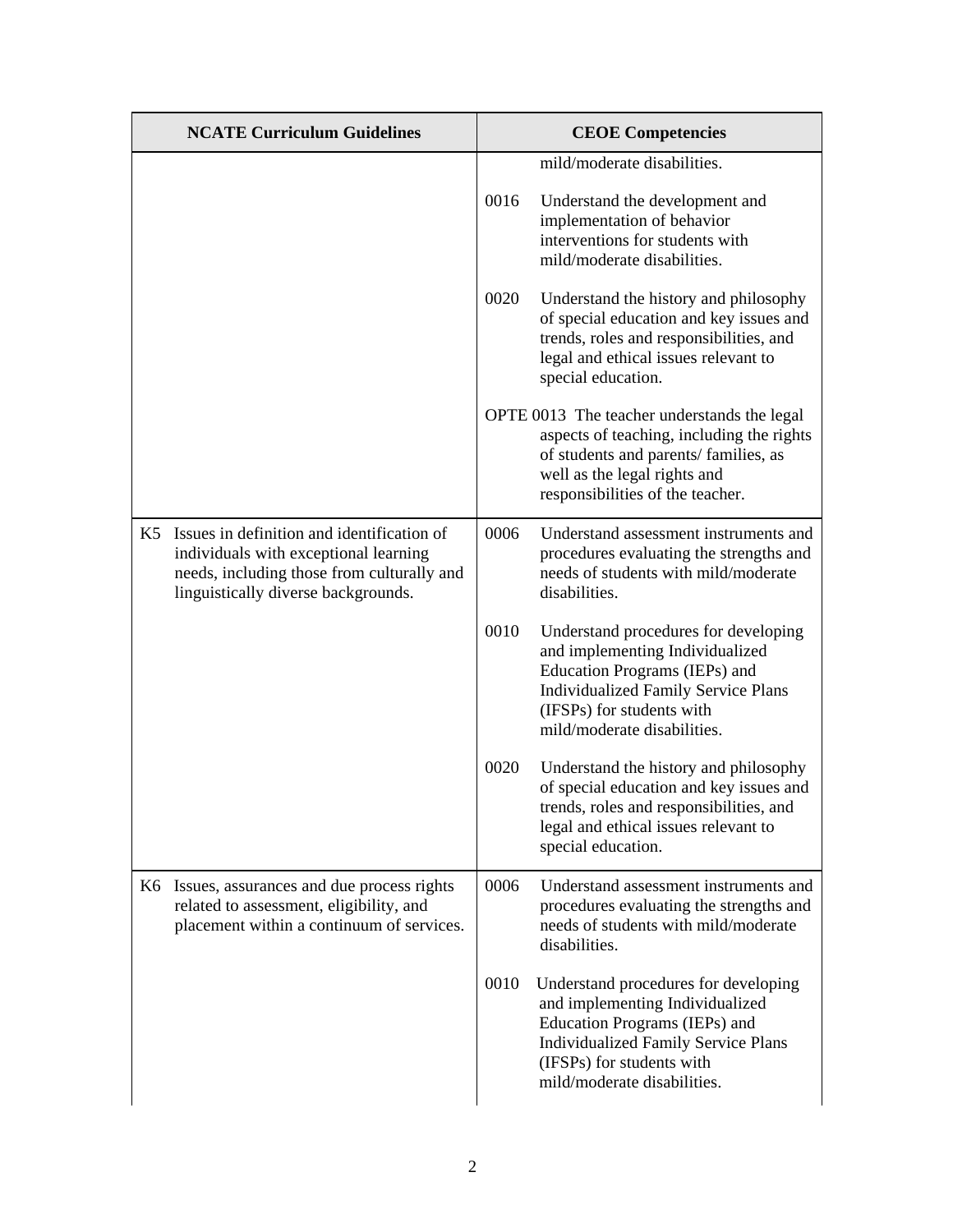|    | <b>NCATE Curriculum Guidelines</b>                                                                                      |      | <b>CEOE Competencies</b>                                                                                                                                                                                           |
|----|-------------------------------------------------------------------------------------------------------------------------|------|--------------------------------------------------------------------------------------------------------------------------------------------------------------------------------------------------------------------|
|    | K7 Family systems and the role of families in<br>the educational process.                                               | 0019 | Understand how to promote positive<br>school-home relationships and<br>encourage families' involvement in<br>their children's education.                                                                           |
|    | K8 Historical points of view and contribution<br>of culturally diverse groups.                                          | 0020 | Understand the history and philosophy<br>of special education and key issues and<br>trends, roles and responsibilities, and<br>legal and ethical issues relevant to<br>special education.                          |
| K9 | Impact of the dominant culture on shaping<br>schools and the individuals who study and<br>work in them.                 | 0010 | Understand procedures for developing<br>and implementing Individualized<br>Education Programs (IEPs) and<br><b>Individualized Family Service Plans</b><br>(IFSPs) for students with<br>mild/moderate disabilities. |
|    |                                                                                                                         | 0020 | Understand the history and philosophy<br>of special education and key issues and<br>trends, roles and responsibilities, and<br>legal and ethical issues relevant to<br>special education.                          |
|    | K10 Potential impact of differences in values,<br>languages, and customs that can exist<br>between the home and school. | 0019 | Understand how to promote positive<br>school-home relationships and<br>encourage families' involvement in<br>their children's education.                                                                           |
|    |                                                                                                                         |      | OPTE 0002 The teacher understands that<br>students vary in their approaches to<br>learning and creates instructional<br>opportunities that are adaptable to<br>individual differences of learners.                 |
|    | Skill:                                                                                                                  |      |                                                                                                                                                                                                                    |
| S1 | Articulate personal philosophy of special<br>education.                                                                 | N/A  |                                                                                                                                                                                                                    |
|    | <b>IGC: Individualized General Curriculum</b>                                                                           |      |                                                                                                                                                                                                                    |
| 1. | <b>Foundations</b>                                                                                                      |      |                                                                                                                                                                                                                    |
|    | Knowledge:                                                                                                              |      |                                                                                                                                                                                                                    |
|    | K1 Definitions and issues related to the<br>identification of individuals with<br>disabilities.                         | 0002 | Understand types and characteristics of<br>specific learning disabilities and their<br>significance for human development                                                                                          |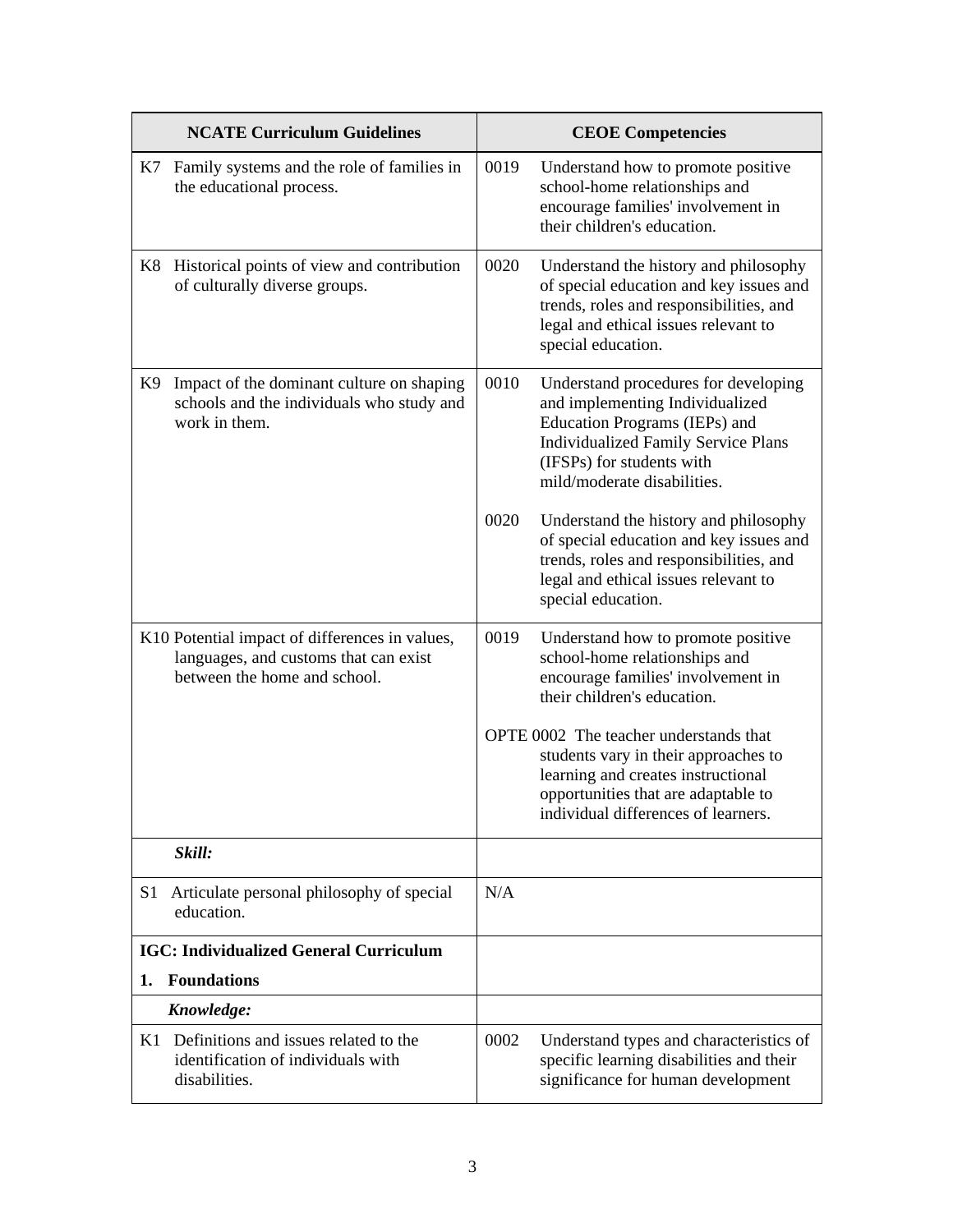|    | <b>NCATE Curriculum Guidelines</b>                                                                                                                |      | <b>CEOE Competencies</b>                                                                                                                                                                                                                     |
|----|---------------------------------------------------------------------------------------------------------------------------------------------------|------|----------------------------------------------------------------------------------------------------------------------------------------------------------------------------------------------------------------------------------------------|
|    |                                                                                                                                                   |      | and learning.                                                                                                                                                                                                                                |
|    |                                                                                                                                                   | 0003 | Understand causes and characteristics<br>of mild/moderate mental retardation<br>and the significance of mental<br>retardation for human development and<br>learning.                                                                         |
|    |                                                                                                                                                   | 0004 | Understand types and characteristics of<br>emotional disturbance and their<br>significance for development and<br>learning.                                                                                                                  |
|    |                                                                                                                                                   | 0005 | Understand types and characteristics of<br>other categories of disabilities (i.e.,<br>autism, other health impairments,<br>traumatic brain injury, orthopedically<br>impaired) and their significance for<br>human development and learning. |
|    |                                                                                                                                                   | 0006 | Understand assessment instruments and<br>procedures evaluating the strengths and<br>needs of students with mild/moderate<br>disabilities.                                                                                                    |
|    |                                                                                                                                                   | 0010 | Understand procedures for developing<br>and implementing Individualized<br>Education Programs (IEPs) and<br><b>Individualized Family Service Plans</b><br>(IFSPs) for students with<br>mild/moderate disabilities.                           |
|    | K <sub>2</sub> Models and theories of deviance and<br>behavior problems.                                                                          | 0004 | Understand types and characteristics of<br>emotional disturbance and their<br>significance for development and<br>learning.                                                                                                                  |
|    | K3 Historical foundations, classic studies,<br>major contributors, major legislation, and<br>current issues related to knowledge and<br>practice. | 0020 | Understand the history and philosophy<br>of special education and key issues and<br>trends, roles and responsibilities, and<br>legal and ethical issues relevant to<br>special education.                                                    |
| K4 | The legal, judicial, and educational<br>systems to assist individuals with<br>disabilities.                                                       | 0006 | Understand assessment instruments and<br>procedures evaluating the strengths and<br>needs of students with mild/moderate<br>disabilities.                                                                                                    |
|    |                                                                                                                                                   | 0010 | Understand procedures for developing                                                                                                                                                                                                         |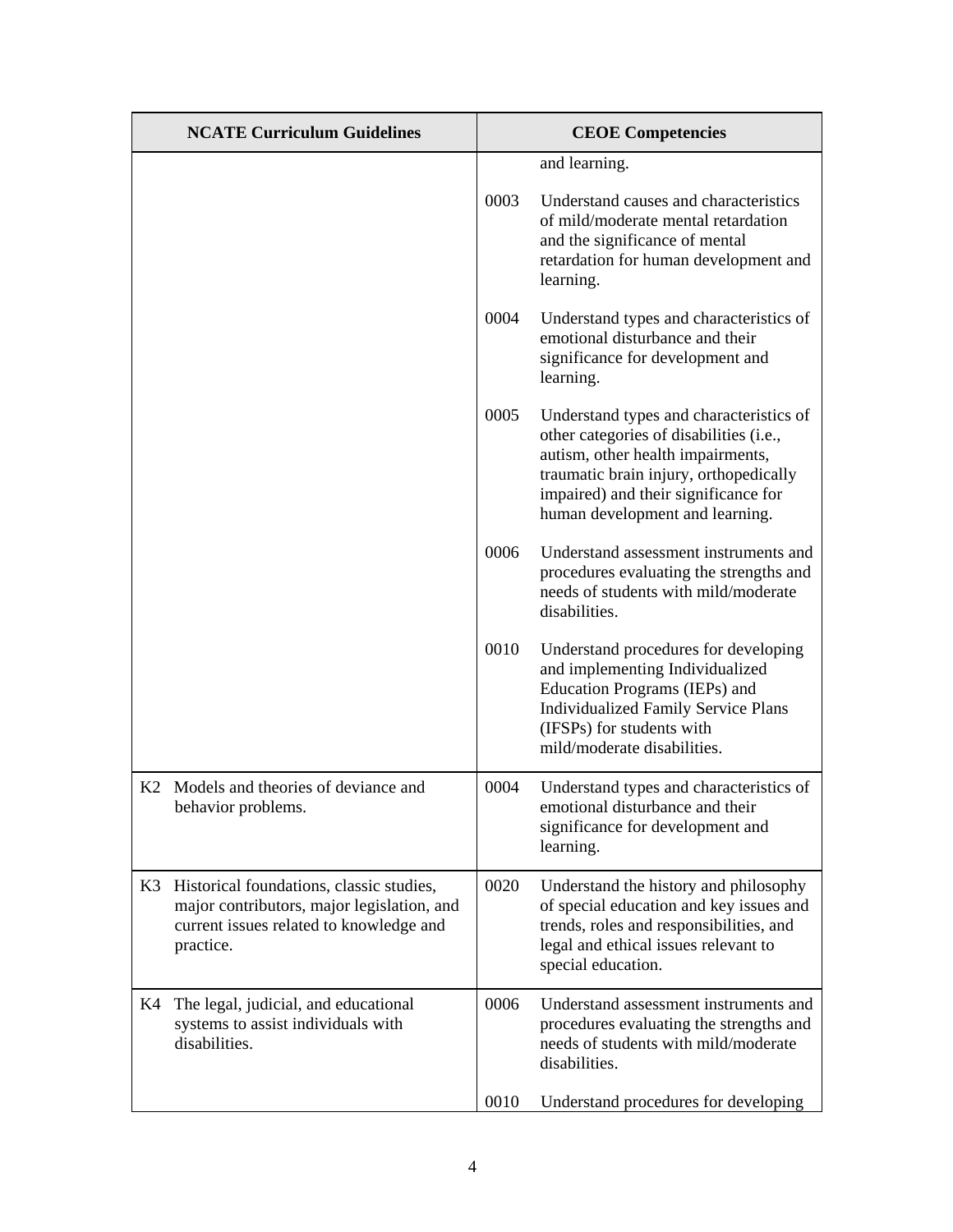|    | <b>NCATE Curriculum Guidelines</b>                                                                                                                    |      | <b>CEOE Competencies</b>                                                                                                                                                                                           |
|----|-------------------------------------------------------------------------------------------------------------------------------------------------------|------|--------------------------------------------------------------------------------------------------------------------------------------------------------------------------------------------------------------------|
|    |                                                                                                                                                       |      | and implementing Individualized<br>Education Programs (IEPs) and<br><b>Individualized Family Service Plans</b><br>(IFSPs) for students with<br>mild/moderate disabilities.                                         |
|    |                                                                                                                                                       | 0020 | Understand the history and philosophy<br>of special education and key issues and<br>trends, roles and responsibilities, and<br>legal and ethical issues relevant to<br>special education.                          |
|    | K5 Continuum of placement and services<br>available for individuals with disabilities.                                                                | 0010 | Understand procedures for developing<br>and implementing Individualized<br>Education Programs (IEPs) and<br><b>Individualized Family Service Plans</b><br>(IFSPs) for students with<br>mild/moderate disabilities. |
|    |                                                                                                                                                       | 0020 | Understand the history and philosophy<br>of special education and key issues and<br>trends, roles and responsibilities, and<br>legal and ethical issues relevant to<br>special education.                          |
|    | K6 Laws and policies related to provision of<br>specialized health care in educational<br>settings.                                                   | 0020 | Understand the history and philosophy<br>of special education and key issues and<br>trends, roles and responsibilities, and<br>legal and ethical issues relevant to<br>special education.                          |
| K7 | Factors that influence the over-<br>representation of culturally/linguistically<br>diverse students in programs for<br>individuals with disabilities. | 0006 | Understand assessment instruments and<br>procedures evaluating the strengths and<br>needs of students with mild/moderate<br>disabilities.                                                                          |
|    |                                                                                                                                                       | 0010 | Understand procedures for developing<br>and implementing Individualized<br>Education Programs (IEPs) and<br><b>Individualized Family Service Plans</b><br>(IFSPs) for students with<br>mild/moderate disabilities. |
|    |                                                                                                                                                       | 0020 | Understand the history and philosophy<br>of special education and key issues and<br>trends, roles and responsibilities, and<br>legal and ethical issues relevant to<br>special education.                          |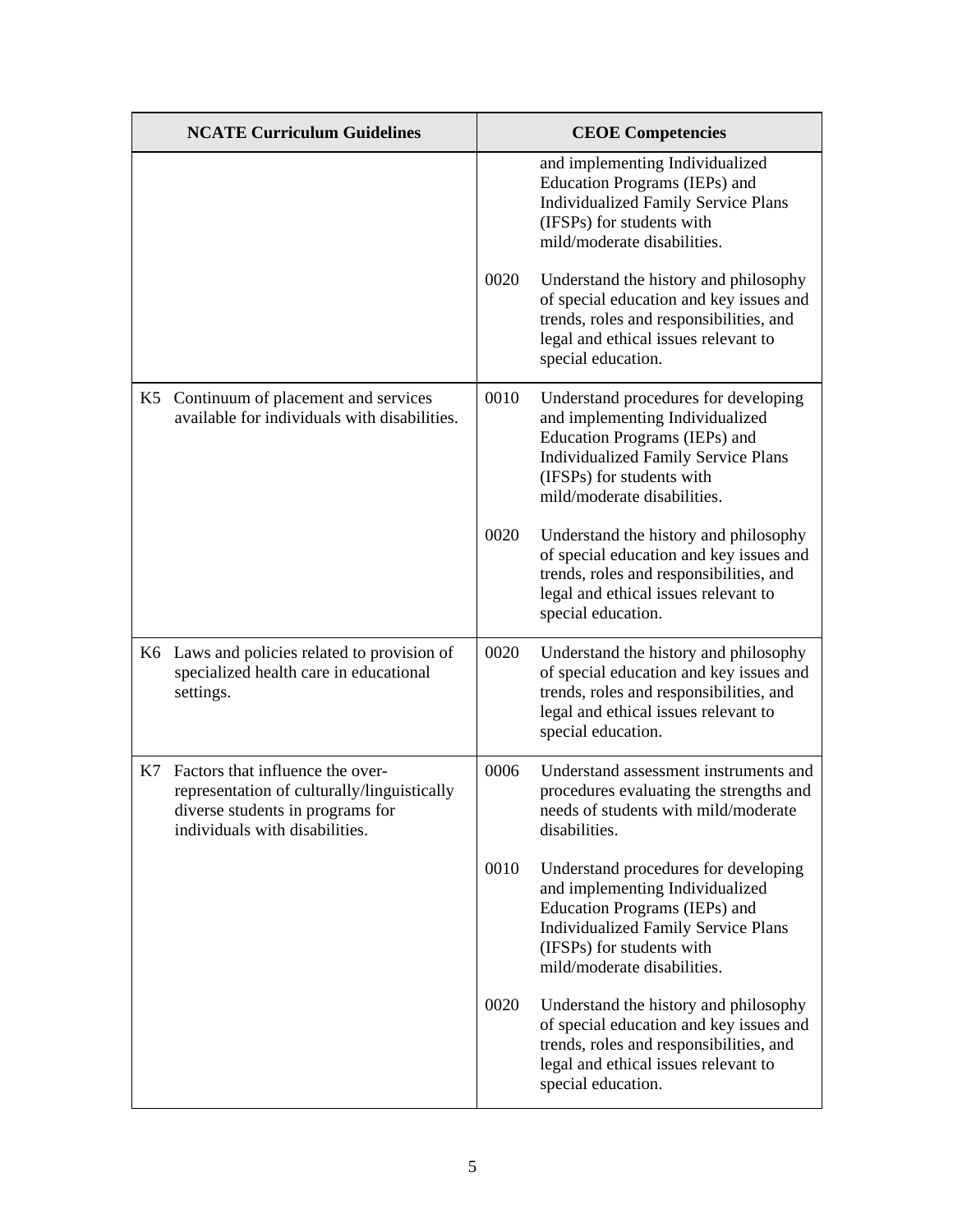|               | <b>NCATE Curriculum Guidelines</b>                                              |      | <b>CEOE Competencies</b>                                                                                                                                                                                           |
|---------------|---------------------------------------------------------------------------------|------|--------------------------------------------------------------------------------------------------------------------------------------------------------------------------------------------------------------------|
|               | K8 Principles of normalization and concept of<br>least restrictive environment. | 0010 | Understand procedures for developing<br>and implementing Individualized<br>Education Programs (IEPs) and<br><b>Individualized Family Service Plans</b><br>(IFSPs) for students with<br>mild/moderate disabilities. |
|               |                                                                                 | 0020 | Understand the history and philosophy<br>of special education and key issues and<br>trends, roles and responsibilities, and<br>legal and ethical issues relevant to<br>special education.                          |
| K9            | Theory of reinforcement techniques in<br>serving individuals with disabilities. | 0011 | Understand how to establish positive<br>and productive learning environments<br>for students with mild/moderate<br>disabilities.                                                                                   |
|               |                                                                                 | 0015 | Understand evidence-based strategies<br>and techniques for promoting students'<br>acquisition of functional skills.                                                                                                |
|               | <b>CC: Common Core</b>                                                          |      |                                                                                                                                                                                                                    |
| $2_{\bullet}$ | <b>Development and Characteristics of</b><br><b>Learners</b>                    |      |                                                                                                                                                                                                                    |
|               | Knowledge:                                                                      |      |                                                                                                                                                                                                                    |
| K1            | Typical and atypical human growth and<br>development.                           | 0001 | Understand processes of human<br>development and factors, including<br>disability, that affect development and<br>learning.                                                                                        |
|               |                                                                                 | 0002 | Understand types and characteristics of<br>specific learning disabilities and their<br>significance for human development<br>and learning.                                                                         |
|               |                                                                                 | 0003 | Understand causes and characteristics<br>of mild/moderate mental retardation<br>and the significance of mental<br>retardation for human development and<br>learning.                                               |
|               |                                                                                 | 0004 | Understand types and characteristics of<br>emotional disturbance and their<br>significance for development and<br>learning.                                                                                        |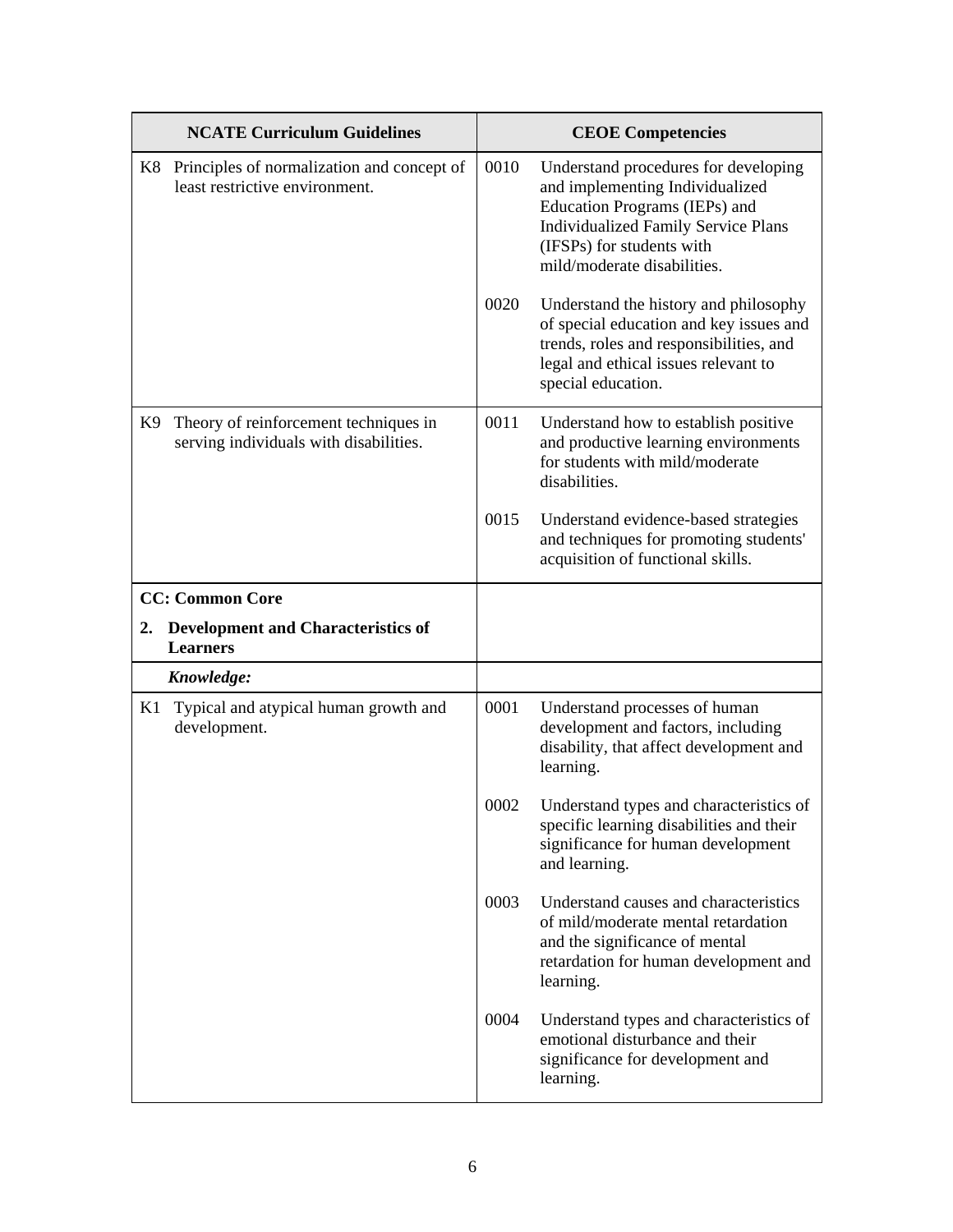|    | <b>NCATE Curriculum Guidelines</b>                                                                                                              |      | <b>CEOE Competencies</b>                                                                                                                                                                                                                     |
|----|-------------------------------------------------------------------------------------------------------------------------------------------------|------|----------------------------------------------------------------------------------------------------------------------------------------------------------------------------------------------------------------------------------------------|
|    |                                                                                                                                                 | 0005 | Understand types and characteristics of<br>other categories of disabilities (i.e.,<br>autism, other health impairments,<br>traumatic brain injury, orthopedically<br>impaired) and their significance for<br>human development and learning. |
|    | K2 Educational implications of characteristics<br>of various exceptionalities.                                                                  | 0001 | Understand processes of human<br>development and factors, including<br>disability, that affect development and<br>learning.                                                                                                                  |
|    |                                                                                                                                                 | 0002 | Understand types and characteristics of<br>specific learning disabilities and their<br>significance for human development<br>and learning.                                                                                                   |
|    |                                                                                                                                                 | 0003 | Understand causes and characteristics<br>of mild/moderate mental retardation<br>and the significance of mental<br>retardation for human development and<br>learning.                                                                         |
|    |                                                                                                                                                 | 0004 | Understand types and characteristics of<br>emotional disturbance and their<br>significance for development and<br>learning.                                                                                                                  |
|    |                                                                                                                                                 | 0005 | Understand types and characteristics of<br>other categories of disabilities (i.e.,<br>autism, other health impairments,<br>traumatic brain injury, orthopedically<br>impaired) and their significance for<br>human development and learning. |
| K3 | Characteristics and effects of the cultural<br>and environmental milieu of the<br>individual with exceptional learning needs<br>and the family. | 0001 | Understand processes of human<br>development and factors, including<br>disability, that affect development and<br>learning.                                                                                                                  |
|    |                                                                                                                                                 | 0011 | Understand how to establish positive<br>and productive learning environments<br>for students with mild/moderate<br>disabilities.                                                                                                             |
| K4 | Family systems and the role of families in<br>supporting development.                                                                           | 019  | Understand how to promote positive<br>school-home relationships.                                                                                                                                                                             |
| K5 | Similarities and differences of individuals                                                                                                     | 0001 | Understand processes of human                                                                                                                                                                                                                |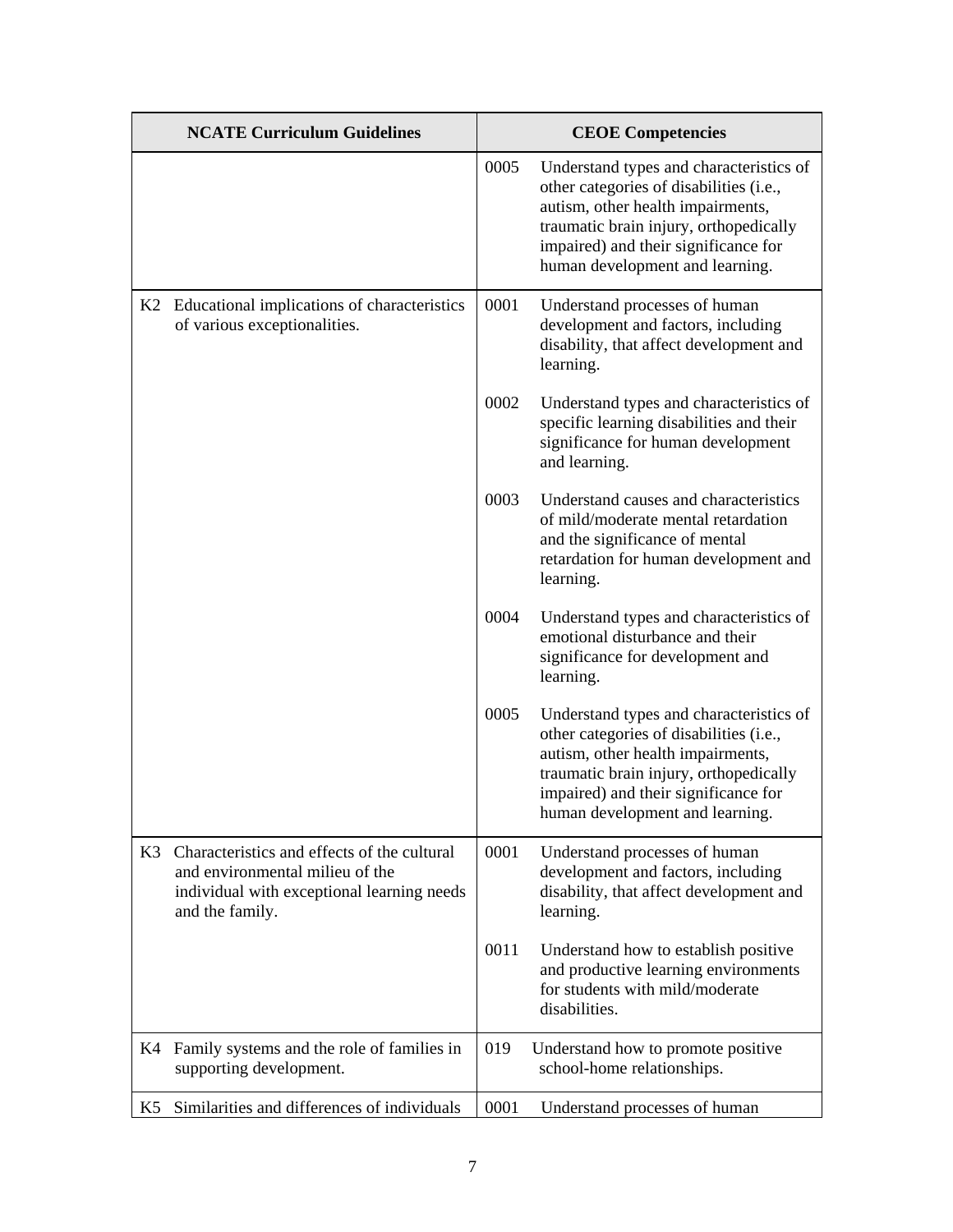| <b>NCATE Curriculum Guidelines</b>                                                       |      | <b>CEOE Competencies</b>                                                                                                                                                                                                                     |
|------------------------------------------------------------------------------------------|------|----------------------------------------------------------------------------------------------------------------------------------------------------------------------------------------------------------------------------------------------|
| with and without exceptional learning<br>needs.                                          |      | development and factors, including<br>disability, that affect development and<br>learning.                                                                                                                                                   |
|                                                                                          | 0002 | Understand types and characteristics of<br>specific learning disabilities and their<br>significance for human development<br>and learning.                                                                                                   |
|                                                                                          | 0003 | Understand causes and characteristics<br>of mild/moderate mental retardation<br>and the significance of mental<br>retardation for human development and<br>learning.                                                                         |
|                                                                                          | 0004 | Understand types and characteristics of<br>emotional disturbance and their<br>significance for development and<br>learning.                                                                                                                  |
|                                                                                          | 0005 | Understand types and characteristics of<br>other categories of disabilities (i.e.,<br>autism, other health impairments,<br>traumatic brain injury, orthopedically<br>impaired) and their significance for<br>human development and learning. |
| K6 Similarities and differences among<br>individuals with exceptional learning<br>needs. | 0001 | Understand processes of human<br>development and factors, including<br>disability, that affect development and<br>learning.                                                                                                                  |
|                                                                                          | 0002 | Understand types and characteristics of<br>specific learning disabilities and their<br>significance for human development<br>and learning.                                                                                                   |
|                                                                                          | 0003 | Understand causes and characteristics<br>of mild/moderate mental retardation<br>and the significance of mental<br>retardation for human development and<br>learning.                                                                         |
|                                                                                          | 0004 | Understand types and characteristics of<br>emotional disturbance and their<br>significance for development and<br>learning.                                                                                                                  |
|                                                                                          | 0005 | Understand types and characteristics of                                                                                                                                                                                                      |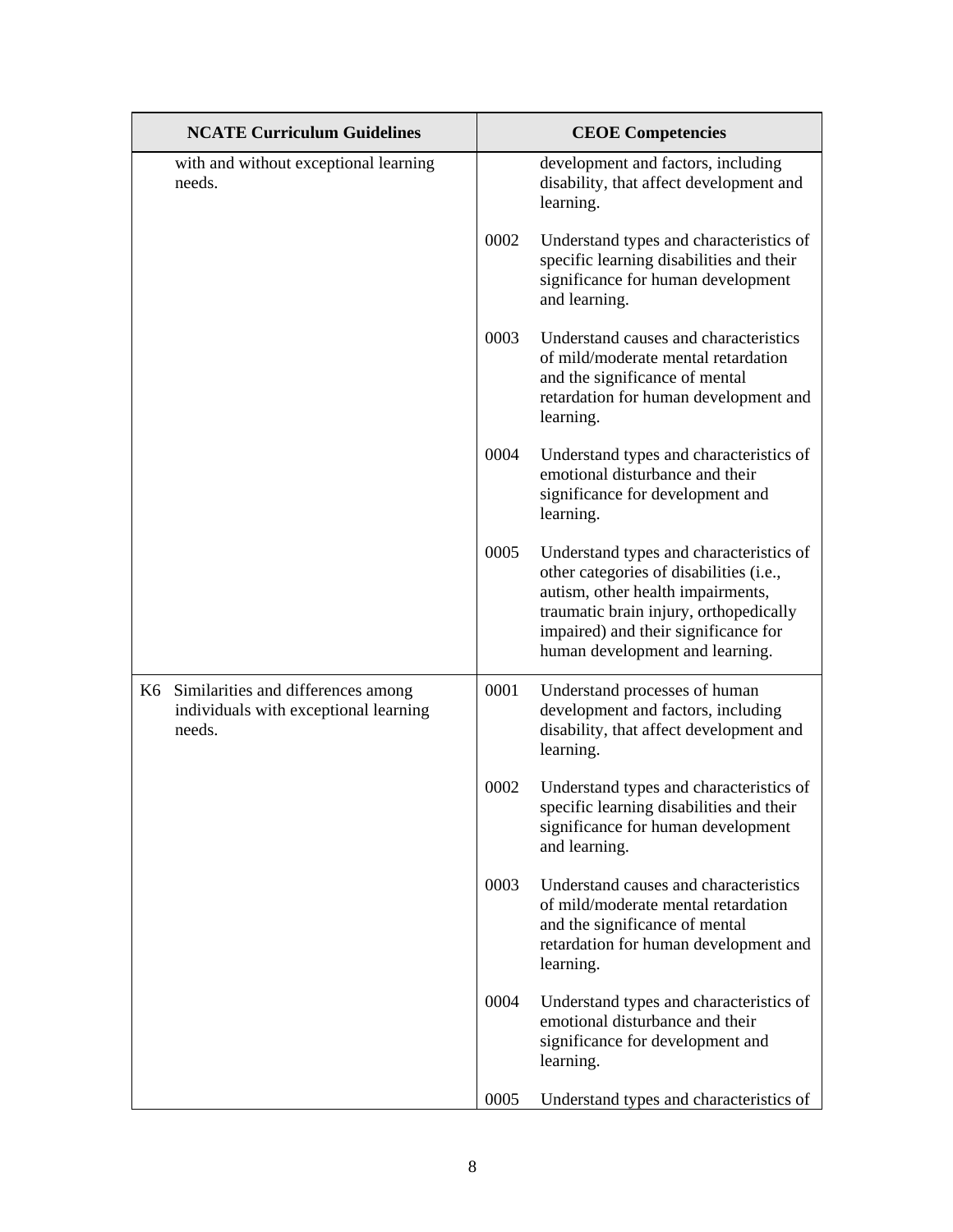|    | <b>NCATE Curriculum Guidelines</b>                                                      |      | <b>CEOE Competencies</b>                                                                                                                                                                                                                     |
|----|-----------------------------------------------------------------------------------------|------|----------------------------------------------------------------------------------------------------------------------------------------------------------------------------------------------------------------------------------------------|
|    |                                                                                         |      | other categories of disabilities (i.e.,<br>autism, other health impairments,<br>traumatic brain injury, orthopedically<br>impaired) and their significance for<br>human development and learning.                                            |
|    | K7 Effects of various medications on<br>individuals with exceptional learning<br>needs. | 0001 | Understand processes of human<br>development and factors, including<br>disability, that affect development and<br>learning.                                                                                                                  |
|    | <b>IGC: Individualized General Curriculum</b>                                           |      |                                                                                                                                                                                                                                              |
| 2. | <b>Development and Characteristics</b><br>of Learners                                   |      |                                                                                                                                                                                                                                              |
|    | Knowledge:                                                                              |      |                                                                                                                                                                                                                                              |
| K1 | Etiology and diagnosis related to various<br>theoretical approaches.                    | 0001 | Understand processes of human<br>development and factors, including<br>disability, that affect development and<br>learning.                                                                                                                  |
|    |                                                                                         | 0002 | Understand types and characteristics of<br>specific learning disabilities and their<br>significance for human development<br>and learning.                                                                                                   |
|    |                                                                                         | 0003 | Understand causes and characteristics<br>of mild/moderate mental retardation<br>and the significance of mental<br>retardation for human development and<br>learning.                                                                         |
|    |                                                                                         | 0004 | Understand types and characteristics of<br>emotional disturbance and their<br>significance for development and<br>learning.                                                                                                                  |
|    |                                                                                         | 0005 | Understand types and characteristics of<br>other categories of disabilities (i.e.,<br>autism, other health impairments,<br>traumatic brain injury, orthopedically<br>impaired) and their significance for<br>human development and learning. |
|    |                                                                                         | 0006 | Understand assessment instruments and<br>procedures evaluating the strengths and<br>needs of students with mild/moderate<br>disabilities.                                                                                                    |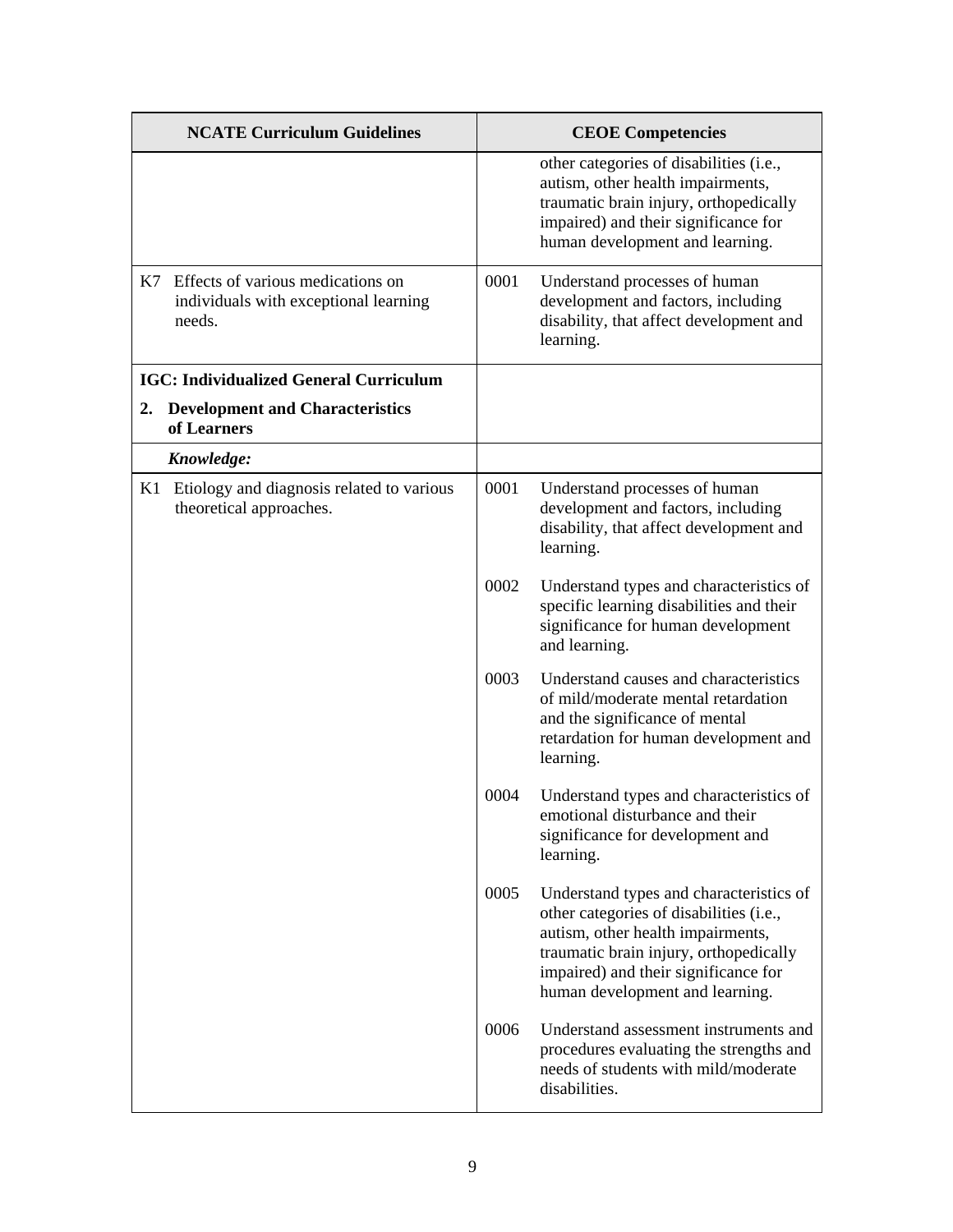|    | <b>NCATE Curriculum Guidelines</b>                                                                          |      | <b>CEOE Competencies</b>                                                                                                                                                                                                                     |
|----|-------------------------------------------------------------------------------------------------------------|------|----------------------------------------------------------------------------------------------------------------------------------------------------------------------------------------------------------------------------------------------|
|    |                                                                                                             | 0010 | Understand procedures for developing<br>and implementing Individualized<br>Education Programs (IEPs) and<br><b>Individualized Family Service Plans</b><br>(IFSPs) for students with<br>mild/moderate disabilities.                           |
| K2 | Impact of sensory impairments, physical<br>and health disabilities on individuals,<br>families and society. | 0001 | Understand processes of human<br>development and factors, including<br>disability, that affect development and<br>learning.                                                                                                                  |
|    |                                                                                                             | 0002 | Understand types and characteristics of<br>specific learning disabilities and their<br>significance for human development<br>and learning.                                                                                                   |
|    |                                                                                                             | 0003 | Understand causes and characteristics<br>of mild/moderate mental retardation<br>and the significance of mental<br>retardation for human development and<br>learning.                                                                         |
|    |                                                                                                             | 0004 | Understand types and characteristics of<br>emotional disturbance and their<br>significance for development and<br>learning.                                                                                                                  |
|    |                                                                                                             | 0005 | Understand types and characteristics of<br>other categories of disabilities (i.e.,<br>autism, other health impairments,<br>traumatic brain injury, orthopedically<br>impaired) and their significance for<br>human development and learning. |
| K3 | Etiologies and medical aspects of<br>conditions affecting individuals with<br>disabilities.                 | 0001 | Understand processes of human<br>development and factors, including<br>disability, that affect development and<br>learning.                                                                                                                  |
|    |                                                                                                             | 0002 | Understand types and characteristics of<br>specific learning disabilities and their<br>significance for human development<br>and learning.                                                                                                   |
|    |                                                                                                             | 0003 | Understand causes and characteristics<br>of mild/moderate mental retardation<br>and the significance of mental<br>retardation for human development and                                                                                      |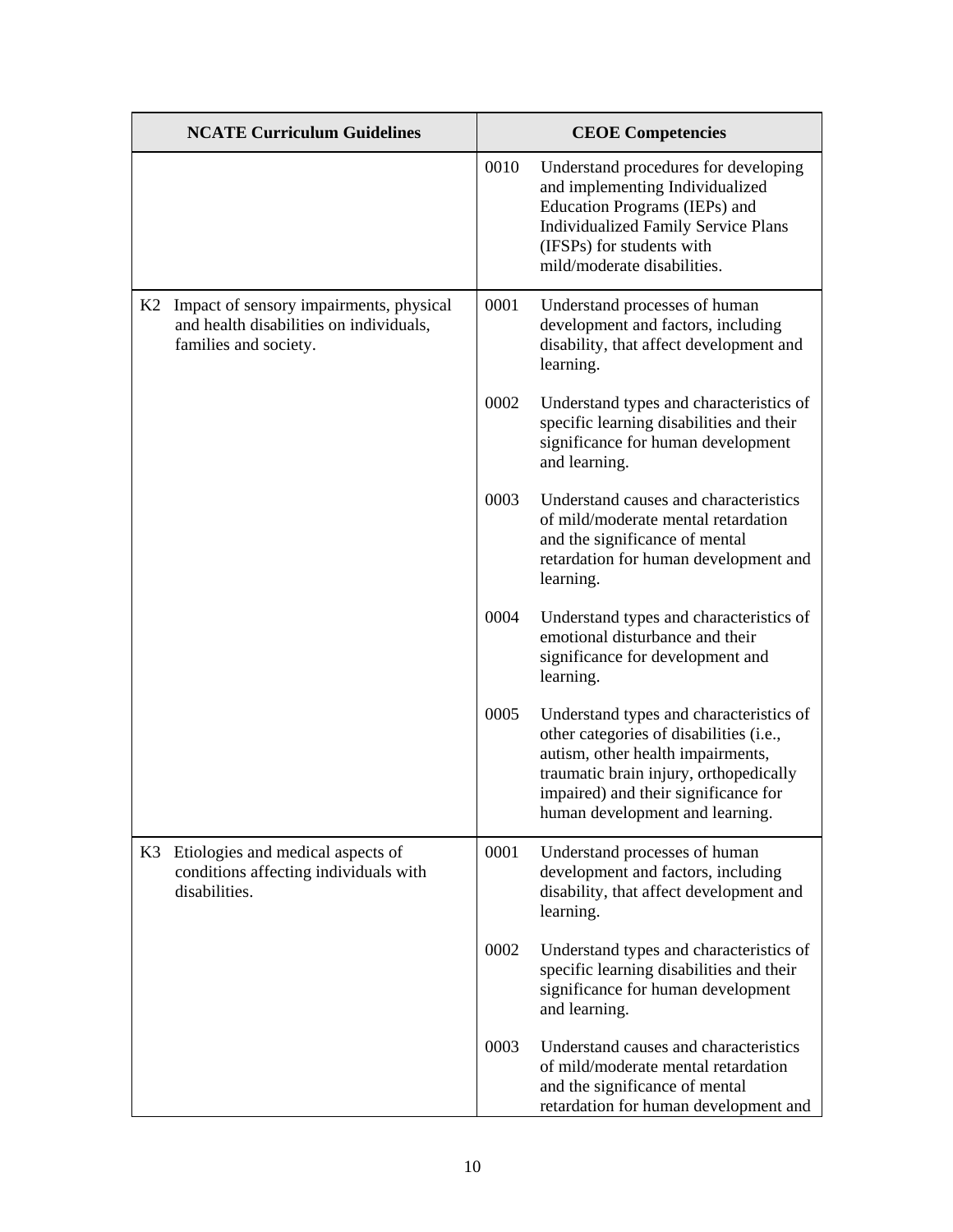|    | <b>NCATE Curriculum Guidelines</b>                                                            |      | <b>CEOE</b> Competencies                                                                                                                                                                                                                     |
|----|-----------------------------------------------------------------------------------------------|------|----------------------------------------------------------------------------------------------------------------------------------------------------------------------------------------------------------------------------------------------|
|    |                                                                                               |      | learning.                                                                                                                                                                                                                                    |
|    |                                                                                               | 0004 | Understand types and characteristics of<br>emotional disturbance and their<br>significance for development and<br>learning.                                                                                                                  |
|    |                                                                                               | 0005 | Understand types and characteristics of<br>other categories of disabilities (i.e.,<br>autism, other health impairments,<br>traumatic brain injury, orthopedically<br>impaired) and their significance for<br>human development and learning. |
|    | K4 Psychological and social-emotional<br>characteristics of individuals with<br>disabilities. | 0001 | Understand processes of human<br>development and factors, including<br>disability, that affect development and<br>learning.                                                                                                                  |
|    |                                                                                               | 0002 | Understand types and characteristics of<br>specific learning disabilities and their<br>significance for human development<br>and learning.                                                                                                   |
|    |                                                                                               | 0003 | Understand causes and characteristics<br>of mild/moderate mental retardation<br>and the significance of mental<br>retardation for human development and<br>learning.                                                                         |
|    |                                                                                               | 0004 | Understand types and characteristics of<br>emotional disturbance and their<br>significance for development and<br>learning.                                                                                                                  |
|    |                                                                                               | 0005 | Understand types and characteristics of<br>other categories of disabilities (i.e.,<br>autism, other health impairments,<br>traumatic brain injury, orthopedically<br>impaired) and their significance for<br>human development and learning. |
| K5 | Common etiologies and the impact of<br>sensory disabilities on learning and<br>experience.    | 0001 | Understand processes of human<br>development and factors, including<br>disability, that affect development and<br>learning.                                                                                                                  |
|    | K6 Types and transmission routes of                                                           | 0005 | Understand types and characteristics of<br>other categories of disabilities (i.e.,                                                                                                                                                           |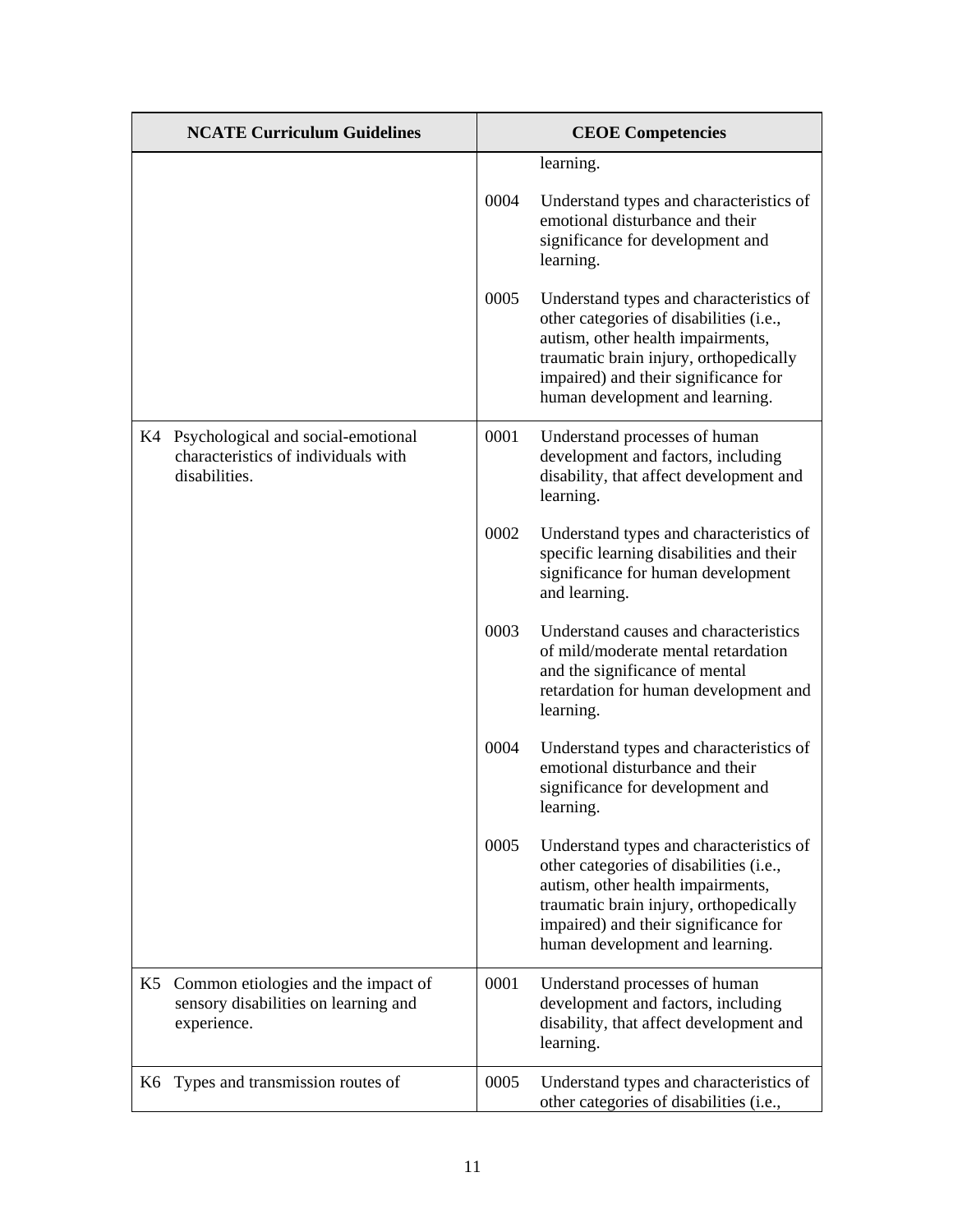| <b>NCATE Curriculum Guidelines</b> |                                                                                                                                 |      | <b>CEOE</b> Competencies                                                                                                                                                                                                                     |
|------------------------------------|---------------------------------------------------------------------------------------------------------------------------------|------|----------------------------------------------------------------------------------------------------------------------------------------------------------------------------------------------------------------------------------------------|
|                                    | infectious disease.                                                                                                             |      | autism, other health impairments,<br>traumatic brain injury, orthopedically<br>impaired) and their significance for<br>human development and learning.                                                                                       |
|                                    | <b>CC: Common Core</b>                                                                                                          |      |                                                                                                                                                                                                                                              |
| 3.                                 | <b>Individual Learning Differences</b>                                                                                          |      |                                                                                                                                                                                                                                              |
|                                    | Knowledge:                                                                                                                      |      |                                                                                                                                                                                                                                              |
|                                    | $K1$ Effects an exceptional condition(s) can<br>have on an individual's life.                                                   | 0001 | Understand processes of human<br>development and factors, including<br>disability, that affect development and<br>learning.                                                                                                                  |
|                                    |                                                                                                                                 | 0002 | Understand types and characteristics of<br>specific learning disabilities and their<br>significance for human development<br>and learning.                                                                                                   |
|                                    |                                                                                                                                 | 0003 | Understand causes and characteristics<br>of mild/moderate mental retardation<br>and the significance of mental<br>retardation for human development and<br>learning.                                                                         |
|                                    |                                                                                                                                 | 0004 | Understand types and characteristics of<br>emotional disturbance and their<br>significance for development and<br>learning.                                                                                                                  |
|                                    |                                                                                                                                 | 0005 | Understand types and characteristics of<br>other categories of disabilities (i.e.,<br>autism, other health impairments,<br>traumatic brain injury, orthopedically<br>impaired) and their significance for<br>human development and learning. |
| K2                                 | Impact of learners' academic and social<br>abilities, attitudes, interests and values on<br>instruction and career development. | 0001 | Understand processes of human<br>development and factors, including<br>disability, that affect development and<br>learning.                                                                                                                  |
|                                    |                                                                                                                                 | 0002 | Understand types and characteristics of<br>specific learning disabilities and their<br>significance for human development<br>and learning.                                                                                                   |
|                                    |                                                                                                                                 | 0003 | Understand causes and characteristics                                                                                                                                                                                                        |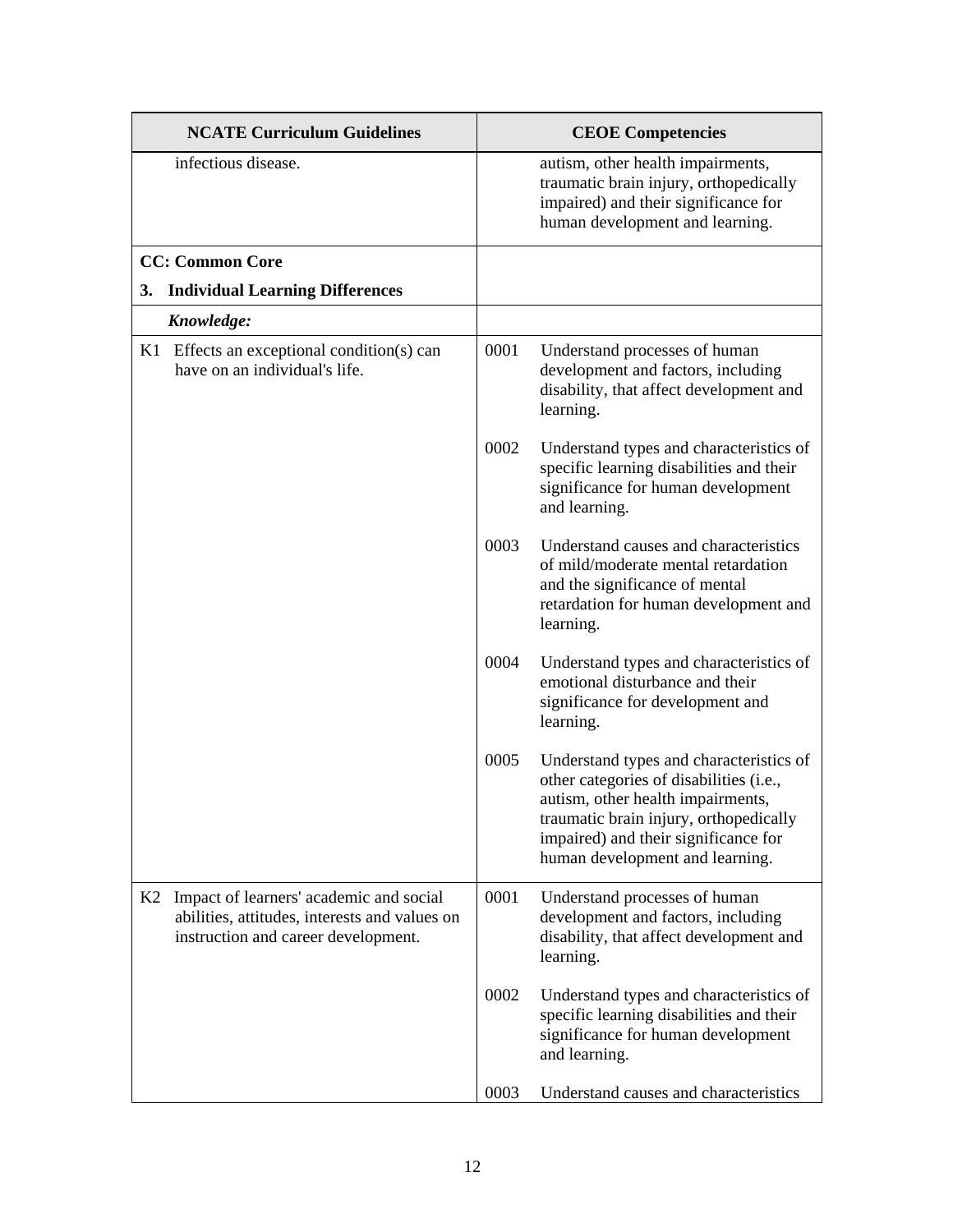| <b>NCATE Curriculum Guidelines</b> | <b>CEOE</b> Competencies                                                                                                                                                                                                                                                |
|------------------------------------|-------------------------------------------------------------------------------------------------------------------------------------------------------------------------------------------------------------------------------------------------------------------------|
|                                    | of mild/moderate mental retardation<br>and the significance of mental<br>retardation for human development and<br>learning.                                                                                                                                             |
|                                    | 0004<br>Understand types and characteristics of<br>emotional disturbance and their<br>significance for development and<br>learning.                                                                                                                                     |
|                                    | 0005<br>Understand types and characteristics of<br>other categories of disabilities (i.e.,<br>autism, other health impairments,<br>traumatic brain injury, orthopedically<br>impaired) and their significance for<br>human development and learning.                    |
|                                    | 0011<br>Understand how to establish positive<br>and productive learning environments<br>for students with mild/moderate<br>disabilities.                                                                                                                                |
|                                    | 0013<br>Understand evidence-based strategies<br>and techniques for improving the social<br>competence of students with<br>mild/moderate disabilities.                                                                                                                   |
|                                    | 0014<br>Understand evidence-based strategies<br>and techniques for promoting the<br>academic achievement and independent<br>learning of students with<br>mild/moderate disabilities.                                                                                    |
|                                    | 0017<br>Understand principles and procedures<br>for promoting successful student<br>transitions (e.g., from one school<br>setting to another, from school to<br>employment and/or post-secondary<br>education and training, from school to<br>adult life roles).        |
|                                    | OPTE 0005 The teacher plans instruction<br>based upon curriculum goals,<br>knowledge of the teaching/learning<br>process, subject matter, students'<br>abilities and differences, and the<br>community, and adapts instruction<br>based upon assessment and reflection. |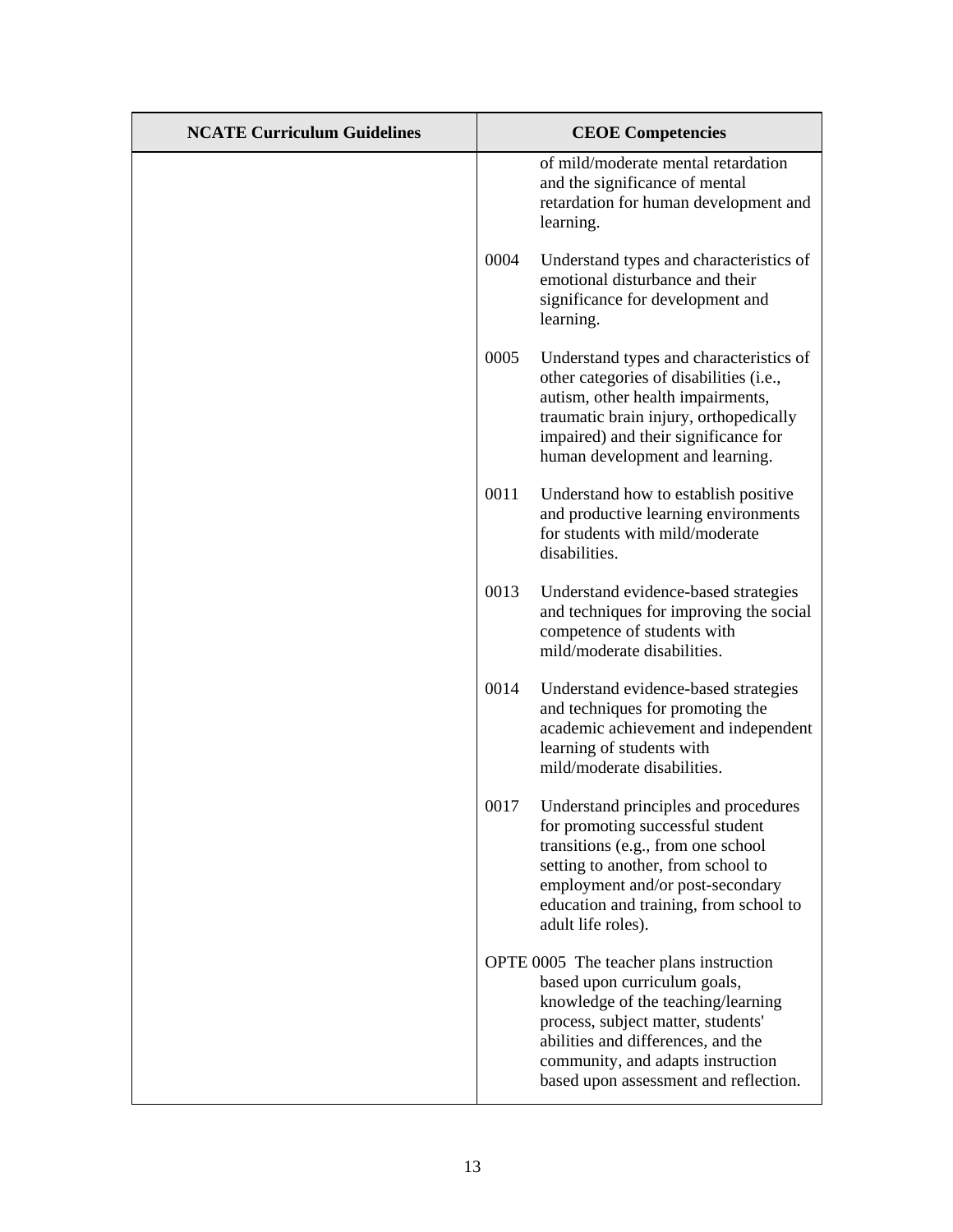|                  | <b>NCATE Curriculum Guidelines</b>                                                                                                                                                         |      | <b>CEOE Competencies</b>                                                                                                                                                                                                                     |
|------------------|--------------------------------------------------------------------------------------------------------------------------------------------------------------------------------------------|------|----------------------------------------------------------------------------------------------------------------------------------------------------------------------------------------------------------------------------------------------|
|                  |                                                                                                                                                                                            |      | OPTE 0009 The teacher shall have an<br>understanding of the importance of<br>assisting students with career<br>awareness and the application of career<br>concepts to the academic curriculum.                                               |
| K3<br>schooling. | Variations in beliefs, traditions, and values<br>across and within cultures and their effects<br>on relationships among individuals with<br>exceptional learning needs. Family, and        | 0001 | Understand processes of human<br>development and factors, including<br>disability, that affect development and<br>learning.                                                                                                                  |
|                  |                                                                                                                                                                                            | 0019 | Understand how to promote positive<br>school-home relationships and<br>encourage families' involvement in<br>their children's education.                                                                                                     |
|                  | K4 Cultural perspectives influencing the<br>relationships among families, schools and<br>communities as related to instruction.                                                            | 0019 | Understand how to promote positive<br>school-home relationships and<br>encourage families' involvement in<br>their children's education.                                                                                                     |
| K5               | Differing ways of learning of individuals<br>with exceptional learning needs including<br>those from culturally diverse backgrounds<br>and strategies for addressing these<br>differences. | 0001 | Understand processes of human<br>development and factors, including<br>disability, that affect development and<br>learning.                                                                                                                  |
|                  |                                                                                                                                                                                            | 0002 | Understand types and characteristics of<br>specific learning disabilities and their<br>significance for human development<br>and learning.                                                                                                   |
|                  |                                                                                                                                                                                            | 0003 | Understand causes and characteristics<br>of mild/moderate mental retardation<br>and the significance of mental<br>retardation for human development and<br>learning.                                                                         |
|                  |                                                                                                                                                                                            | 0004 | Understand types and characteristics of<br>emotional disturbance and their<br>significance for development and<br>learning.                                                                                                                  |
|                  |                                                                                                                                                                                            | 0005 | Understand types and characteristics of<br>other categories of disabilities (i.e.,<br>autism, other health impairments,<br>traumatic brain injury, orthopedically<br>impaired) and their significance for<br>human development and learning. |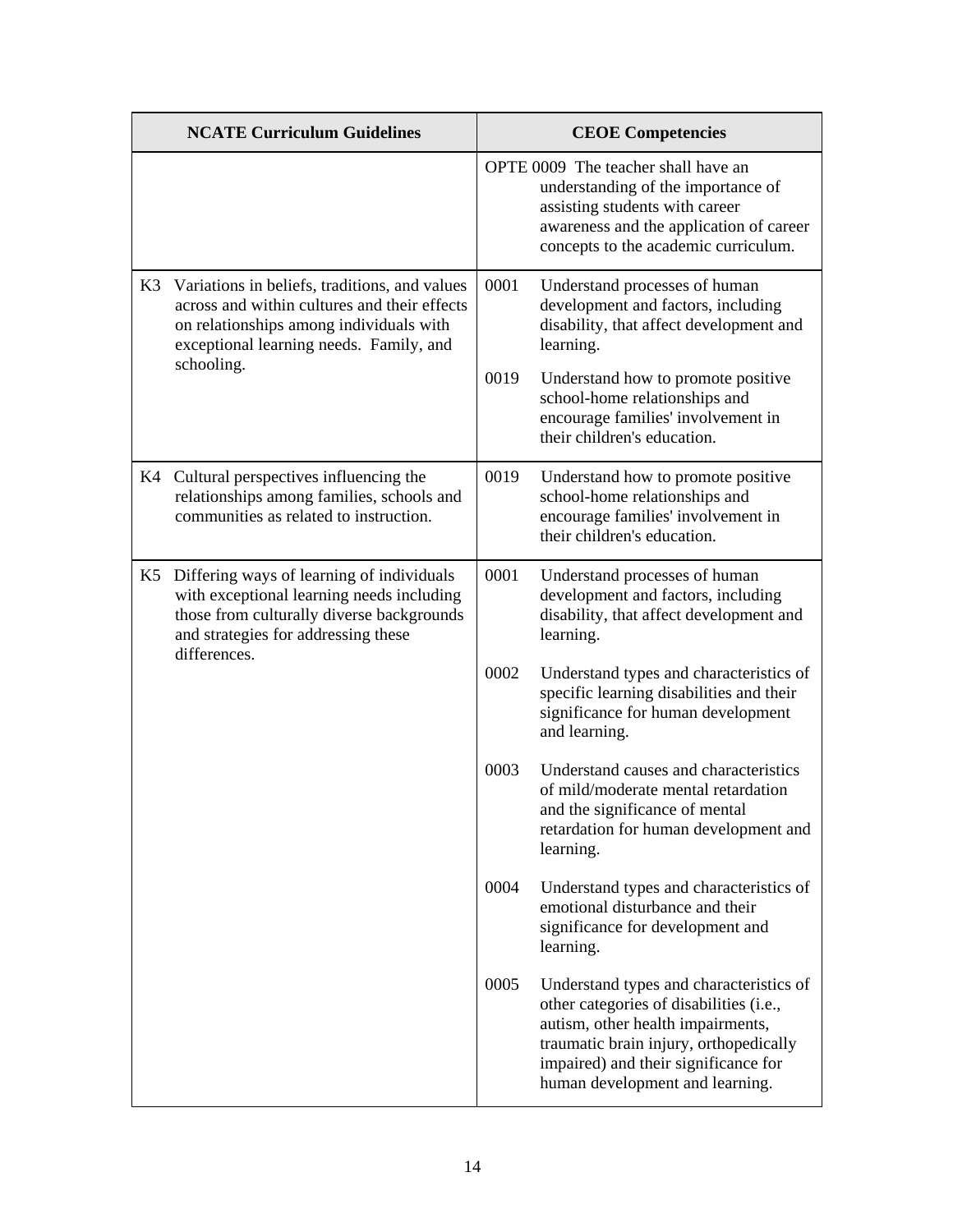| <b>NCATE Curriculum Guidelines</b>                                          |      | <b>CEOE Competencies</b>                                                                                                                                                     |
|-----------------------------------------------------------------------------|------|------------------------------------------------------------------------------------------------------------------------------------------------------------------------------|
|                                                                             | 0011 | Understand how to establish positive<br>and productive learning environments<br>for students with mild/moderate<br>disabilities.                                             |
|                                                                             | 0012 | Understand evidence-based strategies<br>and techniques for improving the<br>expressive and receptive<br>communication skills of students with<br>mild/moderate disabilities. |
|                                                                             | 0013 | Understand evidence-based strategies<br>and techniques for improving the social<br>competence of students with<br>mild/moderate disabilities.                                |
|                                                                             | 0014 | Understand evidence-based strategies<br>and techniques for promoting the<br>academic achievement and independent<br>learning of students with<br>mild/moderate disabilities. |
|                                                                             | 0015 | Understand evidence-based strategies<br>and techniques for promoting students'<br>acquisition of functional skills.                                                          |
| <b>IGC: Individualized General Curriculum</b>                               |      |                                                                                                                                                                              |
| <b>Individual Learning Differences</b><br>3.                                |      |                                                                                                                                                                              |
| Knowledge:                                                                  |      |                                                                                                                                                                              |
| K1 Impact of disabilities on auditory and<br>information processing skills. | 0001 | Understand processes of human<br>development and factors, including<br>disability, that affect development and<br>learning.                                                  |
|                                                                             | 0002 | Understand types and characteristics of<br>specific learning disabilities and their<br>significance for human development<br>and learning.                                   |
|                                                                             | 0003 | Understand causes and characteristics<br>of mild/moderate mental retardation<br>and the significance of mental<br>retardation for human development and<br>learning.         |
|                                                                             | 0004 | Understand types and characteristics of<br>emotional disturbance and their                                                                                                   |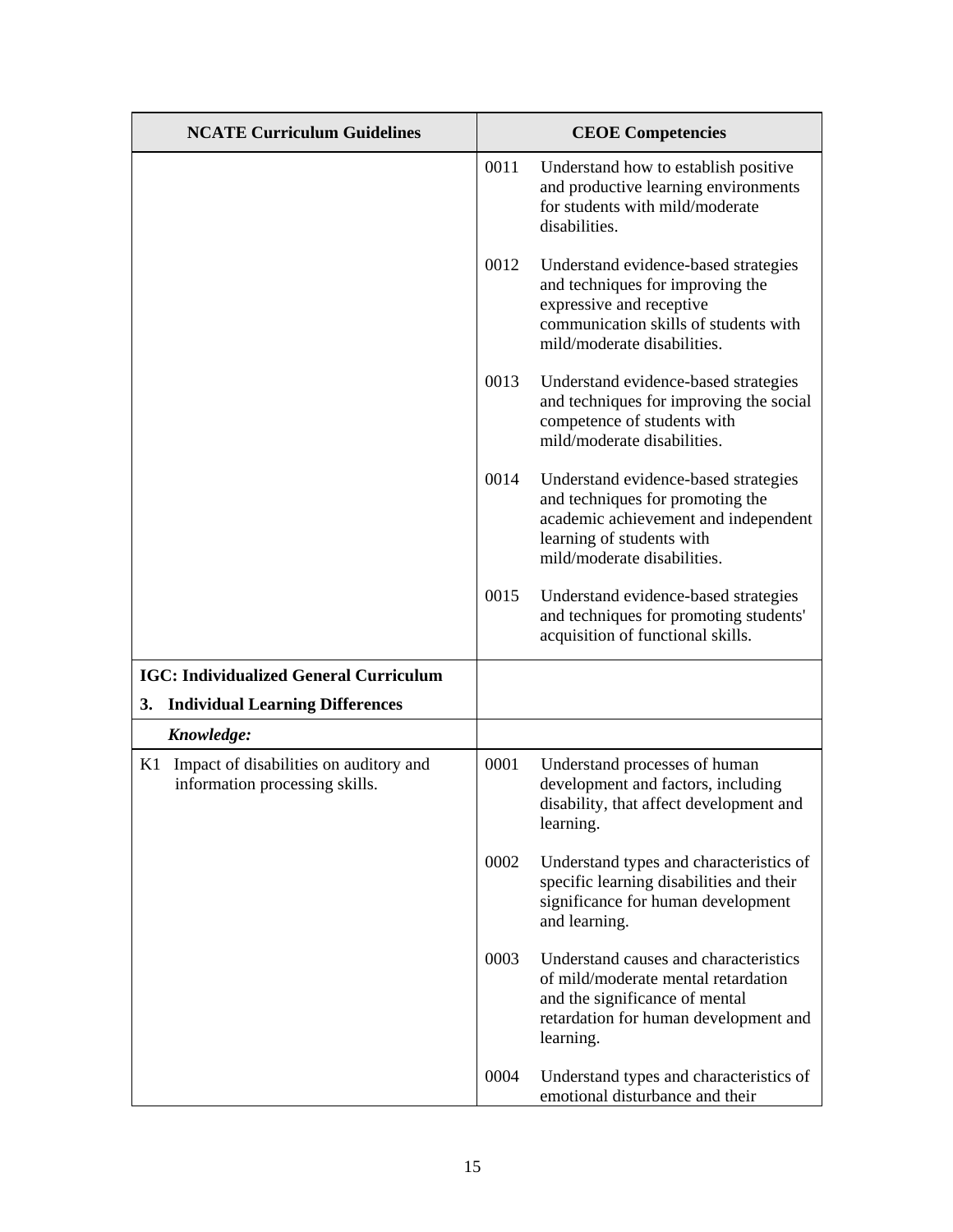| <b>NCATE Curriculum Guidelines</b>                             |      | <b>CEOE Competencies</b>                                                                                                                                                                                                                                                                      |
|----------------------------------------------------------------|------|-----------------------------------------------------------------------------------------------------------------------------------------------------------------------------------------------------------------------------------------------------------------------------------------------|
|                                                                | 0005 | significance for development and<br>learning.<br>Understand types and characteristics of<br>other categories of disabilities (i.e.,<br>autism, other health impairments,<br>traumatic brain injury, orthopedically<br>impaired) and their significance for<br>human development and learning. |
| Skills:                                                        |      |                                                                                                                                                                                                                                                                                               |
| S1 Relate levels of support to the needs of the<br>individual. | 0006 | Understand assessment instruments and<br>procedures evaluating the strengths and<br>needs of students with mild/moderate<br>disabilities.                                                                                                                                                     |
|                                                                | 0010 | Understand procedures for developing<br>and implementing Individualized<br>Education Programs (IEPs) and<br><b>Individualized Family Service Plans</b><br>(IFSPs) for students with<br>mild/moderate disabilities.                                                                            |
|                                                                | 0011 | Understand how to establish positive<br>and productive learning environments<br>for students with mild/moderate<br>disabilities.                                                                                                                                                              |
|                                                                | 0012 | Understand evidence-based strategies<br>and techniques for improving the<br>expressive and receptive<br>communication skills of students with<br>mild/moderate disabilities.                                                                                                                  |
|                                                                | 0013 | Understand evidence-based strategies<br>and techniques for improving the social<br>competence of students with<br>mild/moderate disabilities.                                                                                                                                                 |
|                                                                | 0014 | Understand evidence-based strategies<br>and techniques for promoting the<br>academic achievement and independent<br>learning of students with<br>mild/moderate disabilities.                                                                                                                  |
|                                                                | 0015 | Understand evidence-based strategies<br>and techniques for promoting students'<br>acquisition of functional skills.                                                                                                                                                                           |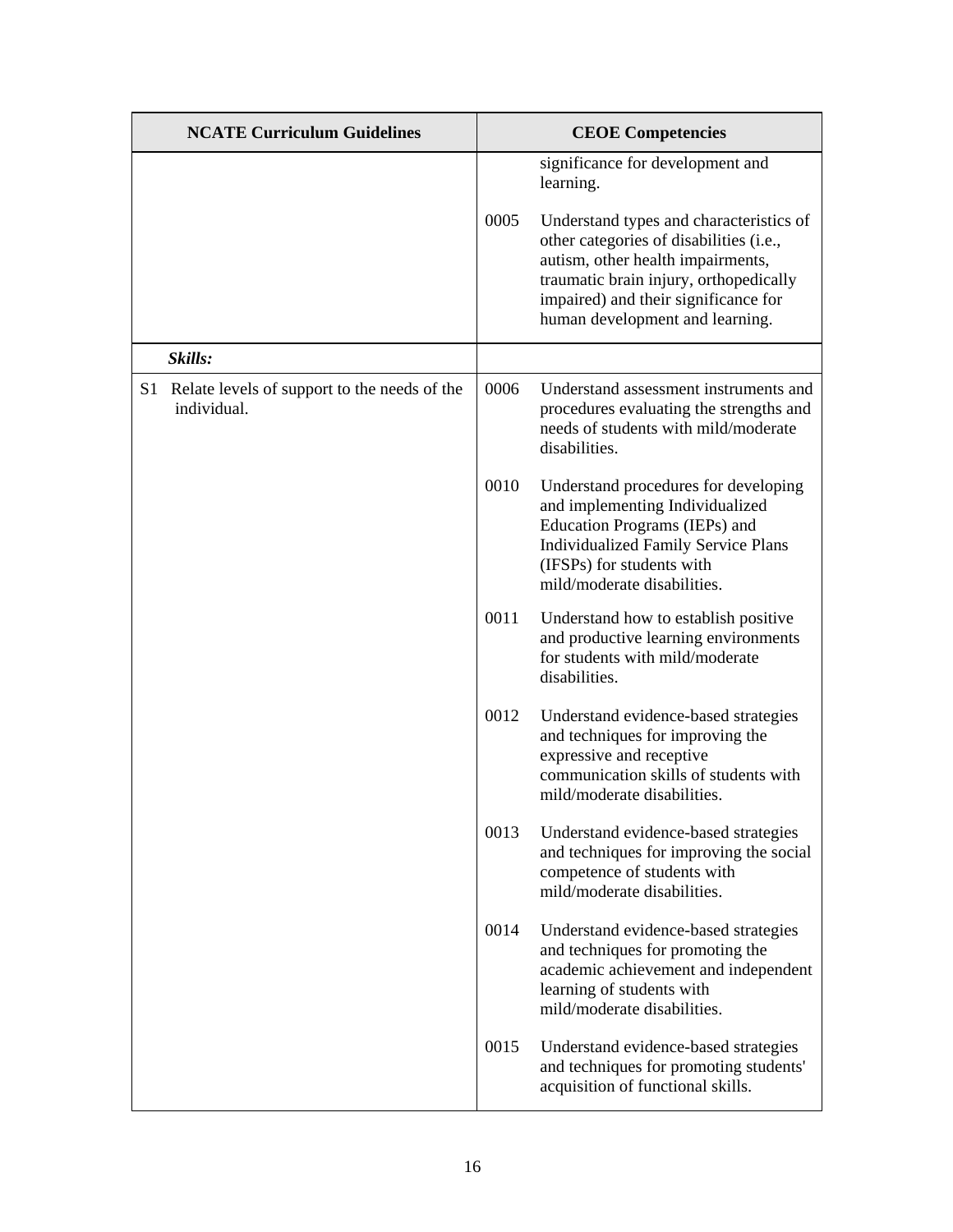|                | <b>NCATE Curriculum Guidelines</b>                                                                                                                     |      | <b>CEOE Competencies</b>                                                                                                                                                                                                                                 |
|----------------|--------------------------------------------------------------------------------------------------------------------------------------------------------|------|----------------------------------------------------------------------------------------------------------------------------------------------------------------------------------------------------------------------------------------------------------|
|                |                                                                                                                                                        | 0016 | Understand the development and<br>implementation of behavior<br>interventions for students with<br>mild/moderate disabilities.                                                                                                                           |
|                |                                                                                                                                                        | 0017 | Understand principles and procedures<br>for promoting successful student<br>transitions (e.g., from one school<br>setting to another, from school to<br>employment and/or post-secondary<br>education and training, from school to<br>adult life roles). |
|                | <b>CC: Common Core</b>                                                                                                                                 |      |                                                                                                                                                                                                                                                          |
|                | 4. Instructional Strategies                                                                                                                            |      |                                                                                                                                                                                                                                                          |
|                | Skill:                                                                                                                                                 |      |                                                                                                                                                                                                                                                          |
| S <sub>1</sub> | Use strategies to facilitate integration into<br>various settings.                                                                                     | 0011 | Understand how to establish positive<br>and productive learning environments<br>for students with mild/moderate<br>disabilities.                                                                                                                         |
| S2             | Teach individuals to use self-assessment,<br>problem solving, and other cognitive<br>strategies to meet their needs. (Replaces<br>CC4.S12              | 0014 | Understand evidence-based strategies<br>and techniques for promoting the<br>academic achievement and independent<br>learning of students with<br>mild/moderate disabilities.                                                                             |
| S <sub>3</sub> | Select, adapt, and use instructional<br>strategies and materials according to<br>characteristics of the individual with<br>exceptional learning needs. | 0011 | Understand how to establish positive<br>and productive learning environments<br>for students with mild/moderate<br>disabilities.                                                                                                                         |
|                |                                                                                                                                                        | 0012 | Understand evidence-based strategies<br>and techniques for improving the<br>expressive and receptive<br>communication skills of students with<br>mild/moderate disabilities.                                                                             |
|                |                                                                                                                                                        | 0013 | Understand evidence-based strategies<br>and techniques for improving the social<br>competence of students with<br>mild/moderate disabilities.                                                                                                            |
|                |                                                                                                                                                        | 0014 | Understand evidence-based strategies<br>and techniques for promoting the<br>academic achievement and independent<br>learning of students with                                                                                                            |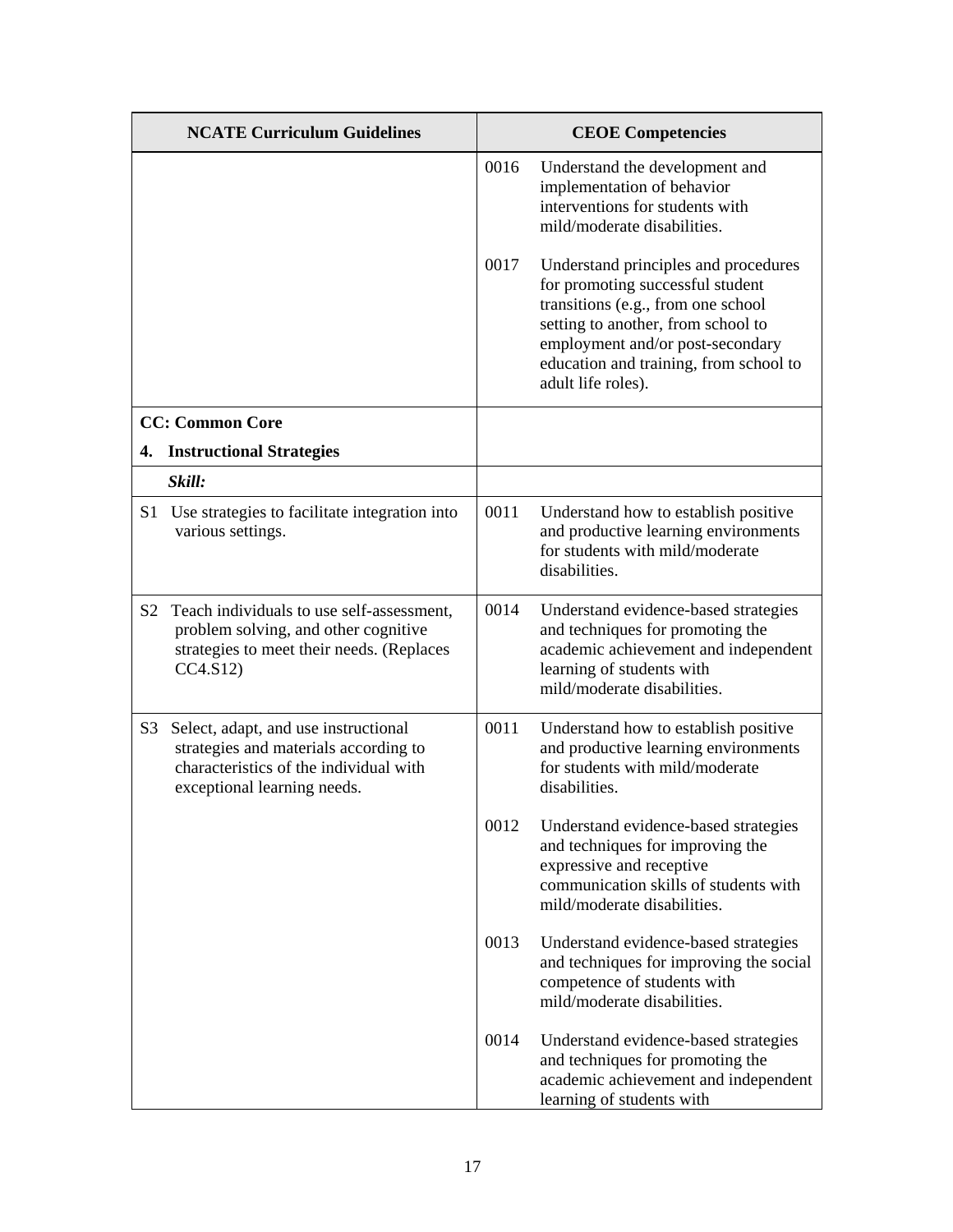|    | <b>NCATE Curriculum Guidelines</b>                                                                                                |      | <b>CEOE Competencies</b>                                                                                                                                                                                                                                 |
|----|-----------------------------------------------------------------------------------------------------------------------------------|------|----------------------------------------------------------------------------------------------------------------------------------------------------------------------------------------------------------------------------------------------------------|
|    |                                                                                                                                   |      | mild/moderate disabilities.                                                                                                                                                                                                                              |
|    |                                                                                                                                   | 0015 | Understand evidence-based strategies<br>and techniques for promoting students'<br>acquisition of functional skills.                                                                                                                                      |
|    |                                                                                                                                   | 0016 | Understand the development and<br>implementation of behavior<br>interventions for students with<br>mild/moderate disabilities.                                                                                                                           |
|    |                                                                                                                                   | 0017 | Understand principles and procedures<br>for promoting successful student<br>transitions (e.g., from one school<br>setting to another, from school to<br>employment and/or post-secondary<br>education and training, from school to<br>adult life roles). |
| S4 | Use strategies to facilitate maintenance and<br>generalization of skills across learning<br>environments.                         | 0013 | Understand evidence-based strategies<br>and techniques for improving the social<br>competence of students with<br>mild/moderate disabilities.                                                                                                            |
|    |                                                                                                                                   | 0015 | Understand evidence-based strategies<br>and techniques for promoting students'<br>acquisition of functional skills.                                                                                                                                      |
| S5 | Use procedures to increase the individuals'<br>self-awareness, self-management, self-<br>control, self-reliance, and self-esteem. | 0011 | Understand how to establish positive<br>and productive learning environments<br>for students with mild/moderate<br>disabilities.                                                                                                                         |
|    |                                                                                                                                   | 0013 | Understand evidence-based strategies<br>and techniques for improving the social<br>competence of students with<br>mild/moderate disabilities.                                                                                                            |
|    |                                                                                                                                   | 0014 | Understand evidence-based strategies<br>and techniques for promoting the<br>academic achievement and independent<br>learning of students with<br>mild/moderate disabilities.                                                                             |
|    |                                                                                                                                   | 0015 | Understand evidence-based strategies<br>and techniques for promoting students'<br>acquisition of functional skills.                                                                                                                                      |
|    |                                                                                                                                   | 0017 | Understand principles and procedures                                                                                                                                                                                                                     |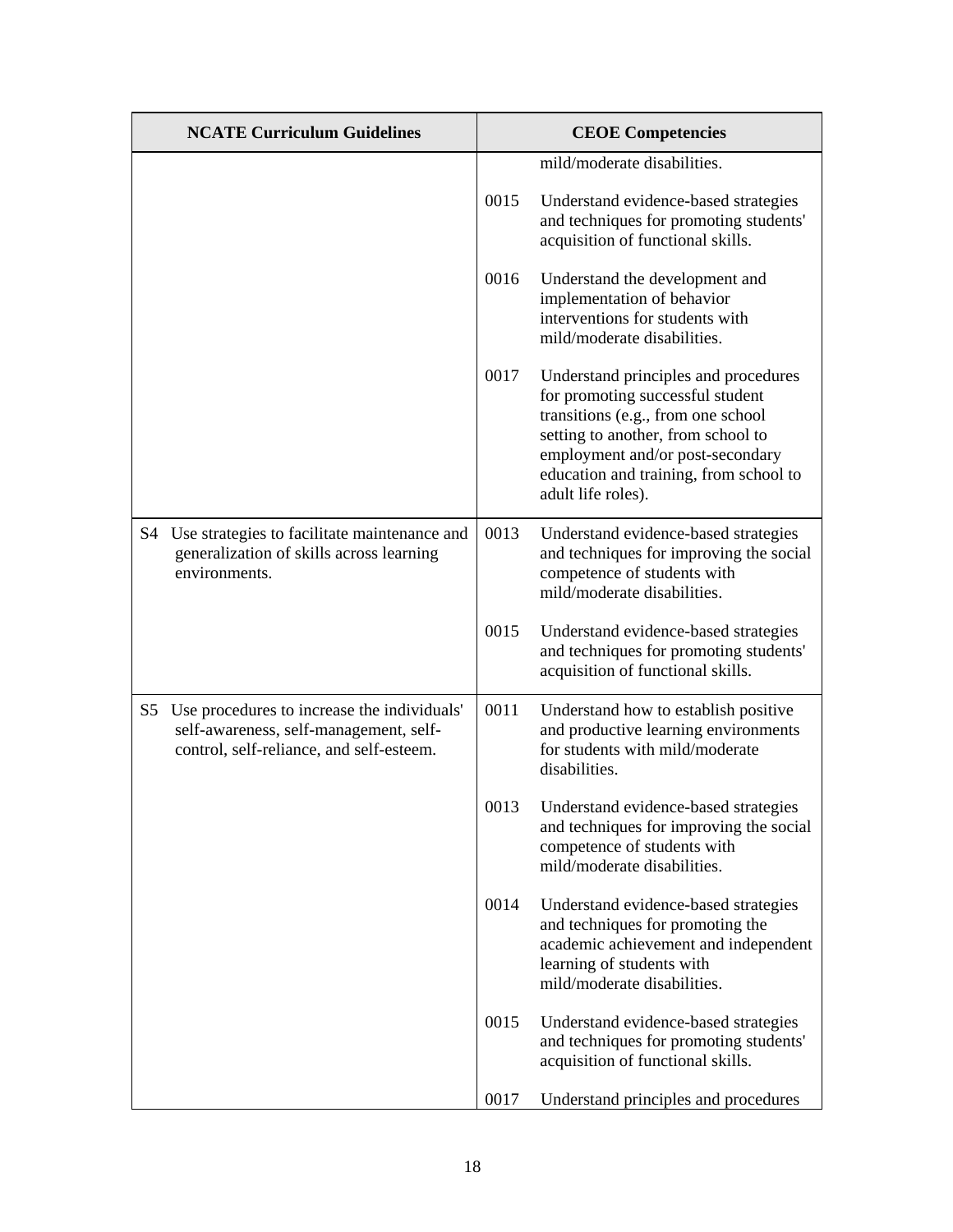|    | <b>NCATE Curriculum Guidelines</b>                                                                                     |      | <b>CEOE Competencies</b>                                                                                                                                                                                                                                 |
|----|------------------------------------------------------------------------------------------------------------------------|------|----------------------------------------------------------------------------------------------------------------------------------------------------------------------------------------------------------------------------------------------------------|
|    |                                                                                                                        |      | for promoting successful student<br>transitions (e.g., from one school<br>setting to another, from school to<br>employment and/or post-secondary<br>education and training, from school to<br>adult life roles).                                         |
|    | S6 Use strategies that promote successful<br>transitions for individuals with<br>exceptional learning needs.           | 0011 | Understand how to establish positive<br>and productive learning environments<br>for students with mild/moderate<br>disabilities.                                                                                                                         |
|    |                                                                                                                        | 0017 | Understand principles and procedures<br>for promoting successful student<br>transitions (e.g., from one school<br>setting to another, from school to<br>employment and/or post-secondary<br>education and training, from school to<br>adult life roles). |
|    | <b>IGC: Individualized General Curriculum</b>                                                                          |      |                                                                                                                                                                                                                                                          |
|    | 4. Instructional Strategies                                                                                            |      |                                                                                                                                                                                                                                                          |
|    | Knowledge:                                                                                                             |      |                                                                                                                                                                                                                                                          |
| K1 | Sources of specialized materials, curricula,<br>and resources for individuals with<br>disabilities.                    | 0020 | Understand the history and philosophy<br>of special education and key issues and<br>trends, roles and responsibilities, and<br>legal and ethical issues relevant to<br>special education.                                                                |
|    | K2 Strategies to prepare for and take tests.                                                                           | 0014 | Understand evidence-based strategies<br>and techniques for promoting the<br>academic achievement and independent<br>learning of students with<br>mild/moderate disabilities.                                                                             |
| K3 | Advantages and limitations of<br>instructional strategies and practices for<br>teaching individuals with disabilities. | 0011 | Understand how to establish positive<br>and productive learning environments<br>for students with mild/moderate<br>disabilities.                                                                                                                         |
|    |                                                                                                                        | 0012 | Understand evidence-based strategies<br>and techniques for improving the<br>expressive and receptive<br>communication skills of students with<br>mild/moderate disabilities.                                                                             |
|    |                                                                                                                        | 0013 | Understand evidence-based strategies<br>and techniques for improving the social<br>competence of students with                                                                                                                                           |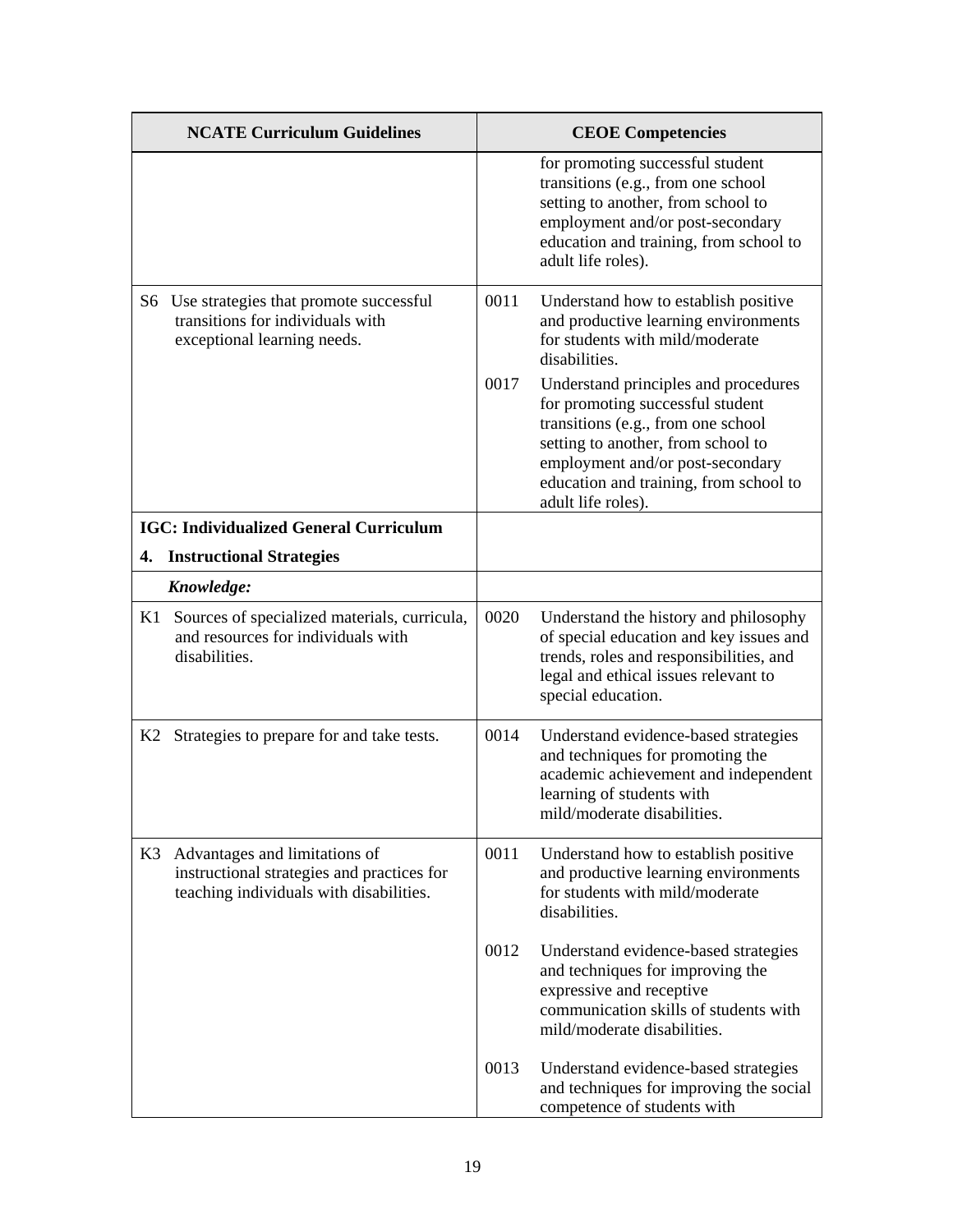|    | <b>NCATE Curriculum Guidelines</b>                                                                |      | <b>CEOE Competencies</b>                                                                                                                                                                                                                               |
|----|---------------------------------------------------------------------------------------------------|------|--------------------------------------------------------------------------------------------------------------------------------------------------------------------------------------------------------------------------------------------------------|
|    |                                                                                                   |      | mild/moderate disabilities.                                                                                                                                                                                                                            |
|    |                                                                                                   | 0014 | Understand evidence-based strategies<br>and techniques for promoting the<br>academic achievement and independent<br>learning of students with<br>mild/moderate disabilities.                                                                           |
|    |                                                                                                   | 0015 | Understand evidence-based strategies<br>and techniques for promoting students'<br>acquisition of functional skills.                                                                                                                                    |
|    | K4 Prevention and intervention strategies for<br>individuals at-risk for a disability.            | 0010 | Understand procedures for developing<br>and implementing Individualized<br>Education Programs (IEPs) and<br><b>Individualized Family Service Plans</b><br>(IFSPs) for students with<br>mild/moderate disabilities.                                     |
| K5 | Strategies for integrating student initiated<br>learning experiences into ongoing<br>instruction. | 0014 | Understand evidence-based strategies<br>and techniques for promoting the<br>academic achievement and independent<br>learning of students with<br>mild/moderate disabilities.                                                                           |
|    |                                                                                                   |      | OPTE 0004 The teacher understands the<br>process of continuous lifelong learning,<br>the concept of making learning<br>enjoyable, and the need for a<br>willingness to change when the change<br>leads to greater student learning and<br>development. |
|    | K6 Methods for increasing accuracy and<br>proficiency in math calculations and<br>applications.   | 0014 | Understand evidence-based strategies<br>and techniques for promoting the<br>academic achievement and independent<br>learning of students with<br>mild/moderate disabilities.                                                                           |
| K7 | Methods for guiding individuals in<br>identifying and organizing critical content.                | 0014 | Understand evidence-based strategies<br>and techniques for promoting the<br>academic achievement and independent<br>learning of students with<br>mild/moderate disabilities.                                                                           |
|    | Skill:                                                                                            |      |                                                                                                                                                                                                                                                        |
| S1 | Use research-supported methods for<br>academic and non-academic instruction of                    | 0011 | Understand how to establish positive<br>and productive learning environments                                                                                                                                                                           |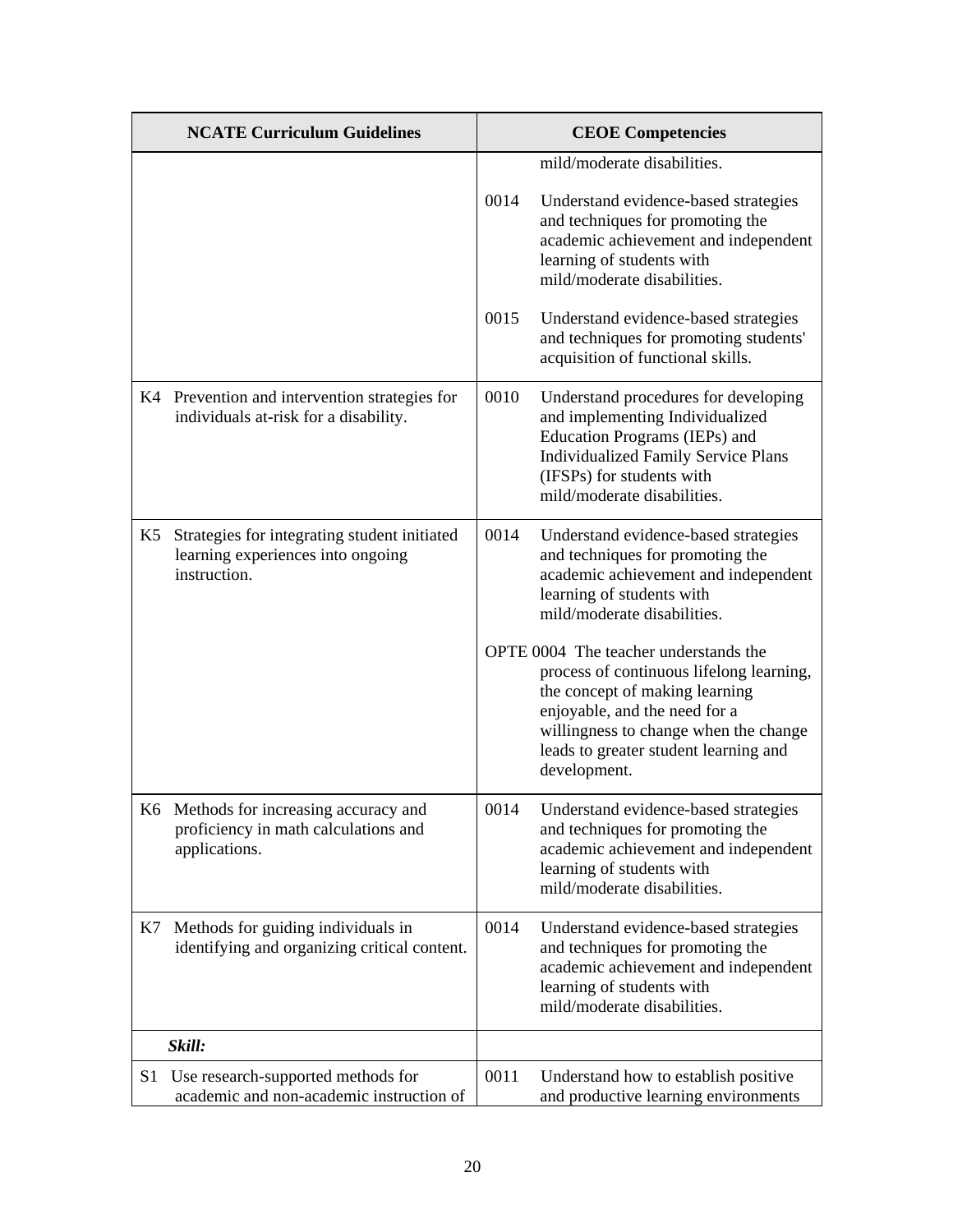| <b>NCATE Curriculum Guidelines</b> | <b>CEOE Competencies</b>                                                                                                                                                                                                                                                |
|------------------------------------|-------------------------------------------------------------------------------------------------------------------------------------------------------------------------------------------------------------------------------------------------------------------------|
| individuals with disabilities.     | for students with mild/moderate<br>disabilities.                                                                                                                                                                                                                        |
|                                    | 0012<br>Understand evidence-based strategies<br>and techniques for improving the<br>expressive and receptive<br>communication skills of students with<br>mild/moderate disabilities.                                                                                    |
|                                    | 0013<br>Understand evidence-based strategies<br>and techniques for improving the social<br>competence of students with<br>mild/moderate disabilities.                                                                                                                   |
|                                    | 0014<br>Understand evidence-based strategies<br>and techniques for promoting the<br>academic achievement and independent<br>learning of students with<br>mild/moderate disabilities.                                                                                    |
|                                    | 0015<br>Understand evidence-based strategies<br>and techniques for promoting students'<br>acquisition of functional skills.                                                                                                                                             |
|                                    | 0016<br>Understand the development and<br>implementation of behavior<br>interventions for students with<br>mild/moderate disabilities.                                                                                                                                  |
|                                    | 0017<br>Understand principles and procedures<br>for promoting successful student<br>transitions (e.g., from one school<br>setting to another, from school to<br>employment and/or post-secondary<br>education and training, from school to<br>adult life roles).        |
|                                    | OPTE 0005 The teacher plans instruction<br>based upon curriculum goals,<br>knowledge of the teaching/learning<br>process, subject matter, students'<br>abilities and differences, and the<br>community, and adapts instruction<br>based upon assessment and reflection. |
|                                    | OPTE 0006 The teacher understands<br>curriculum integration processes and<br>uses a variety of instructional strategies<br>to encourage students' development of                                                                                                        |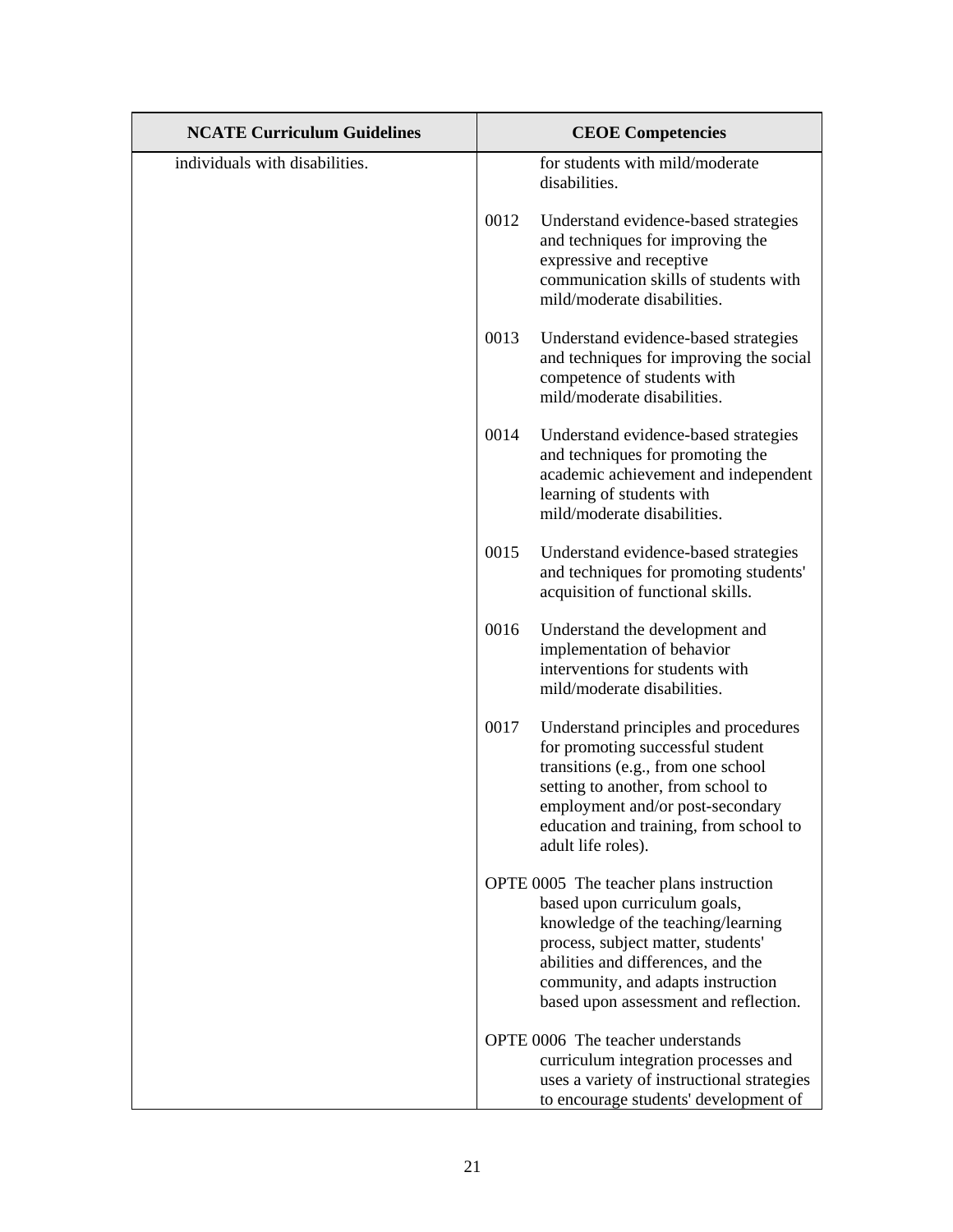| <b>NCATE Curriculum Guidelines</b>                                                              | <b>CEOE Competencies</b>                                                                                                                                                                                                                                         |
|-------------------------------------------------------------------------------------------------|------------------------------------------------------------------------------------------------------------------------------------------------------------------------------------------------------------------------------------------------------------------|
|                                                                                                 | critical thinking, problem solving, and<br>performance skills and effective use of<br>technology.                                                                                                                                                                |
| S2 Use strategies from multiple theoretical<br>approaches for individuals with<br>disabilities. | 0011<br>Understand how to establish positive<br>and productive learning environments<br>for students with mild/moderate<br>disabilities.                                                                                                                         |
|                                                                                                 | 0012<br>Understand evidence-based strategies<br>and techniques for improving the<br>expressive and receptive<br>communication skills of students with<br>mild/moderate disabilities.                                                                             |
|                                                                                                 | 0013<br>Understand evidence-based strategies<br>and techniques for improving the social<br>competence of students with<br>mild/moderate disabilities.                                                                                                            |
|                                                                                                 | 0014<br>Understand evidence-based strategies<br>and techniques for promoting the<br>academic achievement and independent<br>learning of students with<br>mild/moderate disabilities.                                                                             |
|                                                                                                 | 0015<br>Understand evidence-based strategies<br>and techniques for promoting students'<br>acquisition of functional skills.                                                                                                                                      |
|                                                                                                 | 0016<br>Understand the development and<br>implementation of behavior<br>interventions for students with<br>mild/moderate disabilities.                                                                                                                           |
|                                                                                                 | 0017<br>Understand principles and procedures<br>for promoting successful student<br>transitions (e.g., from one school<br>setting to another, from school to<br>employment and/or post-secondary<br>education and training, from school to<br>adult life roles). |
| Teach learning strategies and study skills<br>S3<br>to acquire academic content.                | Understand evidence-based strategies<br>0014<br>and techniques for promoting the<br>academic achievement and independent<br>learning of students with<br>mild/moderate disabilities.                                                                             |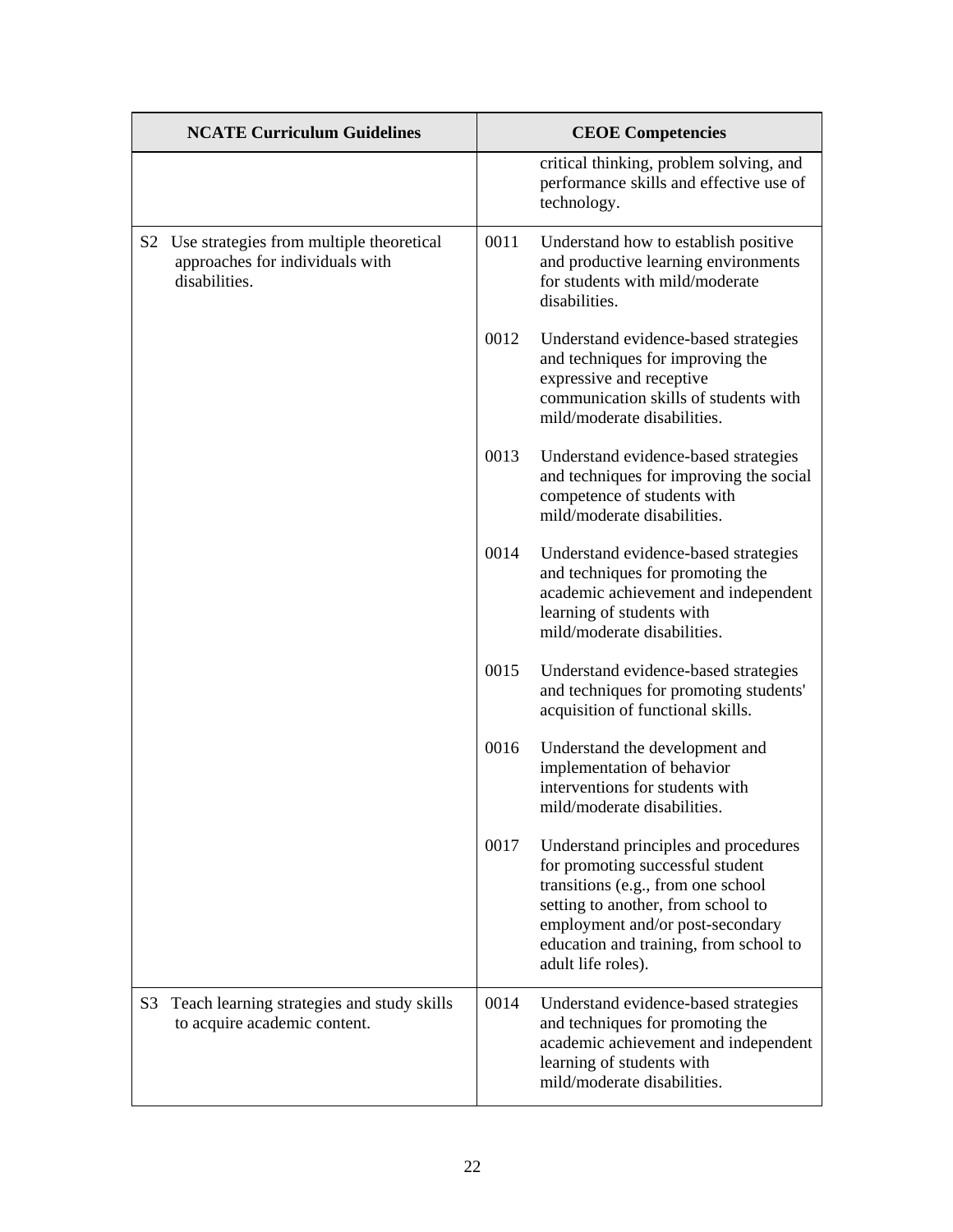|                | <b>NCATE Curriculum Guidelines</b>                                                       |      | <b>CEOE Competencies</b>                                                                                                                                                     |
|----------------|------------------------------------------------------------------------------------------|------|------------------------------------------------------------------------------------------------------------------------------------------------------------------------------|
|                | S4 Use reading methods appropriate to<br>individuals with disabilities.                  | 0012 | Understand evidence-based strategies<br>and techniques for improving the<br>expressive and receptive<br>communication skills of students with<br>mild/moderate disabilities. |
|                |                                                                                          | 0014 | Understand evidence-based strategies<br>and techniques for promoting the<br>academic achievement and independent<br>learning of students with<br>mild/moderate disabilities. |
| S <sub>5</sub> | Use methods to teach mathematics<br>appropriate to the individuals with<br>disabilities. | 0014 | Understand evidence-based strategies<br>and techniques for promoting the<br>academic achievement and independent<br>learning of students with<br>mild/moderate disabilities. |
| S6             | Modify pace of instruction and provide<br>organizational cures.                          | 0011 | Understand how to establish positive<br>and productive learning environments<br>for students with mild/moderate<br>disabilities.                                             |
|                |                                                                                          | 0014 | Understand evidence-based strategies<br>and techniques for promoting the<br>academic achievement and independent<br>learning of students with<br>mild/moderate disabilities. |
| S7             | Use appropriate adaptations and<br>technology for all individuals with<br>disabilities.  | 0011 | Understand how to establish positive<br>and productive learning environments<br>for students with mild/moderate<br>disabilities.                                             |
|                |                                                                                          | 0012 | Understand evidence-based strategies<br>and techniques for improving the<br>expressive and receptive<br>communication skills of students with<br>mild/moderate disabilities. |
|                |                                                                                          | 0013 | Understand evidence-based strategies<br>and techniques for improving the social<br>competence of students with<br>mild/moderate disabilities.                                |
|                |                                                                                          | 0014 | Understand evidence-based strategies<br>and techniques for promoting the<br>academic achievement and independent<br>learning of students with                                |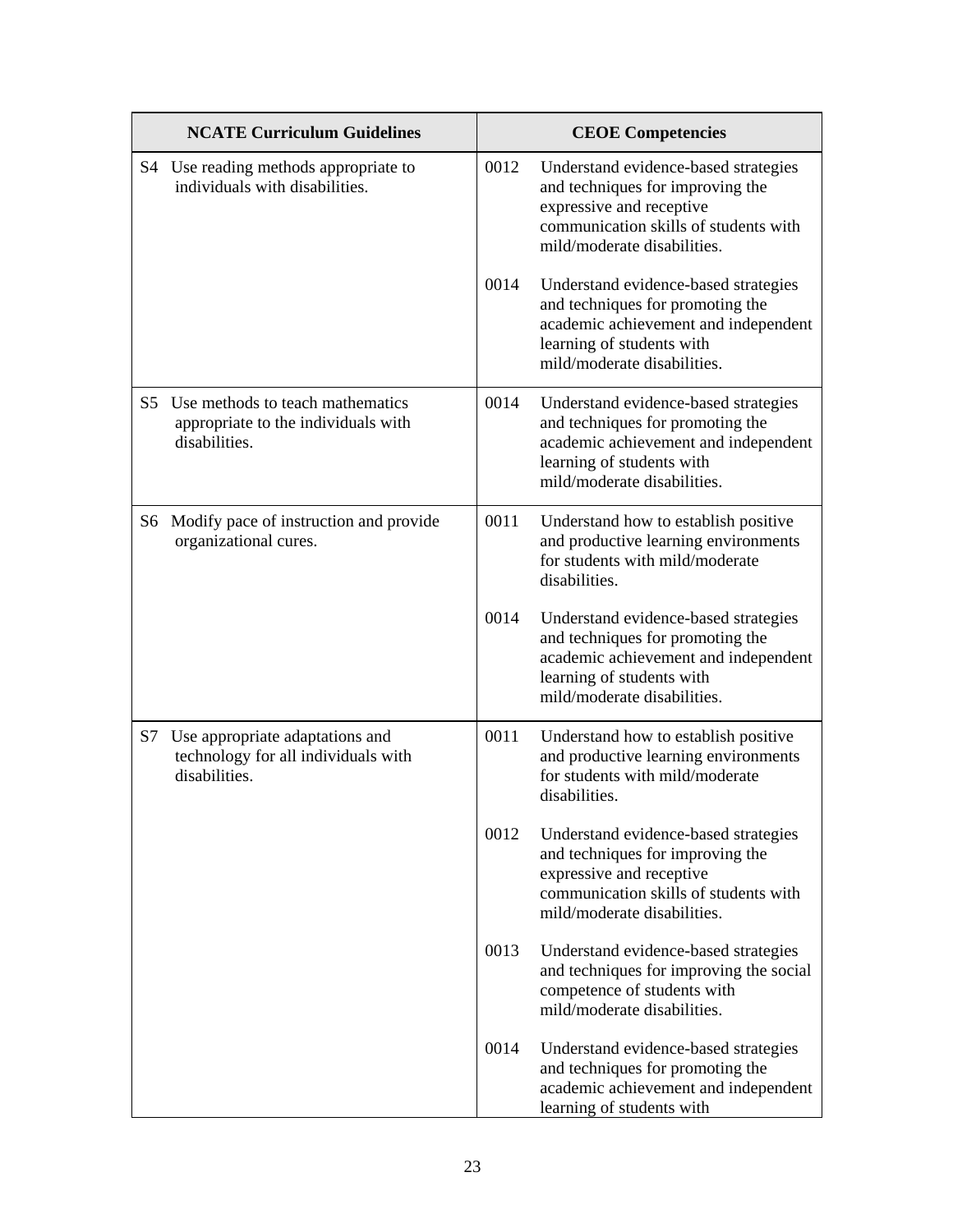| <b>NCATE Curriculum Guidelines</b>                                                                                                             | <b>CEOE Competencies</b>                                                                                                                                                                                                                                         |
|------------------------------------------------------------------------------------------------------------------------------------------------|------------------------------------------------------------------------------------------------------------------------------------------------------------------------------------------------------------------------------------------------------------------|
|                                                                                                                                                | mild/moderate disabilities.                                                                                                                                                                                                                                      |
|                                                                                                                                                | 0015<br>Understand evidence-based strategies<br>and techniques for promoting students'<br>acquisition of functional skills.                                                                                                                                      |
|                                                                                                                                                | 0016<br>Understand the development and<br>implementation of behavior<br>interventions for students with<br>mild/moderate disabilities.                                                                                                                           |
|                                                                                                                                                | 0017<br>Understand principles and procedures<br>for promoting successful student<br>transitions (e.g., from one school<br>setting to another, from school to<br>employment and/or post-secondary<br>education and training, from school to<br>adult life roles). |
| Resources, and techniques used to<br>S8<br>transition individuals with disabilities into<br>and out of school and post-school<br>environments. | 0011<br>Understand how to establish positive<br>and productive learning environments<br>for students with mild/moderate<br>disabilities.                                                                                                                         |
|                                                                                                                                                | 0017<br>Understand principles and procedures<br>for promoting successful student<br>transitions (e.g., from one school<br>setting to another, from school to<br>employment and/or post-secondary<br>education and training, from school to<br>adult life roles). |
| S9 Use a variety of nonaversive techniques to<br>control targeted behavior and maintain<br>attention of individuals with disabilities.         | 0016<br>Understand the development and<br>implementation of behavior<br>interventions for students with<br>mild/moderate disabilities.                                                                                                                           |
| S10 Identify and teach basic structures and<br>relationships within and across curricula.                                                      | 0014<br>Understand evidence-based strategies<br>and techniques for promoting the<br>academic achievement and independent<br>learning of students with<br>mild/moderate disabilities.                                                                             |
| S11 Use instructional methods to strengthen<br>and compensate for deficits in perception,<br>comprehension, memory, and retrieval.             | 0014<br>Understand evidence-based strategies<br>and techniques for promoting the<br>academic achievement and independent<br>learning of students with<br>mild/moderate disabilities.                                                                             |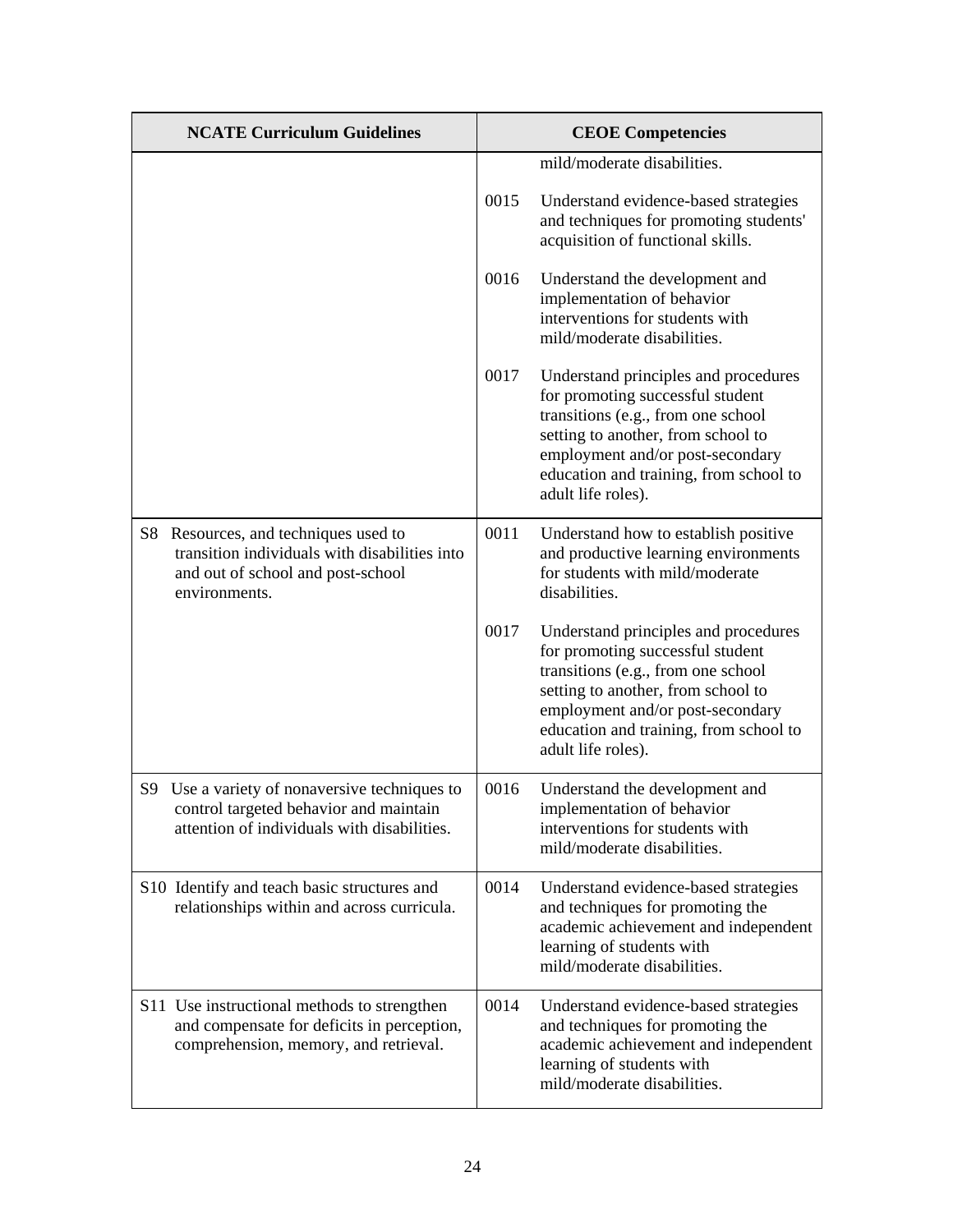| <b>NCATE Curriculum Guidelines</b>                                                                      | <b>CEOE Competencies</b>                                                                                                                                                                                                                                                |
|---------------------------------------------------------------------------------------------------------|-------------------------------------------------------------------------------------------------------------------------------------------------------------------------------------------------------------------------------------------------------------------------|
| S12 Use responses and errors to guide<br>instructional decisions and provide<br>feedback to learners.   | 0014<br>Understand evidence-based strategies<br>and techniques for promoting the<br>academic achievement and independent<br>learning of students with<br>mild/moderate disabilities.                                                                                    |
|                                                                                                         | OPTE 0004 The teacher understands the<br>process of continuous lifelong learning,<br>the concept of making learning<br>enjoyable, and the need for a<br>willingness to change when the change<br>leads to greater student learning and<br>development.                  |
|                                                                                                         | OPTE 0005 The teacher plans instruction<br>based upon curriculum goals,<br>knowledge of the teaching/learning<br>process, subject matter, students'<br>abilities and differences, and the<br>community, and adapts instruction<br>based upon assessment and reflection. |
|                                                                                                         | OPTE 0006 The teacher understands<br>curriculum integration processes and<br>uses a variety of instructional strategies<br>to encourage students' development of<br>critical thinking, problem solving, and<br>performance skills and effective use of<br>technology.   |
| S13 Identify and teach essential concepts,<br>vocabulary, and content across the general<br>curriculum. | 0014<br>Understand evidence-based strategies<br>and techniques for promoting the<br>academic achievement and independent<br>learning of students with<br>mild/moderate disabilities.                                                                                    |
| S14 Implement systematic instruction in<br>teaching reading comprehension and<br>monitoring strategies. | 0012<br>Understand evidence-based strategies<br>and techniques for improving the<br>expressive and receptive<br>communication skills of students with<br>mild/moderate disabilities.                                                                                    |
|                                                                                                         | 0014<br>Understand evidence-based strategies<br>and techniques for promoting the<br>academic achievement and independent<br>learning of students with<br>mild/moderate disabilities.                                                                                    |
| S15 Teach strategies for organizing and                                                                 | 0012<br>Understand evidence-based strategies                                                                                                                                                                                                                            |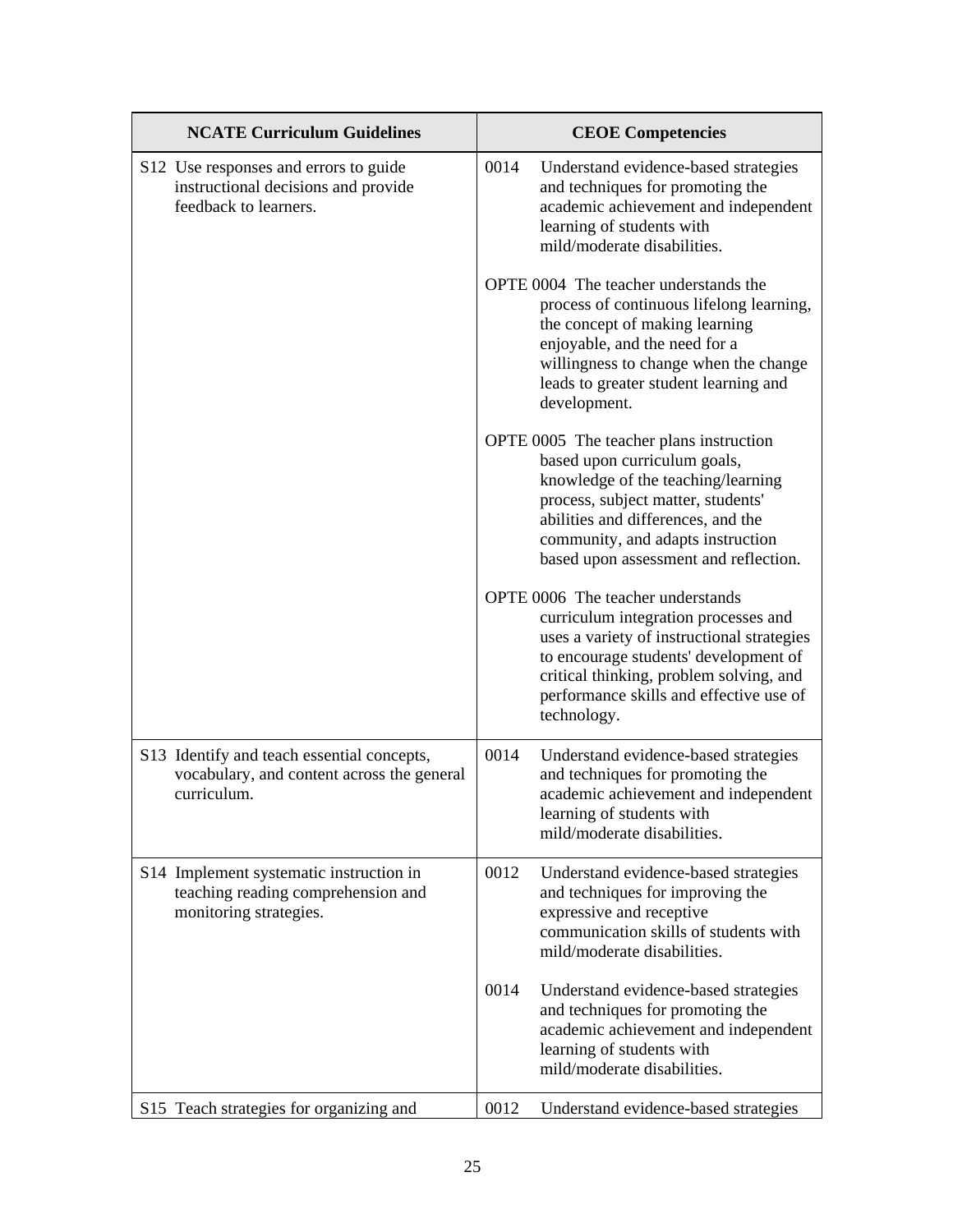| <b>NCATE Curriculum Guidelines</b>                                                                                                     | <b>CEOE Competencies</b>                                                                                                                                                                                                                                                 |
|----------------------------------------------------------------------------------------------------------------------------------------|--------------------------------------------------------------------------------------------------------------------------------------------------------------------------------------------------------------------------------------------------------------------------|
| composing written products.                                                                                                            | and techniques for improving the<br>expressive and receptive<br>communication skills of students with<br>mild/moderate disabilities.                                                                                                                                     |
| S16 Implement systematic instruction to teach<br>accuracy, fluency, and comprehension in<br>content area reading and written language. | 0012<br>Understand evidence-based strategies<br>and techniques for improving the<br>expressive and receptive<br>communication skills of students with<br>mild/moderate disabilities.                                                                                     |
|                                                                                                                                        | 0014<br>Understand evidence-based strategies<br>and techniques for promoting the<br>academic achievement and independent<br>learning of students with<br>mild/moderate disabilities.                                                                                     |
| <b>CC: Common Core</b>                                                                                                                 |                                                                                                                                                                                                                                                                          |
| 5. Learning Environments and<br><b>Social Interactions</b>                                                                             |                                                                                                                                                                                                                                                                          |
| Knowledge:                                                                                                                             |                                                                                                                                                                                                                                                                          |
| K1 Demands of learning environments.                                                                                                   | 0011<br>Understand how to establish positive<br>and productive learning environments<br>for students with mild/moderate<br>disabilities.                                                                                                                                 |
|                                                                                                                                        | OPTE 0003 The teacher uses best practices<br>related to motivation and behavior to<br>create learning environments that<br>encourage positive social interaction,<br>self-motivation, and active engagement<br>in learning, thus providing<br>opportunities for success. |
| Basic classroom management theories and<br>K2<br>strategies for individuals with exceptional<br>learning needs.                        | 0011<br>Understand how to establish positive<br>and productive learning environments<br>for students with mild/moderate<br>disabilities.                                                                                                                                 |
|                                                                                                                                        | OPTE 0003 The teacher uses best practices<br>related to motivation and behavior to<br>create learning environments that<br>encourage positive social interaction,<br>self-motivation, and active engagement<br>in learning, thus providing<br>opportunities for success. |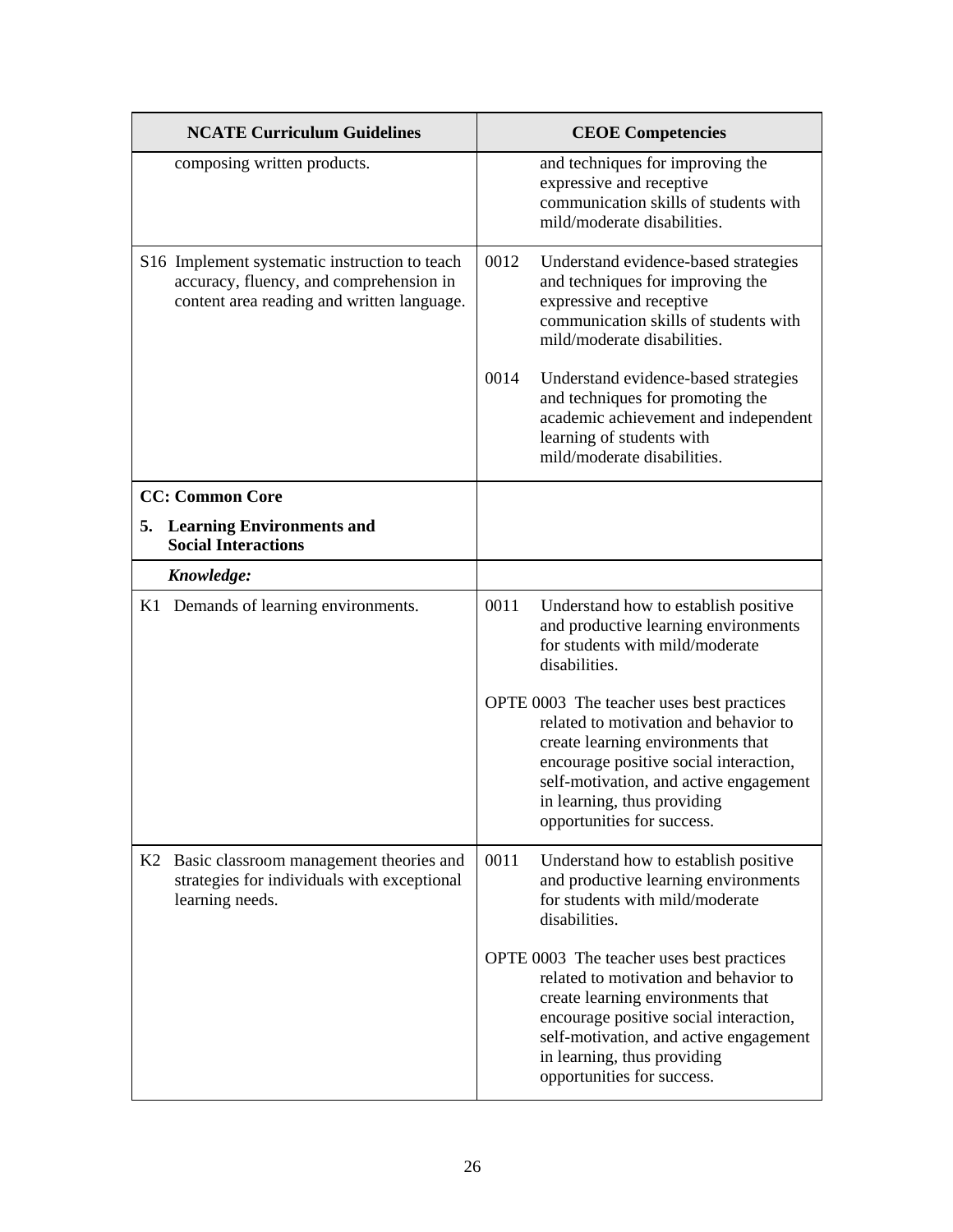|    | <b>NCATE Curriculum Guidelines</b>                                                                               | <b>CEOE Competencies</b>                                                                                                                                                                                                                                                 |
|----|------------------------------------------------------------------------------------------------------------------|--------------------------------------------------------------------------------------------------------------------------------------------------------------------------------------------------------------------------------------------------------------------------|
|    | K3 Effective management of teaching and<br>learning.                                                             | 0011<br>Understand how to establish positive<br>and productive learning environments<br>for students with mild/moderate<br>disabilities.                                                                                                                                 |
|    |                                                                                                                  | OPTE 0003 The teacher uses best practices<br>related to motivation and behavior to<br>create learning environments that<br>encourage positive social interaction,<br>self-motivation, and active engagement<br>in learning, thus providing<br>opportunities for success. |
|    |                                                                                                                  | OPTE 0005 The teacher plans instruction<br>based upon curriculum goals,<br>knowledge of the teaching/learning<br>process, subject matter, students'<br>abilities and differences, and the<br>community, and adapts instruction<br>based upon assessment and reflection.  |
|    |                                                                                                                  | OPTE 0006 The teacher understands<br>curriculum integration processes and<br>uses a variety of instructional strategies<br>to encourage students' development of<br>critical thinking, problem solving, and<br>performance skills and effective use of<br>technology.    |
|    | K4 Teacher attitudes and behaviors that<br>influence behavior of individuals with<br>exceptional learning needs. | 0011<br>Understand how to establish positive<br>and productive learning environments<br>for students with mild/moderate<br>disabilities.                                                                                                                                 |
|    |                                                                                                                  | OPTE 0003 The teacher uses best practices<br>related to motivation and behavior to<br>create learning environments that<br>encourage positive social interaction,<br>self-motivation, and active engagement<br>in learning, thus providing<br>opportunities for success. |
|    |                                                                                                                  | OPTE 0007 The teacher develops a knowledge<br>of and uses a variety of effective<br>communication techniques to foster<br>active inquiry, collaboration, and<br>supportive interaction in the classroom.                                                                 |
| K5 | Social skills needed for educational and                                                                         | 0013<br>Understand evidence-based strategies                                                                                                                                                                                                                             |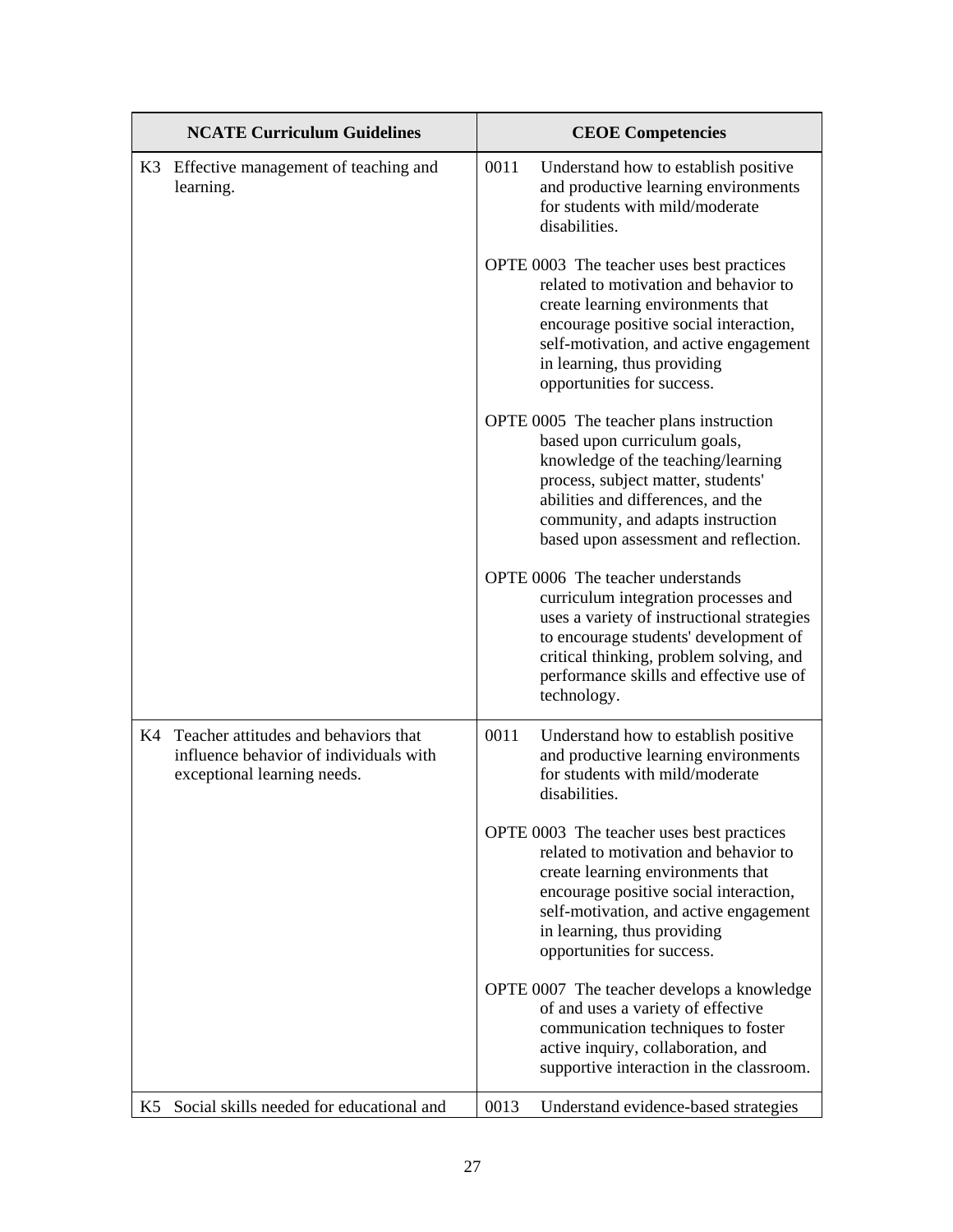|    | <b>NCATE Curriculum Guidelines</b>                                                                                                                                  |      | <b>CEOE Competencies</b>                                                                                                                                                                                                                                                 |
|----|---------------------------------------------------------------------------------------------------------------------------------------------------------------------|------|--------------------------------------------------------------------------------------------------------------------------------------------------------------------------------------------------------------------------------------------------------------------------|
|    | other environments.                                                                                                                                                 |      | and techniques for improving the social<br>competence of students with<br>mild/moderate disabilities.                                                                                                                                                                    |
|    |                                                                                                                                                                     | 0017 | Understand principles and procedures<br>for promoting successful student<br>transitions (e.g., from one school<br>setting to another, from school to<br>employment and/or post-secondary<br>education and training, from school to<br>adult life roles).                 |
|    | K6 Strategies for crisis prevention and<br>intervention.                                                                                                            | 0020 | Understand the history and philosophy<br>of special education and key issues and<br>trends, roles and responsibilities, and<br>legal and ethical issues relevant to<br>special education.                                                                                |
| K7 | Strategies for preparing individuals to live<br>harmoniously and productively in a<br>culturally diverse world.                                                     | 0013 | Understand evidence-based strategies<br>and techniques for improving the social<br>competence of students with<br>mild/moderate disabilities.                                                                                                                            |
|    |                                                                                                                                                                     | 0016 | Understand the development and<br>implementation of behavior<br>interventions for students with<br>mild/moderate disabilities.                                                                                                                                           |
|    |                                                                                                                                                                     | 0017 | Understand principles and procedures<br>for promoting successful student<br>transitions (e.g., from one school<br>setting to another, from school to<br>employment and/or post-secondary<br>education and training, from school to<br>adult life roles).                 |
| K8 | Ways to create learning environments that<br>allow individuals to retain and appreciate<br>their own and each others' respective<br>language and cultural heritage. | 0011 | Understand how to establish positive<br>and productive learning environments<br>for students with mild/moderate<br>disabilities.                                                                                                                                         |
|    |                                                                                                                                                                     |      | OPTE 0003 The teacher uses best practices<br>related to motivation and behavior to<br>create learning environments that<br>encourage positive social interaction,<br>self-motivation, and active engagement<br>in learning, thus providing<br>opportunities for success. |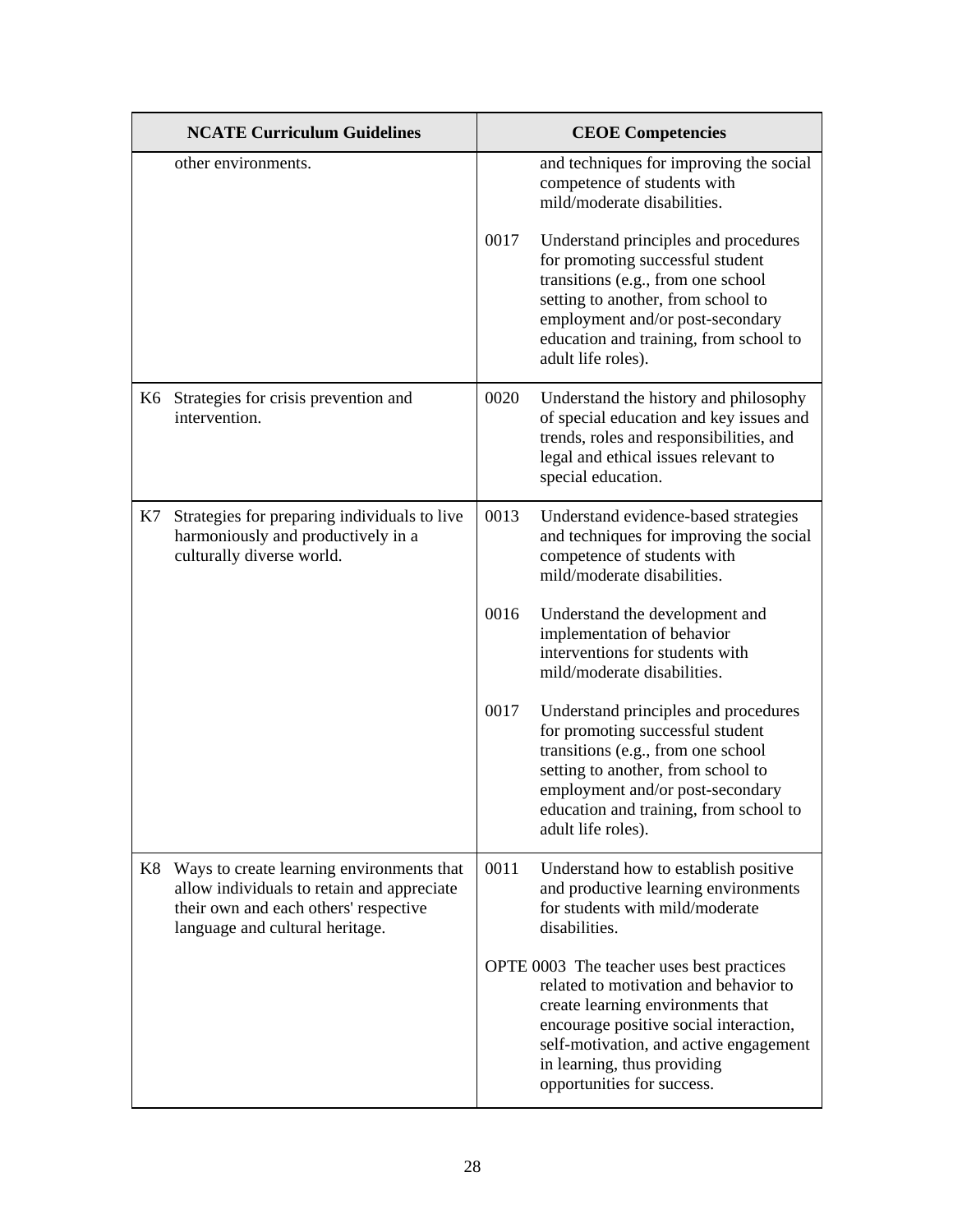|                | <b>NCATE Curriculum Guidelines</b>                                                                             |      | <b>CEOE Competencies</b>                                                                                                                                                                                                                                                 |
|----------------|----------------------------------------------------------------------------------------------------------------|------|--------------------------------------------------------------------------------------------------------------------------------------------------------------------------------------------------------------------------------------------------------------------------|
|                | K9 Ways specific cultures are negatively<br>stereotyped.                                                       | 0011 | Understand how to establish positive<br>and productive learning environments<br>for students with mild/moderate<br>disabilities.                                                                                                                                         |
|                | K10 Strategies used by diverse populations to<br>cope with a legacy of former and<br>continuing racism.        | 0011 | Understand how to establish positive<br>and productive learning environments<br>for students with mild/moderate<br>disabilities.                                                                                                                                         |
|                | Skills:                                                                                                        |      |                                                                                                                                                                                                                                                                          |
| S1             | Create a safe, equitable, positive, and<br>supportive learning environment in which<br>diversities are valued. | 0011 | Understand how to establish positive<br>and productive learning environments<br>for students with mild/moderate<br>disabilities.                                                                                                                                         |
|                |                                                                                                                |      | OPTE 0002 The teacher understands that<br>students vary in their approaches to<br>learning and creates instructional<br>opportunities that are adaptable to<br>individual differences of learners.                                                                       |
|                |                                                                                                                |      | OPTE 0003 The teacher uses best practices<br>related to motivation and behavior to<br>create learning environments that<br>encourage positive social interaction,<br>self-motivation, and active engagement<br>in learning, thus providing<br>opportunities for success. |
| S <sub>2</sub> | Identify realistic expectations for personal<br>and social behavior in various settings.                       | 0013 | Understand evidence-based strategies<br>and techniques for improving the social<br>competence of students with<br>mild/moderate disabilities.                                                                                                                            |
|                | S3 Identify supports needed for integration<br>into various program placements.                                | 0011 | Understand how to establish positive<br>and productive learning environments<br>for students with mild/moderate<br>disabilities.                                                                                                                                         |
|                |                                                                                                                | 0017 | Understand principles and procedures<br>for promoting successful student<br>transitions (e.g., from one school<br>setting to another, from school to<br>employment and/or post-secondary<br>education and training, from school to<br>adult life roles).                 |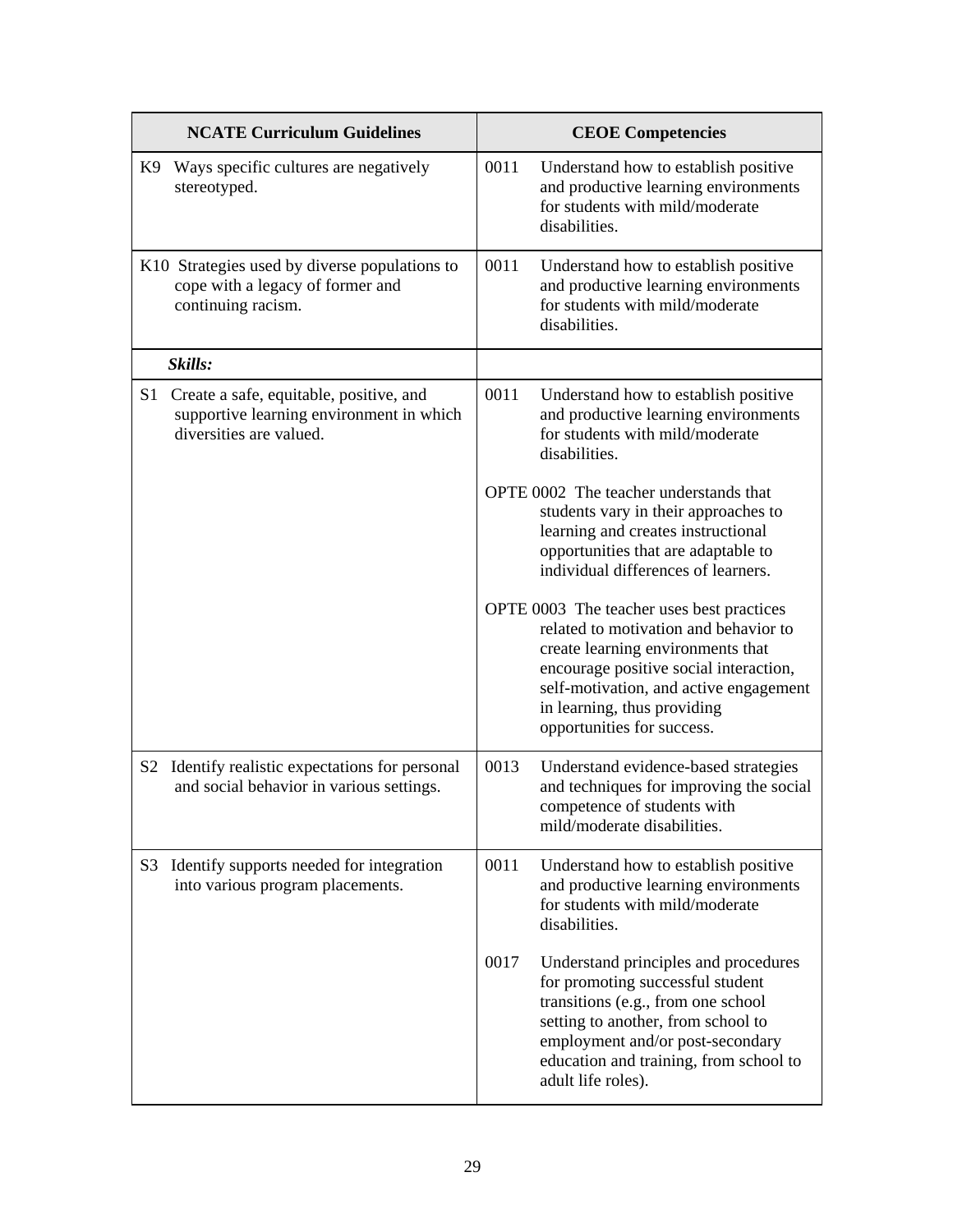|    | <b>NCATE Curriculum Guidelines</b>                                                                                             |      | <b>CEOE Competencies</b>                                                                                                                                                                                                                                                 |
|----|--------------------------------------------------------------------------------------------------------------------------------|------|--------------------------------------------------------------------------------------------------------------------------------------------------------------------------------------------------------------------------------------------------------------------------|
|    | S4 Design learning environments that<br>encourage active participation in<br>individual and group activities.                  | 0011 | Understand how to establish positive<br>and productive learning environments<br>for students with mild/moderate<br>disabilities.                                                                                                                                         |
|    |                                                                                                                                |      | OPTE 0003 The teacher uses best practices<br>related to motivation and behavior to<br>create learning environments that<br>encourage positive social interaction,<br>self-motivation, and active engagement<br>in learning, thus providing<br>opportunities for success. |
| S5 | Modify the learning environment to<br>manage behaviors.                                                                        | 0011 | Understand how to establish positive<br>and productive learning environments<br>for students with mild/moderate<br>disabilities.                                                                                                                                         |
|    |                                                                                                                                | 0016 | Understand the development and<br>implementation of behavior<br>interventions for students with<br>mild/moderate disabilities.                                                                                                                                           |
|    | S6 Use performance data and information<br>from all stakeholders to make or suggest<br>modifications in learning environments. | 0010 | Understand procedures for developing<br>and implementing Individualized<br>Education Programs (IEPs) and<br><b>Individualized Family Service Plans</b><br>(IFSPs) for students with<br>mild/moderate disabilities.                                                       |
|    |                                                                                                                                | 0011 | Understand how to establish positive<br>and productive learning environments<br>for students with mild/moderate<br>disabilities.                                                                                                                                         |
| S7 | Establish and maintain rapport with<br>individuals with and without exceptional<br>learning needs.                             | 0011 | Understand how to establish positive<br>and productive learning environments<br>for students with mild/moderate<br>disabilities.                                                                                                                                         |
|    |                                                                                                                                | 0018 | Understand how to establish<br>partnerships with other members of the<br>school and the community to enhance<br>learning opportunities for students with<br>mild/moderate disabilities.                                                                                  |
|    |                                                                                                                                | 0019 | Understand how to promote positive<br>school-home relationships and<br>encourage families' involvement in                                                                                                                                                                |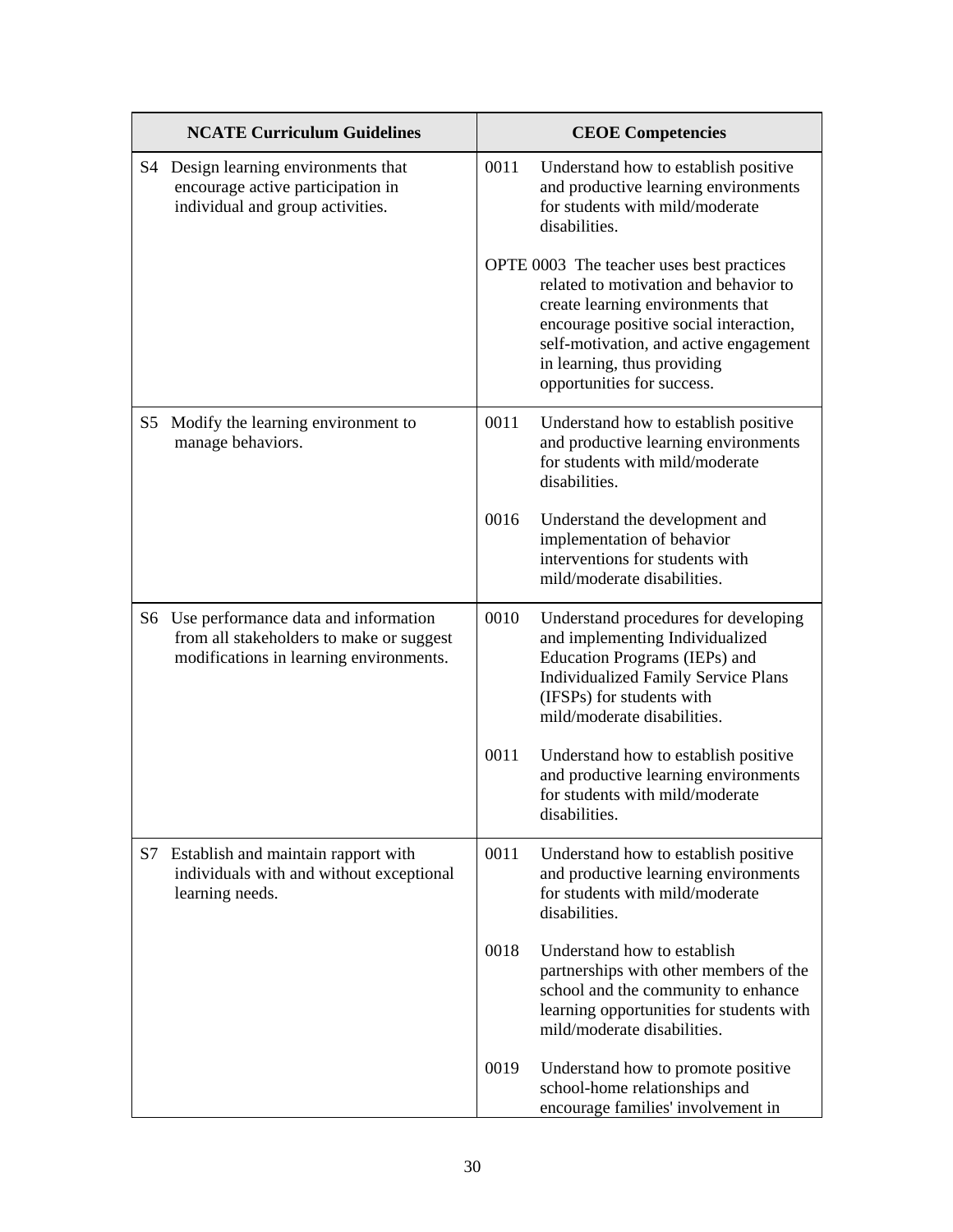| <b>NCATE Curriculum Guidelines</b>                                                       |      | <b>CEOE Competencies</b>                                                                                                                                                                                                                                 |
|------------------------------------------------------------------------------------------|------|----------------------------------------------------------------------------------------------------------------------------------------------------------------------------------------------------------------------------------------------------------|
|                                                                                          |      | their children's education.<br>OPTE 0007 The teacher develops a knowledge<br>of and uses a variety of effective<br>communication techniques to foster<br>active inquiry, collaboration, and<br>supportive interaction in the classroom.                  |
|                                                                                          |      | OPTE 0012 The teacher fosters positive<br>interaction with school colleagues,<br>parents/families, and organizations in<br>the community to actively engage them<br>in support of students' learning and<br>well-being.                                  |
| S8 Teach self-advocacy.                                                                  | 0017 | Understand principles and procedures<br>for promoting successful student<br>transitions (e.g., from one school<br>setting to another, from school to<br>employment and/or post-secondary<br>education and training, from school to<br>adult life roles). |
| S9 Create an environment that encourages<br>self-advocacy and increased<br>independence. | 0011 | Understand how to establish positive<br>and productive learning environments<br>for students with mild/moderate<br>disabilities.                                                                                                                         |
|                                                                                          | 0014 | Understand evidence-based strategies<br>and techniques for promoting the<br>academic achievement and independent<br>learning of students with<br>mild/moderate disabilities.                                                                             |
|                                                                                          | 0017 | Understand principles and procedures<br>for promoting successful student<br>transitions (e.g., from one school<br>setting to another, from school to<br>employment and/or post-secondary<br>education and training, from school to<br>adult life roles). |
| S <sub>10</sub> Use effective and varied behavior<br>management strategies.              | 0016 | Understand the development and<br>implementation of behavior<br>interventions for students with<br>mild/moderate disabilities.                                                                                                                           |
|                                                                                          |      | OPTE 0003 The teacher uses best practices<br>related to motivation and behavior to                                                                                                                                                                       |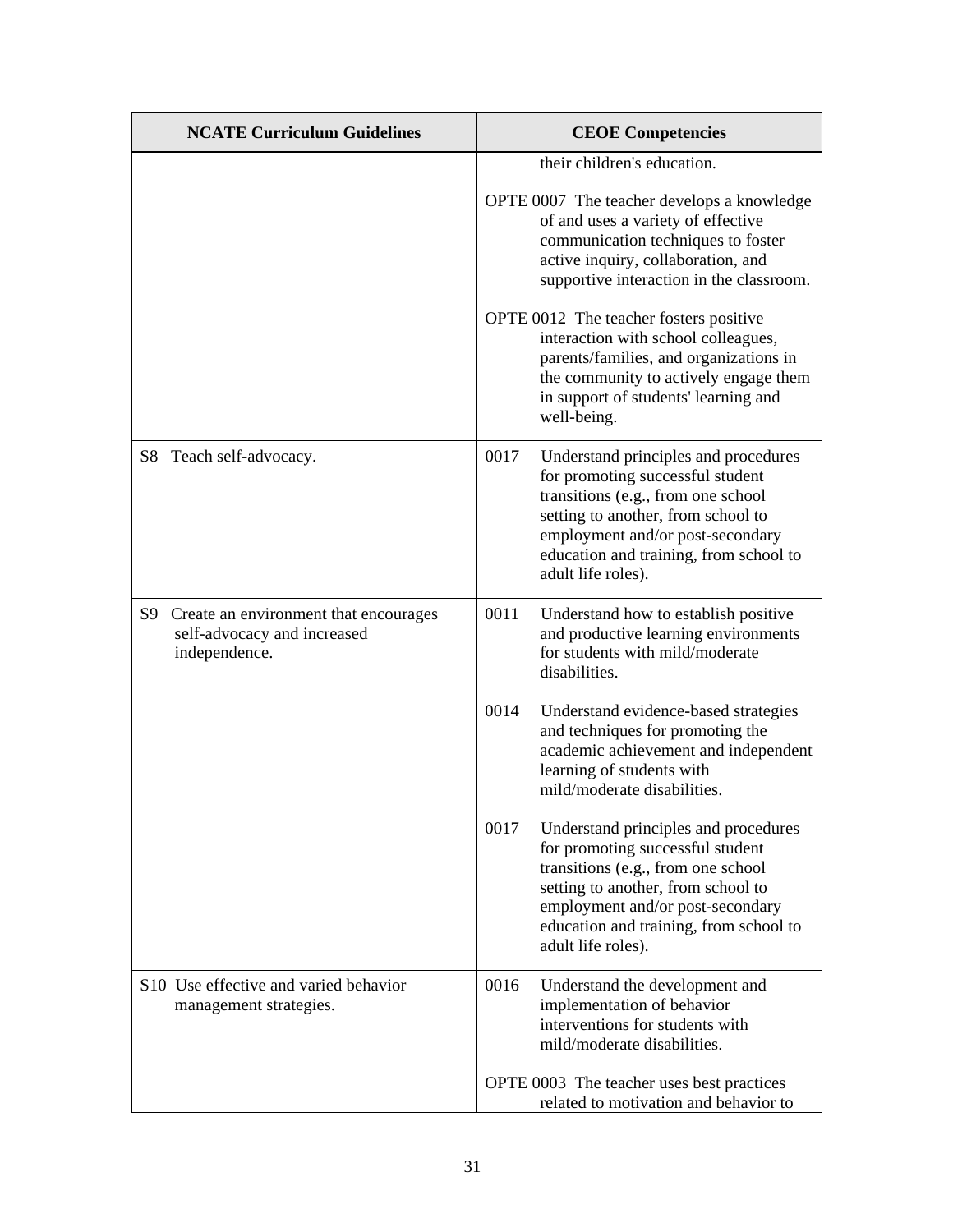| <b>NCATE Curriculum Guidelines</b>                                                                                                                         | <b>CEOE</b> Competencies                                                                                                                                                                                                                                                 |
|------------------------------------------------------------------------------------------------------------------------------------------------------------|--------------------------------------------------------------------------------------------------------------------------------------------------------------------------------------------------------------------------------------------------------------------------|
|                                                                                                                                                            | create learning environments that<br>encourage positive social interaction,<br>self-motivation, and active engagement<br>in learning, thus providing<br>opportunities for success.                                                                                       |
| S11 Use the least intensive behavior<br>management strategy consistent with the<br>needs of the individual with exceptional<br>learning needs.             | 0016<br>Understand the development and<br>implementation of behavior<br>interventions for students with<br>mild/moderate disabilities.                                                                                                                                   |
| S12 Design and manage daily routines.                                                                                                                      | 0011<br>Understand how to establish positive<br>and productive learning environments<br>for students with mild/moderate<br>disabilities.                                                                                                                                 |
| S13 Organize, develop, and sustain learning<br>environments that support positive<br>intracultural and intercultural experiences.                          | 0011<br>Understand how to establish positive<br>and productive learning environments<br>for students with mild/moderate<br>disabilities.                                                                                                                                 |
|                                                                                                                                                            | OPTE 0003 The teacher uses best practices<br>related to motivation and behavior to<br>create learning environments that<br>encourage positive social interaction,<br>self-motivation, and active engagement<br>in learning, thus providing<br>opportunities for success. |
| S14 Mediate controversial intercultural issues<br>among students within the learning<br>environment in ways that enhance any<br>culture, group, or person. | 0011<br>Understand how to establish positive<br>and productive learning environments<br>for students with mild/moderate<br>disabilities.                                                                                                                                 |
|                                                                                                                                                            | OPTE 0003 The teacher uses best practices<br>related to motivation and behavior to<br>create learning environments that<br>encourage positive social interaction,<br>self-motivation, and active engagement<br>in learning, thus providing<br>opportunities for success. |
| S15 Structure, direct, and support the activities<br>of paraeducators, volunteers, and tutors.                                                             | Understand how to establish<br>0018<br>partnerships with other members of the<br>school and the community to enhance<br>learning opportunities for students with<br>mild/moderate disabilities.                                                                          |
|                                                                                                                                                            | OPTE 0012 The teacher fosters positive                                                                                                                                                                                                                                   |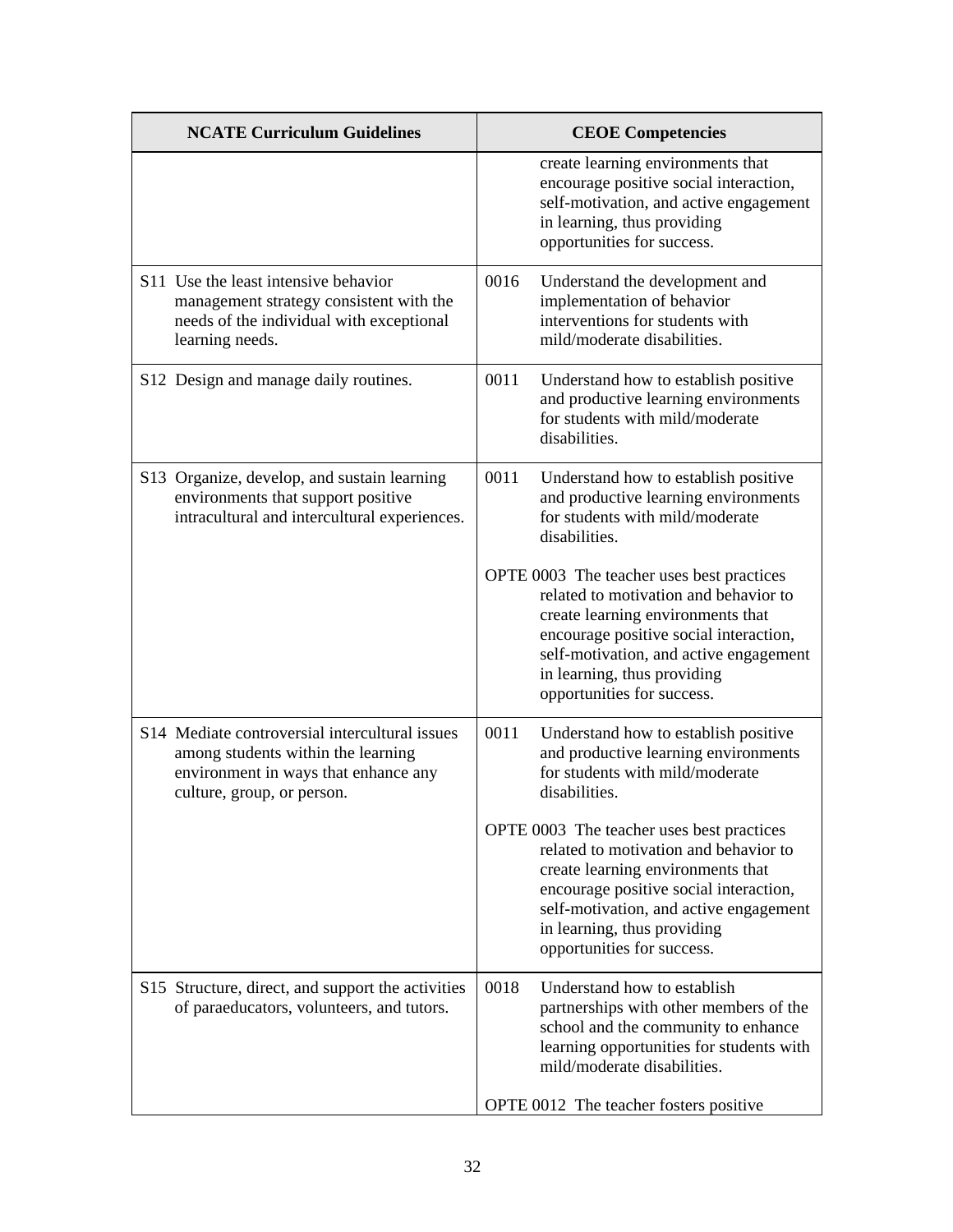|                | <b>NCATE Curriculum Guidelines</b>                                                                                        |      | <b>CEOE Competencies</b>                                                                                                                                                                  |
|----------------|---------------------------------------------------------------------------------------------------------------------------|------|-------------------------------------------------------------------------------------------------------------------------------------------------------------------------------------------|
|                |                                                                                                                           |      | interaction with school colleagues,<br>parents/families, and organizations in<br>the community to actively engage them<br>in support of students' learning and<br>well-being.             |
|                | S16 Use universal precautions.                                                                                            | 0020 | Understand the history and philosophy<br>of special education and key issues and<br>trends, roles and responsibilities, and<br>legal and ethical issues relevant to<br>special education. |
|                | <b>IGC: Individualized General Curriculum</b>                                                                             |      |                                                                                                                                                                                           |
|                | 5. Learning Environments and<br><b>Social Interactions</b>                                                                |      |                                                                                                                                                                                           |
|                | Knowledge:                                                                                                                |      |                                                                                                                                                                                           |
|                | K1 Barriers to accessibility and acceptance of<br>individuals with disabilities.                                          | 0011 | Understand how to establish positive<br>and productive learning environments<br>for students with mild/moderate<br>disabilities.                                                          |
| K2             | Adaptation of the physical environment to<br>provide optimal learning opportunities for<br>individuals with disabilities. | 0011 | Understand how to establish positive<br>and productive learning environments<br>for students with mild/moderate<br>disabilities.                                                          |
| K3             | Methods for ensuring individual academic<br>success in one-to-one, small-group, and<br>large-group settings.              | 0014 | Understand evidence-based strategies<br>and techniques for promoting the<br>academic achievement and independent<br>learning of students with<br>mild/moderate disabilities.              |
|                | Skills:                                                                                                                   |      |                                                                                                                                                                                           |
| S1             | Provide instruction in community-based<br>settings.                                                                       | 0015 | Understand evidence-based strategies<br>and techniques for promoting students'<br>acquisition of functional skills.                                                                       |
| S <sub>2</sub> | Use and maintain assistive technologies.                                                                                  | 0011 | Understand how to establish positive<br>and productive learning environments<br>for students with mild/moderate<br>disabilities.                                                          |
|                |                                                                                                                           | 0014 | Understand evidence-based strategies<br>and techniques for promoting the<br>academic achievement and independent<br>learning of students with                                             |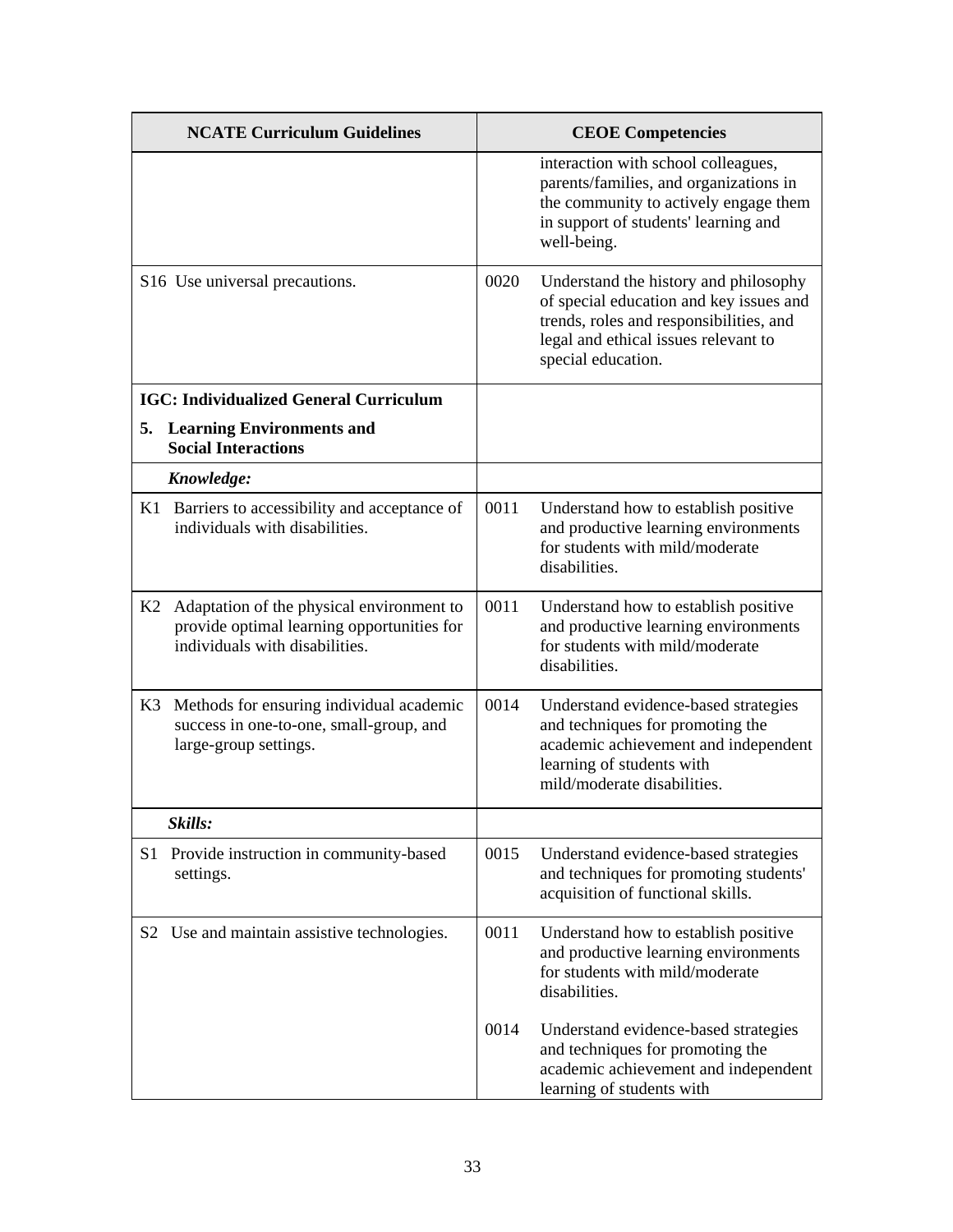|    | <b>NCATE Curriculum Guidelines</b>                                                                       |      | <b>CEOE Competencies</b>                                                                                                                                                                                                                                                                |
|----|----------------------------------------------------------------------------------------------------------|------|-----------------------------------------------------------------------------------------------------------------------------------------------------------------------------------------------------------------------------------------------------------------------------------------|
|    |                                                                                                          |      | mild/moderate disabilities.                                                                                                                                                                                                                                                             |
|    | S3 Plan instruction in a variety of educational<br>settings.                                             | 0011 | Understand how to establish positive<br>and productive learning environments<br>for students with mild/moderate<br>disabilities.                                                                                                                                                        |
| S4 | Teach individuals with disabilities to give<br>and receive meaningful feedback from<br>peers and adults. | 0014 | Understand evidence-based strategies<br>and techniques for promoting the<br>academic achievement and independent<br>learning of students with<br>mild/moderate disabilities.                                                                                                            |
|    | S5 Use skills in problem solving and conflict<br>resolution.                                             | 0013 | Understand evidence-based strategies<br>and techniques for improving the social<br>competence of students with<br>mild/moderate disabilities.                                                                                                                                           |
|    |                                                                                                          | 0014 | Understand evidence-based strategies<br>and techniques for promoting the<br>academic achievement and independent<br>learning of students with<br>mild/moderate disabilities.                                                                                                            |
|    | S6 Establish a consistent classroom routing<br>for individuals with disabilities.                        | 0011 | Understand how to establish positive<br>and productive learning environments<br>for students with mild/moderate<br>disabilities.                                                                                                                                                        |
|    | <b>CC: Common Core</b>                                                                                   |      |                                                                                                                                                                                                                                                                                         |
|    | 6. Communication                                                                                         |      |                                                                                                                                                                                                                                                                                         |
|    | Knowledge:                                                                                               |      |                                                                                                                                                                                                                                                                                         |
|    | K1 Effects of cultural and linguistic<br>differences on growth and development.                          |      | OPTE 0001 The teacher understands how<br>students learn and develop and can<br>provide learning opportunities that<br>support their intellectual, social, and<br>physical development at all grade<br>levels, including early childhood,<br>elementary, middle level, and<br>secondary. |
|    |                                                                                                          |      | OPTE 0002 The teacher understands that<br>students vary in their approaches to<br>learning and creates instructional<br>opportunities that are adaptable to<br>individual differences of learners.                                                                                      |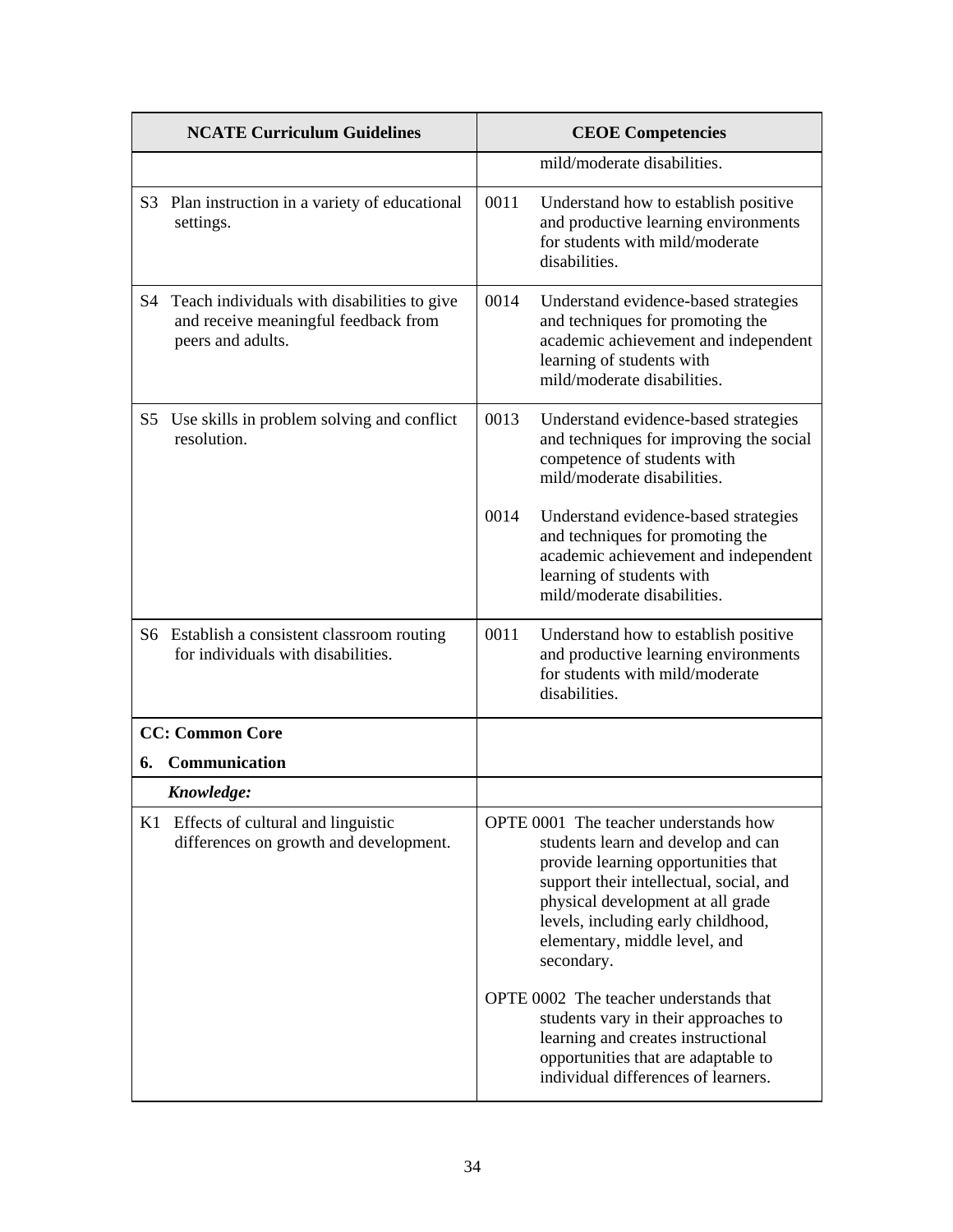|    | <b>NCATE Curriculum Guidelines</b>                                                                                                                     | <b>CEOE Competencies</b>                                                                                                                                                                                                                                                                  |
|----|--------------------------------------------------------------------------------------------------------------------------------------------------------|-------------------------------------------------------------------------------------------------------------------------------------------------------------------------------------------------------------------------------------------------------------------------------------------|
|    | K2 Characteristics of one's own culture and<br>use of language and the ways in which<br>these can differ from other cultures and<br>uses of languages. | OPTE 0007 The teacher develops a knowledge<br>of and uses a variety of effective<br>communication techniques to foster<br>active inquiry, collaboration, and<br>supportive interaction in the classroom.                                                                                  |
|    |                                                                                                                                                        | OPTE 0010 The teacher evaluates the effects<br>of his/her choices and actions on others<br>(students, parents, and other<br>professionals in the learning<br>community), modifies those actions<br>when needed, and actively seeks<br>opportunities for continued<br>professional growth. |
| K3 | Ways of behaving and communicating<br>among cultures that can lead to<br>misinterpretation and misunderstanding.                                       | OPTE 0007 The teacher develops a knowledge<br>of and uses a variety of effective<br>communication techniques to foster<br>active inquiry, collaboration, and<br>supportive interaction in the classroom.                                                                                  |
|    |                                                                                                                                                        | OPTE 0010 The teacher evaluates the effects<br>of his/her choices and actions on others<br>(students, parents, and other<br>professionals in the learning<br>community), modifies those actions<br>when needed, and actively seeks<br>opportunities for continued<br>professional growth. |
|    |                                                                                                                                                        | OPTE 0012 The teacher fosters positive<br>interaction with school colleagues,<br>parents/families, and organizations in<br>the community to actively engage them<br>in support of students' learning and<br>well-being.                                                                   |
| K4 | Augmentative and assistive<br>communication strategies.                                                                                                | 0012<br>Understand evidence-based strategies<br>and techniques for improving the<br>expressive and receptive<br>communication skills of students with<br>mild/moderate disabilities.                                                                                                      |
|    | Skills:                                                                                                                                                |                                                                                                                                                                                                                                                                                           |
| S1 | Use strategies to support and enhance<br>communication skills of individuals with<br>exceptional learning needs.                                       | 0012<br>Understand evidence-based strategies<br>and techniques for improving the<br>expressive and receptive<br>communication skills of students with                                                                                                                                     |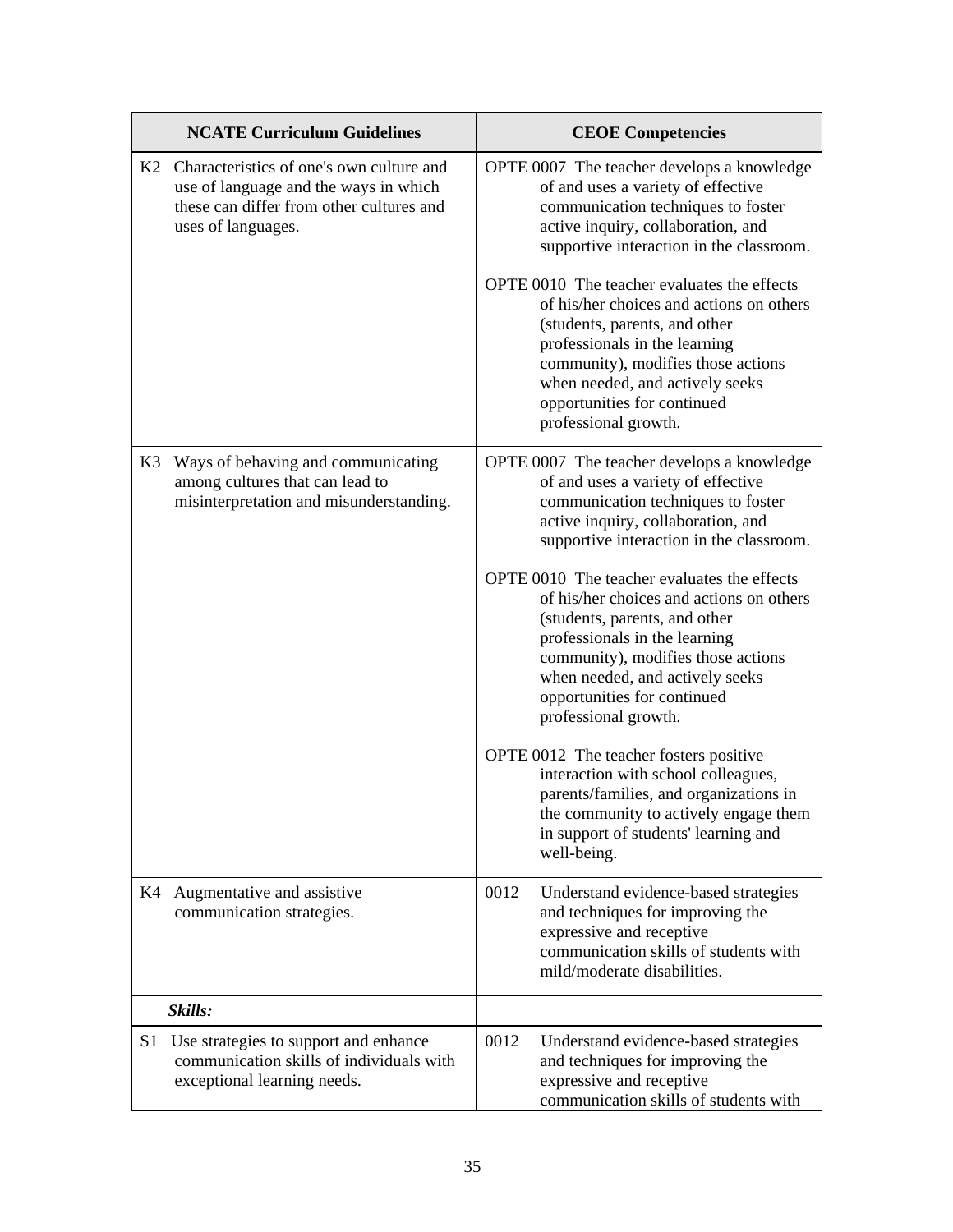|    | <b>NCATE Curriculum Guidelines</b>                                                                                                                                  | <b>CEOE Competencies</b>                                                                                                                                                                                                                                                                |  |
|----|---------------------------------------------------------------------------------------------------------------------------------------------------------------------|-----------------------------------------------------------------------------------------------------------------------------------------------------------------------------------------------------------------------------------------------------------------------------------------|--|
|    |                                                                                                                                                                     | mild/moderate disabilities.                                                                                                                                                                                                                                                             |  |
| S2 | Use communication strategies and<br>resources to facilitate understanding of<br>subject matter for students whose primary<br>language is not the dominant language. | 0014<br>Understand evidence-based strategies<br>and techniques for promoting the<br>academic achievement and independent<br>learning of students with<br>mild/moderate disabilities.                                                                                                    |  |
|    |                                                                                                                                                                     | OPTE 0007 The teacher develops a knowledge<br>of and uses a variety of effective<br>communication techniques to foster<br>active inquiry, collaboration, and<br>supportive interaction in the classroom.                                                                                |  |
|    | <b>IGC: Individualized General Curriculum</b>                                                                                                                       |                                                                                                                                                                                                                                                                                         |  |
| 6. | Communication                                                                                                                                                       |                                                                                                                                                                                                                                                                                         |  |
|    | Knowledge:                                                                                                                                                          |                                                                                                                                                                                                                                                                                         |  |
| K1 | Impact of language development and<br>listening comprehension on academic and<br>non-academic learning of individuals with<br>disabilities.                         | 0001<br>Understand processes of human<br>development and factors, including<br>disability, that affect development and<br>learning.                                                                                                                                                     |  |
|    |                                                                                                                                                                     | 0002<br>Understand types and characteristics of<br>specific learning disabilities and their<br>significance for human development<br>and learning.                                                                                                                                      |  |
|    |                                                                                                                                                                     | OPTE 0001 The teacher understands how<br>students learn and develop and can<br>provide learning opportunities that<br>support their intellectual, social, and<br>physical development at all grade<br>levels, including early childhood,<br>elementary, middle level, and<br>secondary. |  |
|    |                                                                                                                                                                     | OPTE 0002 The teacher understands that<br>students vary in their approaches to<br>learning and creates instructional<br>opportunities that are adaptable to<br>individual differences of learners.                                                                                      |  |
|    | K2 Communication and social interaction<br>alternatives for individuals who are<br>nonspeaking.                                                                     | 0012<br>Understand evidence-based strategies<br>and techniques for improving the<br>expressive and receptive<br>communication skills of students with<br>mild/moderate disabilities.                                                                                                    |  |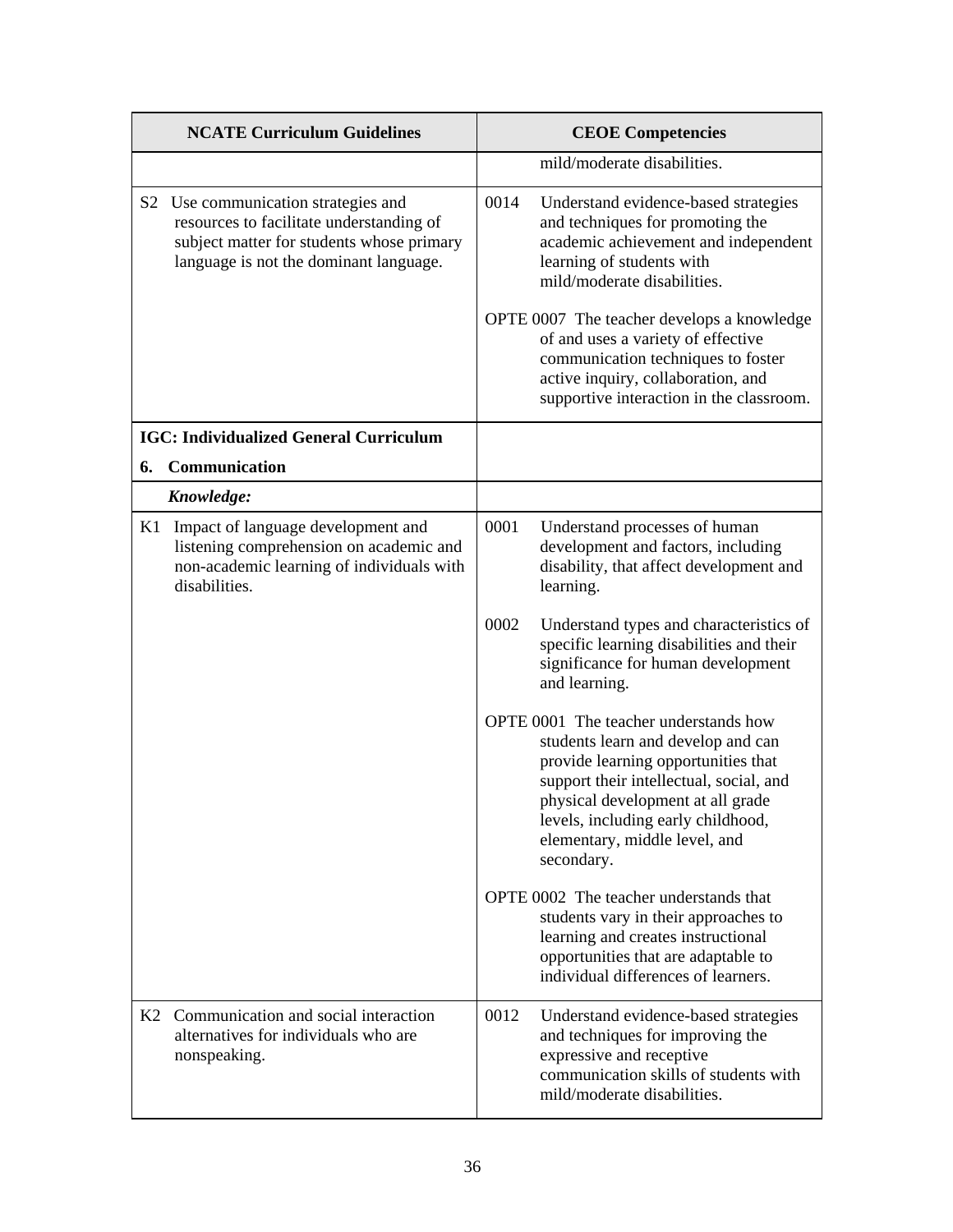| <b>NCATE Curriculum Guidelines</b> |                                                                                                        | <b>CEOE Competencies</b> |                                                                                                                                                                              |
|------------------------------------|--------------------------------------------------------------------------------------------------------|--------------------------|------------------------------------------------------------------------------------------------------------------------------------------------------------------------------|
|                                    |                                                                                                        | 0014                     | Understand evidence-based strategies<br>and techniques for promoting the<br>academic achievement and independent<br>learning of students with<br>mild/moderate disabilities. |
| K3                                 | Typical language development and how<br>that may differ for individuals with<br>learning disabilities. | 0001                     | Understand processes of human<br>development and factors, including<br>disability, that affect development and<br>learning.                                                  |
|                                    |                                                                                                        | 0002                     | Understand types and characteristics of<br>specific learning disabilities and their<br>significance for human development<br>and learning.                                   |
|                                    | Skills:                                                                                                |                          |                                                                                                                                                                              |
| S <sub>1</sub>                     | Enhance vocabulary development.                                                                        | 0012                     | Understand evidence-based strategies<br>and techniques for improving the<br>expressive and receptive<br>communication skills of students with<br>mild/moderate disabilities. |
| S2                                 | Teach strategies for spelling accuracy and<br>generalization.                                          | 0012                     | Understand evidence-based strategies<br>and techniques for improving the<br>expressive and receptive<br>communication skills of students with<br>mild/moderate disabilities. |
| S <sub>3</sub>                     | Teach individuals with disabilities to<br>monitor for errors in oral and written<br>language.          | 0012                     | Understand evidence-based strategies<br>and techniques for improving the<br>expressive and receptive<br>communication skills of students with<br>mild/moderate disabilities. |
| S4                                 | Teach methods and strategies for<br>producing legible documents.                                       | 0012                     | Understand evidence-based strategies<br>and techniques for improving the<br>expressive and receptive<br>communication skills of students with<br>mild/moderate disabilities. |
| S5.                                | Plan instruction on the use of alternative<br>and augmentative communication<br>systems.               | 0012                     | Understand evidence-based strategies<br>and techniques for improving the<br>expressive and receptive<br>communication skills of students with<br>mild/moderate disabilities. |
|                                    | <b>CC: Common Core</b>                                                                                 |                          |                                                                                                                                                                              |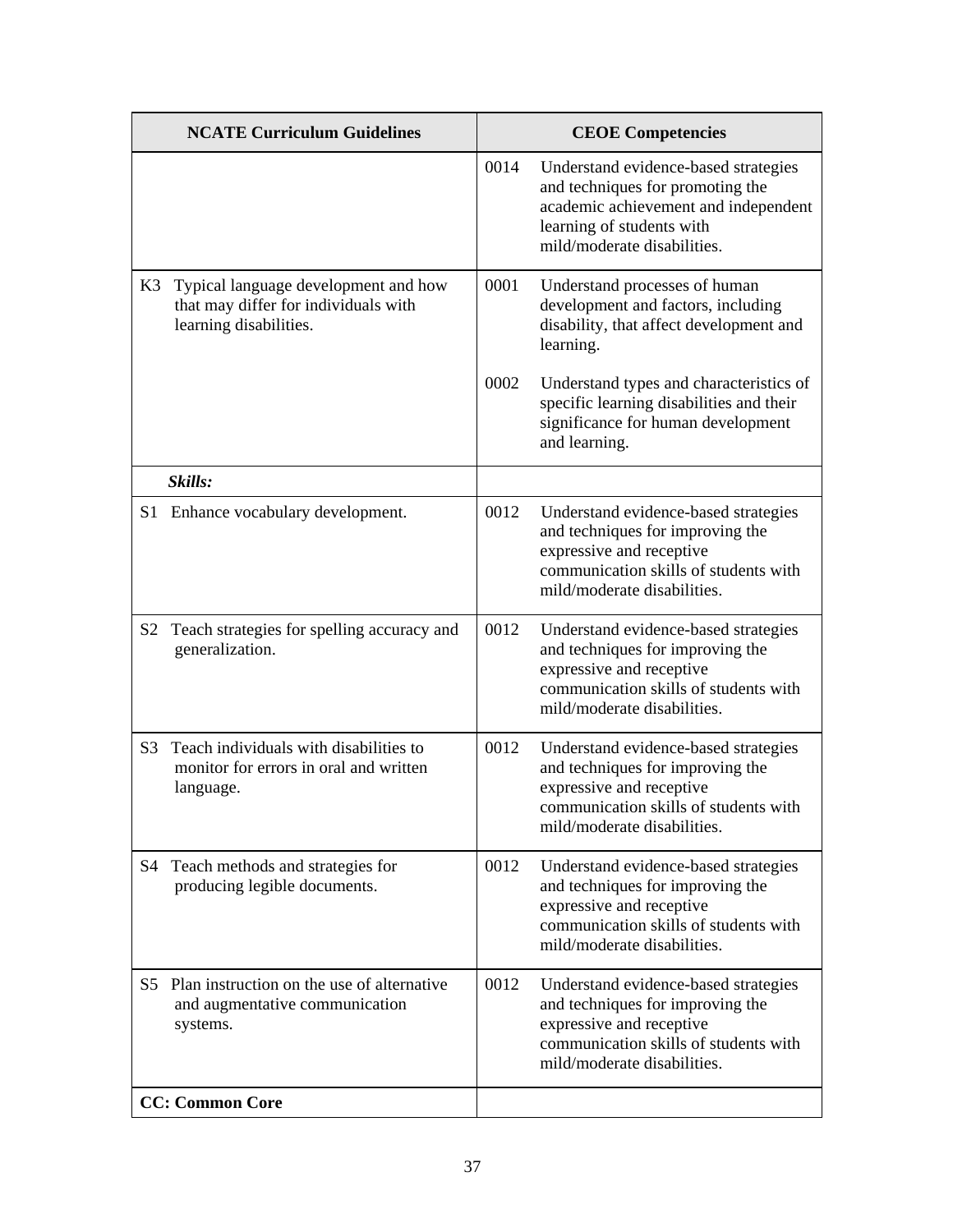| <b>NCATE Curriculum Guidelines</b> |                                                                                                       | <b>CEOE Competencies</b>                                                                                                                                                                                                                                                |  |  |
|------------------------------------|-------------------------------------------------------------------------------------------------------|-------------------------------------------------------------------------------------------------------------------------------------------------------------------------------------------------------------------------------------------------------------------------|--|--|
|                                    | 7. Instructional Planning                                                                             |                                                                                                                                                                                                                                                                         |  |  |
|                                    | Knowledge:                                                                                            |                                                                                                                                                                                                                                                                         |  |  |
| K1                                 | Theories and research that form the basis<br>of curriculum development and<br>instructional practice. | 0014<br>Understand evidence-based strategies<br>and techniques for promoting the<br>academic achievement and independent<br>learning of students with<br>mild/moderate disabilities.                                                                                    |  |  |
|                                    |                                                                                                       | OPTE 0005 The teacher plans instruction<br>based upon curriculum goals,<br>knowledge of the teaching/learning<br>process, subject matter, students'<br>abilities and differences, and the<br>community, and adapts instruction<br>based upon assessment and reflection. |  |  |
|                                    |                                                                                                       | OPTE 0006 The teacher understands<br>curriculum integration processes and<br>uses a variety of instructional strategies<br>to encourage students' development of<br>critical thinking, problem solving, and<br>performance skills and effective use of<br>technology.   |  |  |
| K2                                 | Scope and sequences of general and<br>special curricula.                                              | 0014<br>Understand evidence-based strategies<br>and techniques for promoting the<br>academic achievement and independent<br>learning of students with<br>mild/moderate disabilities.                                                                                    |  |  |
|                                    |                                                                                                       | OPTE 0005 The teacher plans instruction<br>based upon curriculum goals,<br>knowledge of the teaching/learning<br>process, subject matter, students'<br>abilities and differences, and the<br>community, and adapts instruction<br>based upon assessment and reflection. |  |  |
|                                    |                                                                                                       | OPTE 0006 The teacher understands<br>curriculum integration processes and<br>uses a variety of instructional strategies<br>to encourage students' development of<br>critical thinking, problem solving, and<br>performance skills and effective use of<br>technology.   |  |  |
| K3                                 | National, state or provincial, and local                                                              | OPTE 0005 The teacher plans instruction                                                                                                                                                                                                                                 |  |  |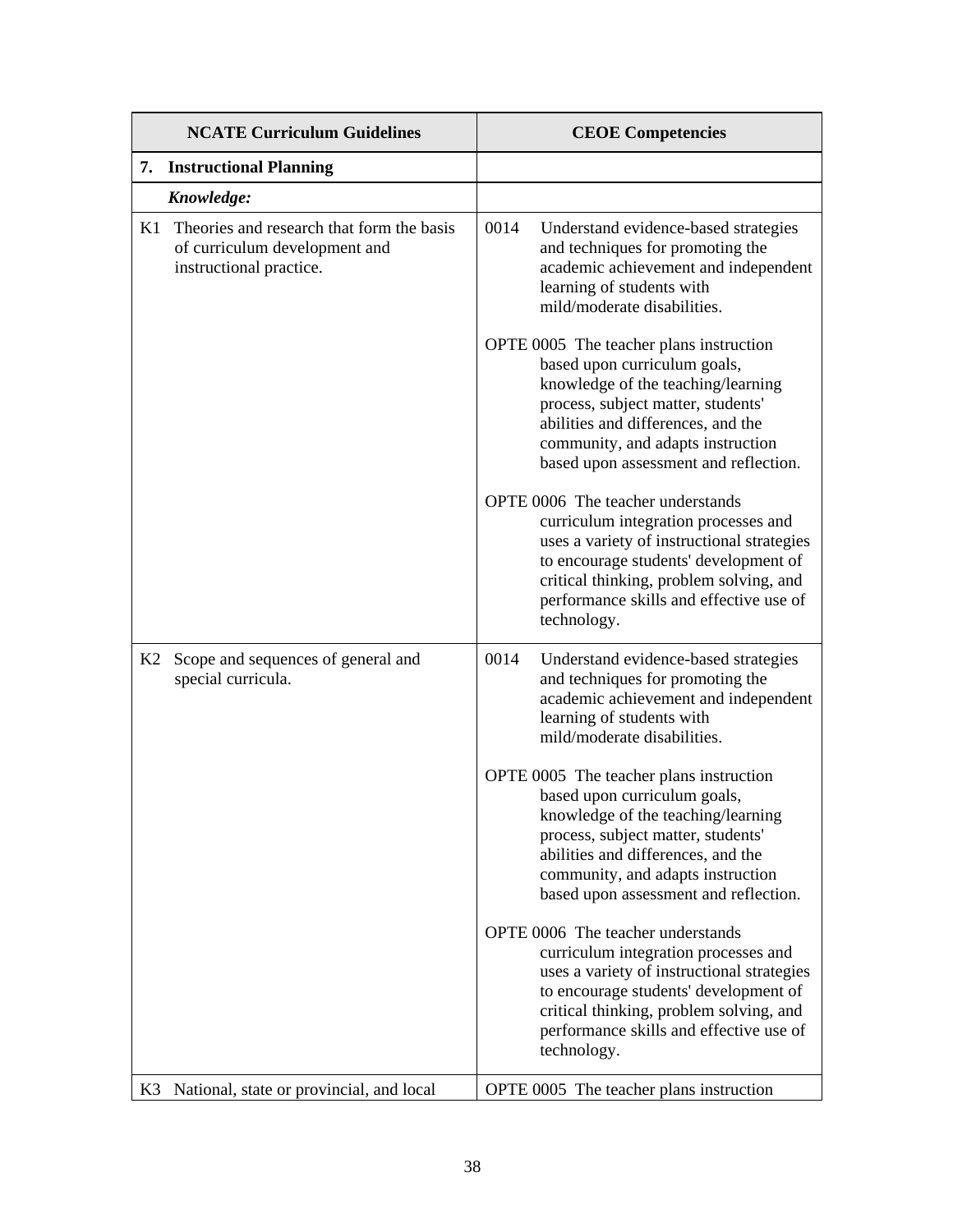|         | <b>NCATE Curriculum Guidelines</b>                                                                                         | <b>CEOE</b> Competencies                                                                                                                                                                                                                                                |
|---------|----------------------------------------------------------------------------------------------------------------------------|-------------------------------------------------------------------------------------------------------------------------------------------------------------------------------------------------------------------------------------------------------------------------|
|         | curricula standards.                                                                                                       | based upon curriculum goals,<br>knowledge of the teaching/learning<br>process, subject matter, students'<br>abilities and differences, and the<br>community, and adapts instruction<br>based upon assessment and reflection.                                            |
|         |                                                                                                                            | OPTE 0006 The teacher understands<br>curriculum integration processes and<br>uses a variety of instructional strategies<br>to encourage students' development of<br>critical thinking, problem solving, and<br>performance skills and effective use of<br>technology.   |
|         | K4 Technology for planning and managing<br>the teaching and learning environment.                                          | OPTE 0005 The teacher plans instruction<br>based upon curriculum goals,<br>knowledge of the teaching/learning<br>process, subject matter, students'<br>abilities and differences, and the<br>community, and adapts instruction<br>based upon assessment and reflection. |
|         |                                                                                                                            | OPTE 0006 The teacher understands<br>curriculum integration processes and<br>uses a variety of instructional strategies<br>to encourage students' development of<br>critical thinking, problem solving, and<br>performance skills and effective use of<br>technology.   |
| K5      | Roles and responsibilities of the<br>paraeducator related to instruction,<br>intervention, and direct service.             | 0018<br>Understand how to establish<br>partnerships with other members of the<br>school and the community to enhance<br>learning opportunities for students with<br>mild/moderate disabilities.                                                                         |
|         |                                                                                                                            | OPTE 0012 The teacher fosters positive<br>interaction with school colleagues,<br>parents/families, and organizations in<br>the community to actively engage them<br>in support of students' learning and<br>well-being.                                                 |
| Skills: |                                                                                                                            |                                                                                                                                                                                                                                                                         |
| S1      | Identify and prioritize areas of the general<br>curriculum and accommodations for<br>individuals with exceptional learning | 0011<br>Understand how to establish positive<br>and productive learning environments<br>for students with mild/moderate                                                                                                                                                 |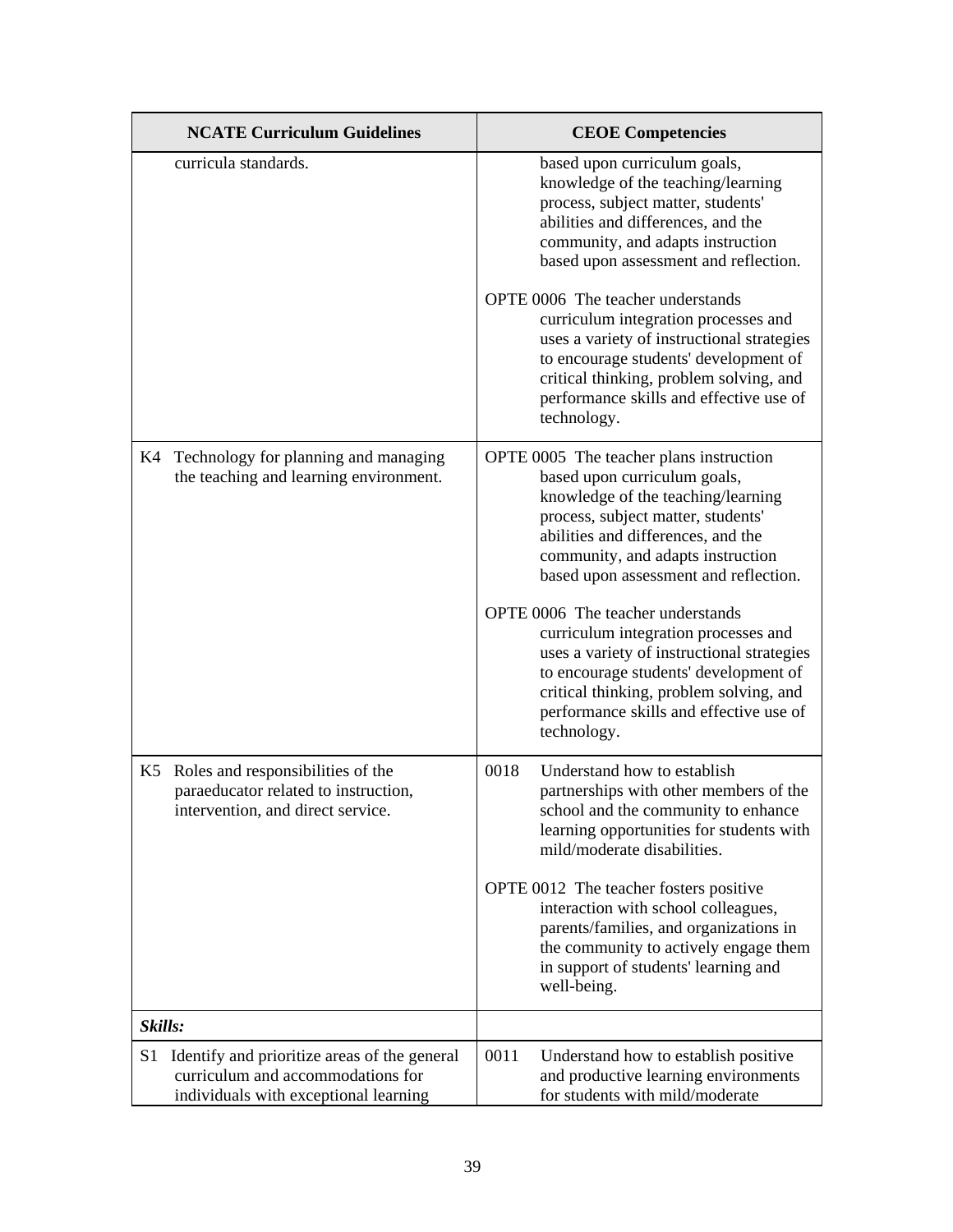| <b>NCATE Curriculum Guidelines</b>                                                                                     | <b>CEOE Competencies</b>                                                                                                                                                                                                                                                |
|------------------------------------------------------------------------------------------------------------------------|-------------------------------------------------------------------------------------------------------------------------------------------------------------------------------------------------------------------------------------------------------------------------|
| needs.                                                                                                                 | disabilities.                                                                                                                                                                                                                                                           |
|                                                                                                                        | 0014<br>Understand evidence-based strategies<br>and techniques for promoting the<br>academic achievement and independent<br>learning of students with<br>mild/moderate disabilities.                                                                                    |
|                                                                                                                        | OPTE 0002 The teacher understands that<br>students vary in their approaches to<br>learning and creates instructional<br>opportunities that are adaptable to<br>individual differences of learners.                                                                      |
|                                                                                                                        | OPTE 0005 The teacher plans instruction<br>based upon curriculum goals,<br>knowledge of the teaching/learning<br>process, subject matter, students'<br>abilities and differences, and the<br>community, and adapts instruction<br>based upon assessment and reflection. |
|                                                                                                                        | OPTE 0006 The teacher understands<br>curriculum integration processes and<br>uses a variety of instructional strategies<br>to encourage students' development of<br>critical thinking, problem solving, and<br>performance skills and effective use of<br>technology.   |
| S2 Develop and implement comprehensive,<br>longitudinal individualized programs in<br>collaboration with team members. | 0010<br>Understand procedures for developing<br>and implementing Individualized<br>Education Programs (IEPs) and<br><b>Individualized Family Service Plans</b><br>(IFSPs) for students with<br>mild/moderate disabilities.                                              |
|                                                                                                                        | 0017<br>Understand principles and procedures<br>for promoting successful student<br>transitions (e.g., from one school<br>setting to another, from school to<br>employment and/or post-secondary<br>education and training, from school to<br>adult life roles).        |
|                                                                                                                        | 0019<br>Understand how to promote positive<br>school-home relationships and<br>encourage families' involvement in                                                                                                                                                       |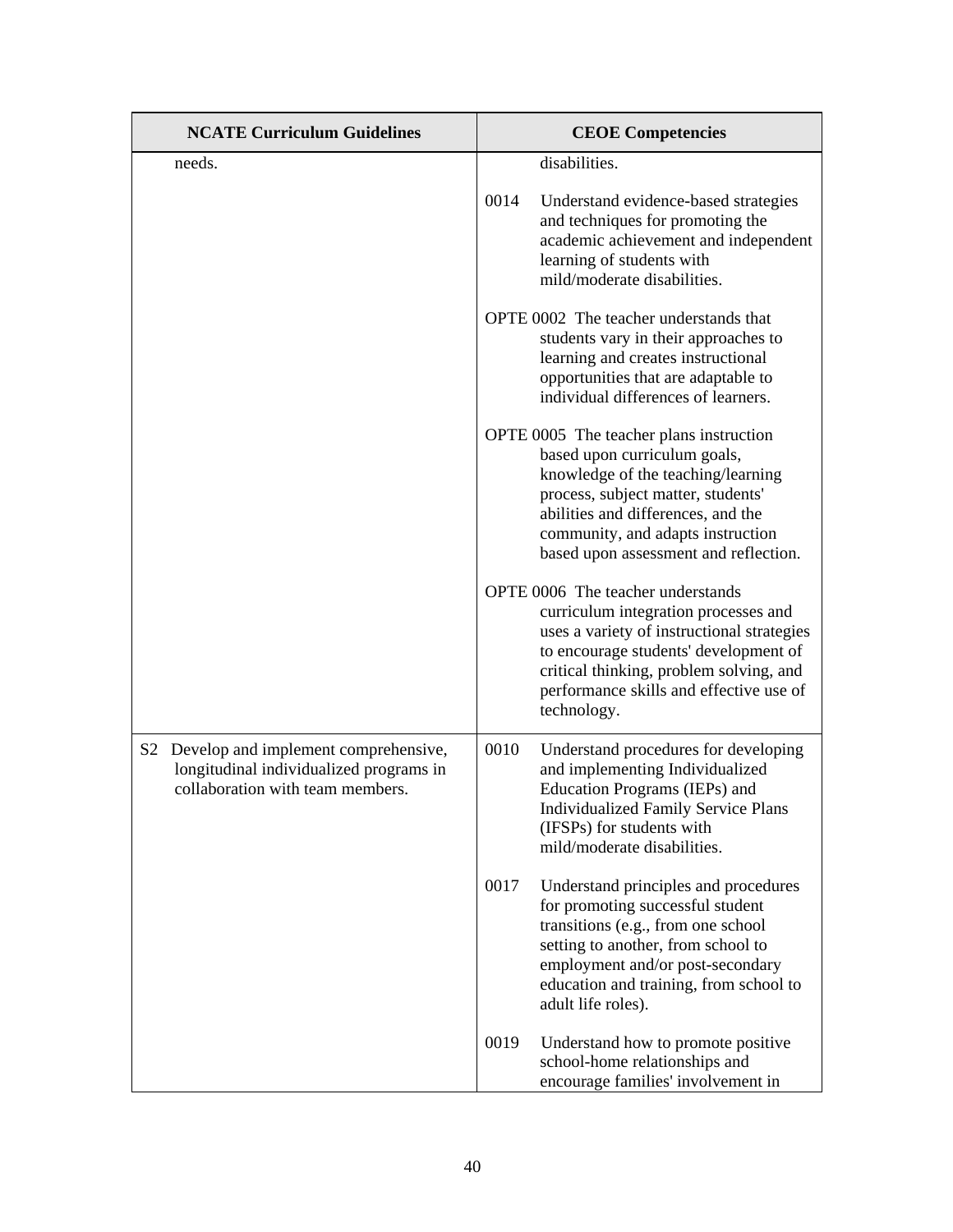| <b>NCATE Curriculum Guidelines</b>                                                                 |      | <b>CEOE Competencies</b>                                                                                                                                                                                                                                                |
|----------------------------------------------------------------------------------------------------|------|-------------------------------------------------------------------------------------------------------------------------------------------------------------------------------------------------------------------------------------------------------------------------|
|                                                                                                    |      | their children's education.                                                                                                                                                                                                                                             |
|                                                                                                    |      | OPTE 0005 The teacher plans instruction<br>based upon curriculum goals,<br>knowledge of the teaching/learning<br>process, subject matter, students'<br>abilities and differences, and the<br>community, and adapts instruction<br>based upon assessment and reflection. |
|                                                                                                    |      | OPTE 0006 The teacher understands<br>curriculum integration processes and<br>uses a variety of instructional strategies<br>to encourage students' development of<br>critical thinking, problem solving, and<br>performance skills and effective use of<br>technology.   |
|                                                                                                    |      | OPTE 0012 The teacher fosters positive<br>interaction with school colleagues,<br>parents/families, and organizations in<br>the community to actively engage them<br>in support of students' learning and<br>well-being.                                                 |
| S3 Involve the individual and family in setting<br>instructional goals and monitoring<br>progress. | 0014 | Understand evidence-based strategies<br>and techniques for promoting the<br>academic achievement and independent<br>learning of students with<br>mild/moderate disabilities.                                                                                            |
|                                                                                                    | 0019 | Understand how to promote positive<br>school-home relationships and<br>encourage families' involvement in<br>their children's education.                                                                                                                                |
|                                                                                                    |      | OPTE 0012 The teacher fosters positive<br>interaction with school colleagues,<br>parents/families, and organizations in<br>the community to actively engage them<br>in support of students' learning and<br>well-being.                                                 |
| S4 Use functional assessments to develop<br>intervention plans.                                    | 0006 | Understand assessment instruments and<br>procedures evaluating the strengths and<br>needs of students with mild/moderate<br>disabilities.                                                                                                                               |
|                                                                                                    | 0007 | Understand procedures and criteria for                                                                                                                                                                                                                                  |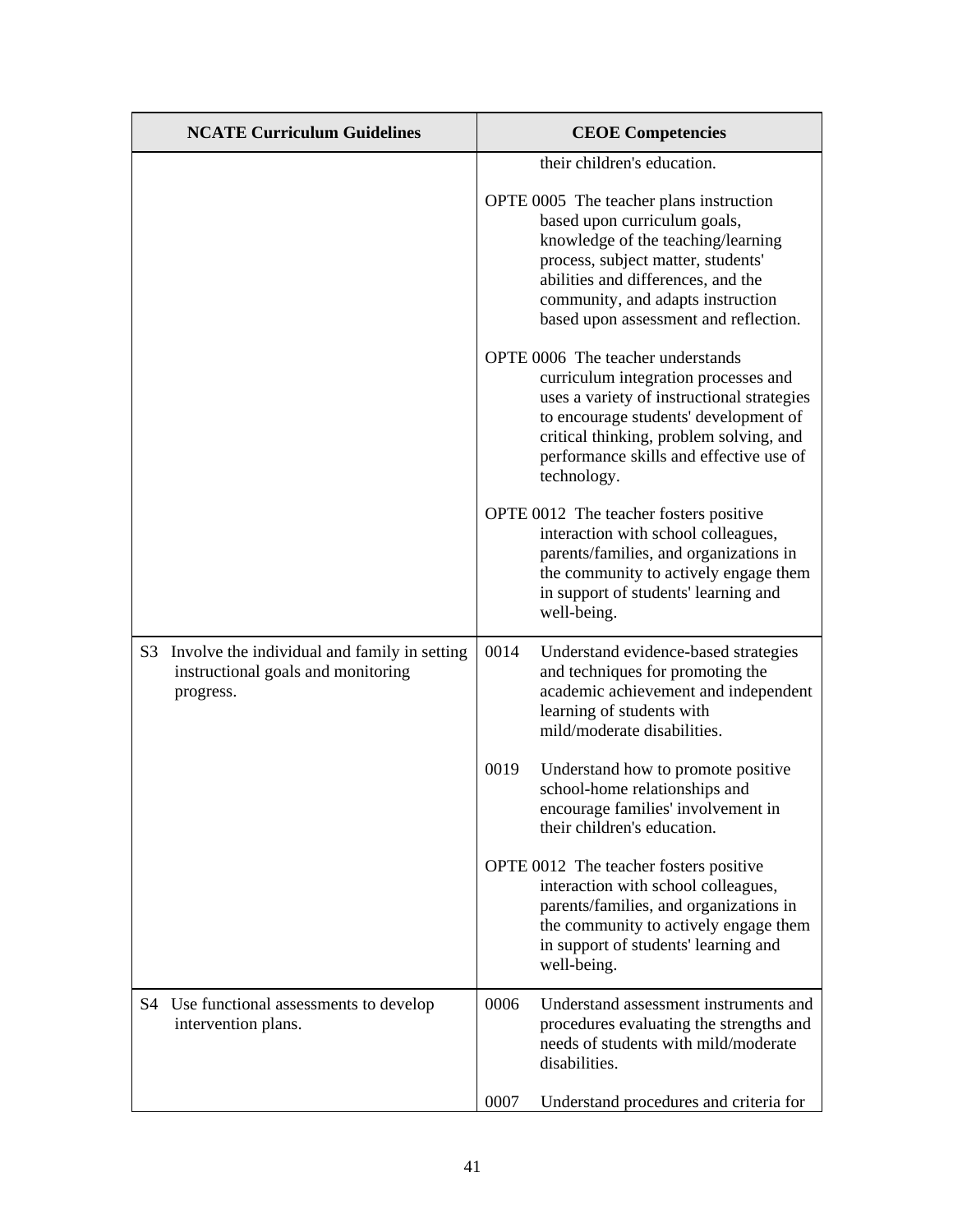|    | <b>NCATE Curriculum Guidelines</b>                                          |      | <b>CEOE</b> Competencies                                                                                                                                                                                                                                 |
|----|-----------------------------------------------------------------------------|------|----------------------------------------------------------------------------------------------------------------------------------------------------------------------------------------------------------------------------------------------------------|
|    |                                                                             |      | assessing the communicative strengths<br>and needs of students with<br>mild/moderate disabilities.                                                                                                                                                       |
|    |                                                                             | 0008 | Understand procedures and criteria for<br>assessing the cognitive and academic<br>strengths and needs of students with<br>mild/moderate disabilities.                                                                                                    |
|    |                                                                             | 0009 | Understand procedures and criteria for<br>assessing the social and adaptive<br>behavior of students with<br>mild/moderate disabilities.                                                                                                                  |
|    |                                                                             | 0010 | Understand procedures for developing<br>and implementing Individualized<br>Education Programs (IEPs) and<br><b>Individualized Family Service Plans</b><br>(IFSPs) for students with<br>mild/moderate disabilities.                                       |
|    | S5 Use task analysis.                                                       | 0015 | Understand evidence-based strategies<br>and techniques for promoting students'<br>acquisition of functional skills.                                                                                                                                      |
|    | S6 Sequence, implement, and evaluate<br>individualized learning objectives. | 0014 | Understand evidence-based strategies<br>and techniques for promoting the<br>academic achievement and independent<br>learning of students with<br>mild/moderate disabilities.                                                                             |
| S7 | Integrate affective, social, and life skills<br>with academic curricula.    | 0013 | Understand evidence-based strategies<br>and techniques for improving the social<br>competence of students with<br>mild/moderate disabilities.                                                                                                            |
|    |                                                                             | 0015 | Understand evidence-based strategies<br>and techniques for promoting students'<br>acquisition of functional skills.                                                                                                                                      |
|    |                                                                             | 0017 | Understand principles and procedures<br>for promoting successful student<br>transitions (e.g., from one school<br>setting to another, from school to<br>employment and/or post-secondary<br>education and training, from school to<br>adult life roles). |
| S8 | Develop and select instructional content,                                   | 0011 | Understand how to establish positive                                                                                                                                                                                                                     |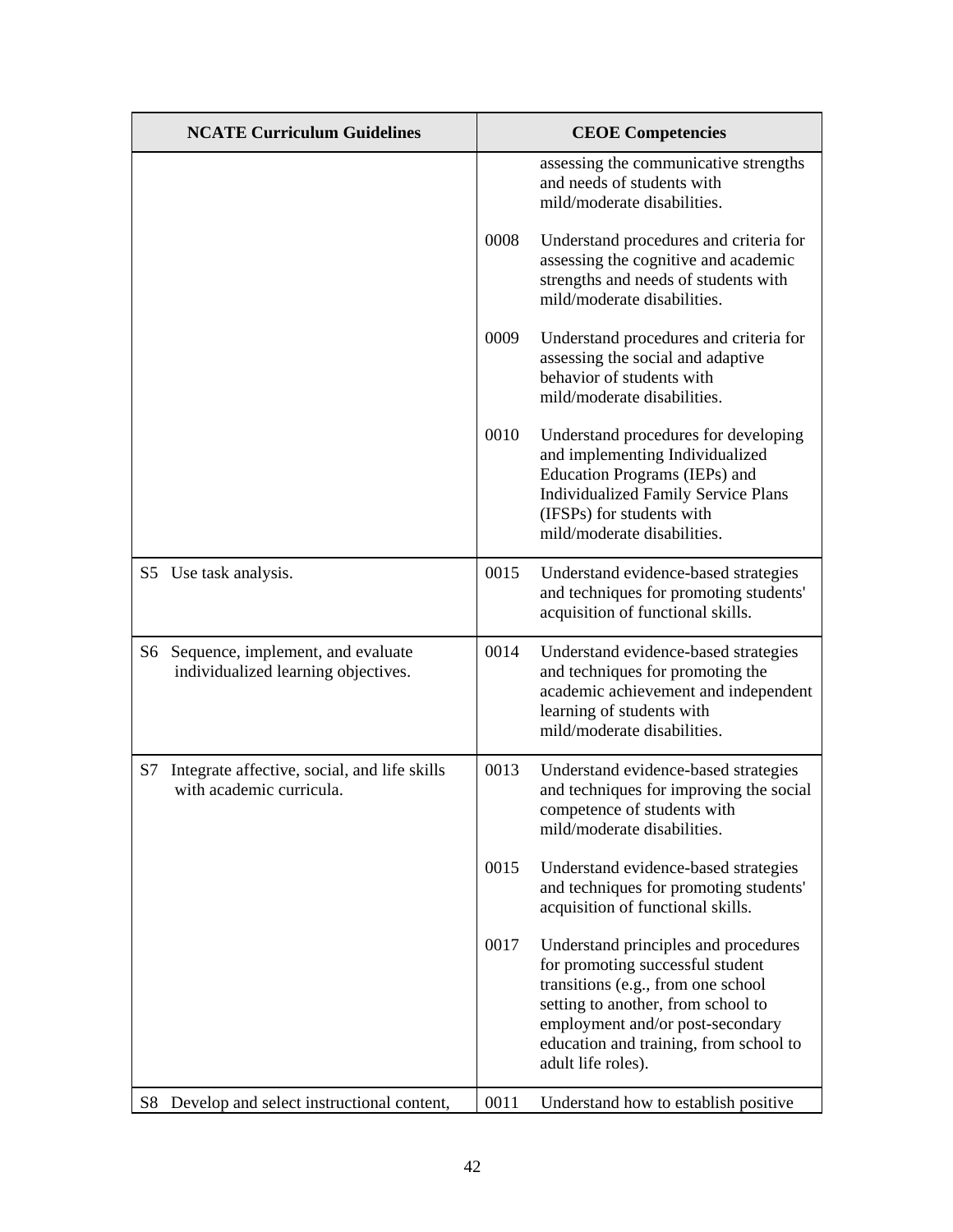| <b>NCATE Curriculum Guidelines</b>                                                                         | <b>CEOE Competencies</b>                                                                                                                                                                                                                                                |
|------------------------------------------------------------------------------------------------------------|-------------------------------------------------------------------------------------------------------------------------------------------------------------------------------------------------------------------------------------------------------------------------|
| resources, and strategies that respond to<br>cultural, linguistic, and gender differences.                 | and productive learning environments<br>for students with mild/moderate<br>disabilities.                                                                                                                                                                                |
|                                                                                                            | OPTE 0002 The teacher understands that<br>students vary in their approaches to<br>learning and creates instructional<br>opportunities that are adaptable to<br>individual differences of learners.                                                                      |
|                                                                                                            | OPTE 0005 The teacher plans instruction<br>based upon curriculum goals,<br>knowledge of the teaching/learning<br>process, subject matter, students'<br>abilities and differences, and the<br>community, and adapts instruction<br>based upon assessment and reflection. |
|                                                                                                            | OPTE 0006 The teacher understands<br>curriculum integration processes and<br>uses a variety of instructional strategies<br>to encourage students' development of<br>critical thinking, problem solving, and<br>performance skills and effective use of<br>technology.   |
| Incorporate and implement instructional<br>S9<br>and assistive technology into the<br>educational program. | 0012<br>Understand evidence-based strategies<br>and techniques for improving the<br>expressive and receptive<br>communication skills of students with<br>mild/moderate disabilities.                                                                                    |
|                                                                                                            | 0014<br>Understand evidence-based strategies<br>and techniques for promoting the<br>academic achievement and independent<br>learning of students with<br>mild/moderate disabilities.                                                                                    |
|                                                                                                            | OPTE 0006 The teacher understands<br>curriculum integration processes and<br>uses a variety of instructional strategies<br>to encourage students' development of<br>critical thinking, problem solving, and<br>performance skills and effective use of<br>technology.   |
| S10 Prepare lesson plans.                                                                                  | 0012<br>Understand evidence-based strategies<br>and techniques for improving the<br>expressive and receptive                                                                                                                                                            |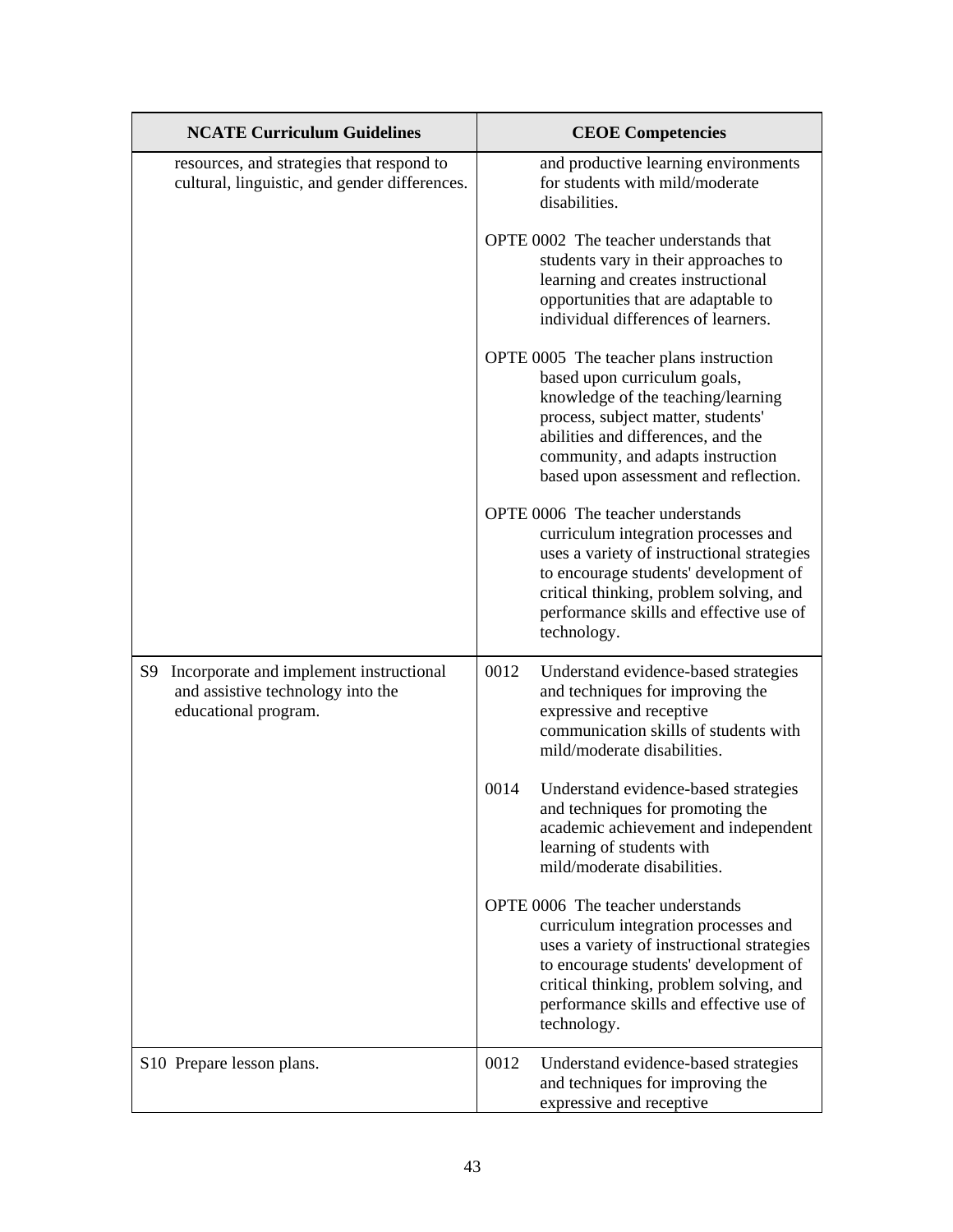| <b>NCATE Curriculum Guidelines</b>                                     | <b>CEOE</b> Competencies                                                                                                                                                                                                                                                |  |
|------------------------------------------------------------------------|-------------------------------------------------------------------------------------------------------------------------------------------------------------------------------------------------------------------------------------------------------------------------|--|
|                                                                        | communication skills of students with<br>mild/moderate disabilities.                                                                                                                                                                                                    |  |
|                                                                        | 0013<br>Understand evidence-based strategies<br>and techniques for improving the social<br>competence of students with<br>mild/moderate disabilities.                                                                                                                   |  |
|                                                                        | 0014<br>Understand evidence-based strategies<br>and techniques for promoting the<br>academic achievement and independent<br>learning of students with<br>mild/moderate disabilities.                                                                                    |  |
|                                                                        | 0015<br>Understand evidence-based strategies<br>and techniques for promoting students'<br>acquisition of functional skills.                                                                                                                                             |  |
|                                                                        | OPTE 0005 The teacher plans instruction<br>based upon curriculum goals,<br>knowledge of the teaching/learning<br>process, subject matter, students'<br>abilities and differences, and the<br>community, and adapts instruction<br>based upon assessment and reflection. |  |
| S11 Prepare and organize materials to<br>implement daily lesson plans. | OPTE 0005 The teacher plans instruction<br>based upon curriculum goals,<br>knowledge of the teaching/learning<br>process, subject matter, students'<br>abilities and differences, and the<br>community, and adapts instruction<br>based upon assessment and reflection. |  |
|                                                                        | OPTE 0006 The teacher understands<br>curriculum integration processes and<br>uses a variety of instructional strategies<br>to encourage students' development of<br>critical thinking, problem solving, and<br>performance skills and effective use of<br>technology.   |  |
| S12 Use instructional time effectively.                                | OPTE 0003 The teacher uses best practices<br>related to motivation and behavior to<br>create learning environments that<br>encourage positive social interaction,<br>self-motivation, and active engagement<br>in learning, thus providing                              |  |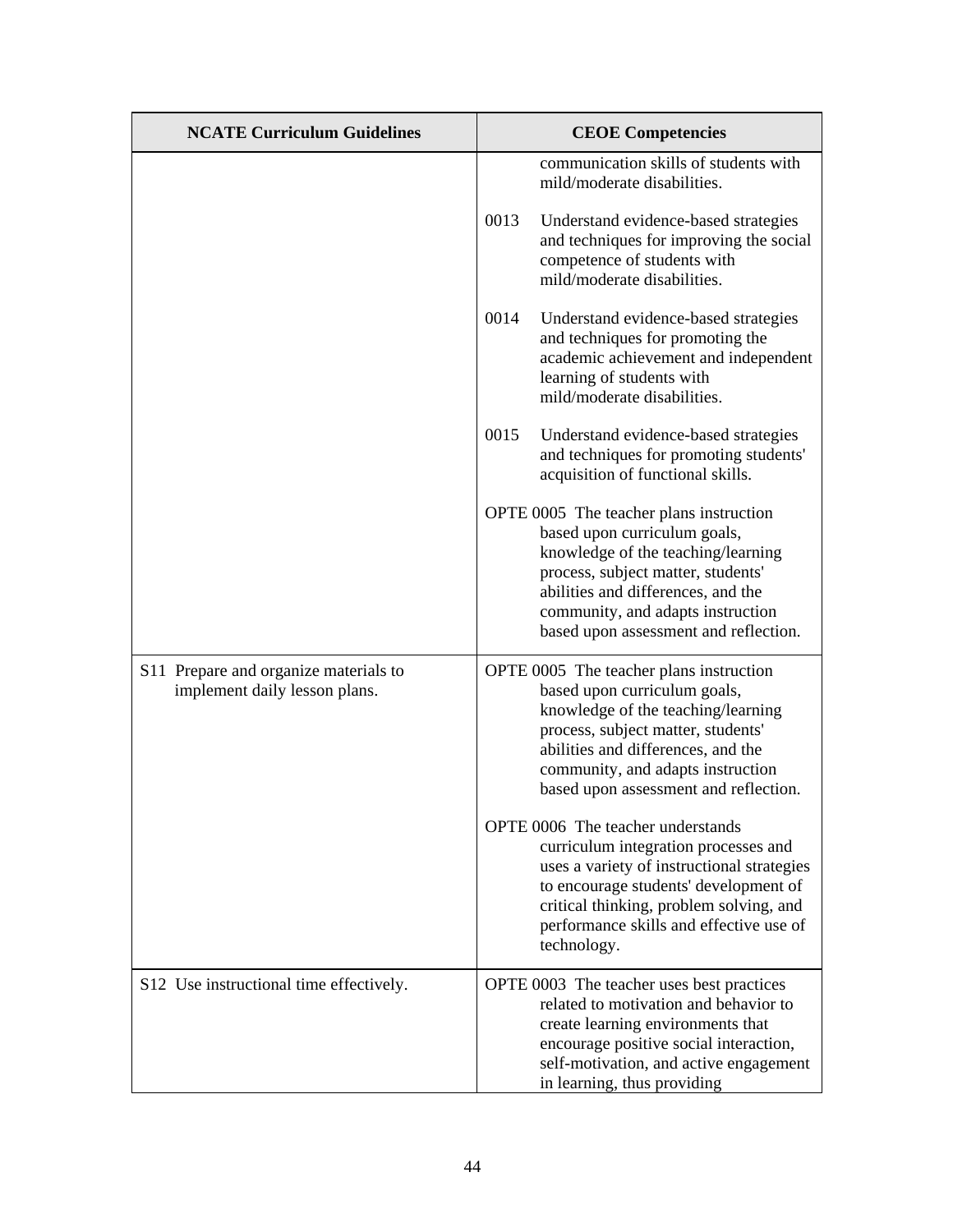| <b>NCATE Curriculum Guidelines</b>                                                                               | <b>CEOE Competencies</b>                                                                                                                                                                                                                                                |
|------------------------------------------------------------------------------------------------------------------|-------------------------------------------------------------------------------------------------------------------------------------------------------------------------------------------------------------------------------------------------------------------------|
|                                                                                                                  | opportunities for success.                                                                                                                                                                                                                                              |
|                                                                                                                  | OPTE 0005 The teacher plans instruction<br>based upon curriculum goals,<br>knowledge of the teaching/learning<br>process, subject matter, students'<br>abilities and differences, and the<br>community, and adapts instruction<br>based upon assessment and reflection. |
|                                                                                                                  | OPTE 0006 The teacher understands<br>curriculum integration processes and<br>uses a variety of instructional strategies<br>to encourage students' development of<br>critical thinking, problem solving, and<br>performance skills and effective use of<br>technology.   |
| S13 Make responsive adjustments to<br>instruction based on continual<br>observations.                            | 0006<br>Understand assessment instruments and<br>procedures evaluating the strengths and<br>needs of students with mild/moderate<br>disabilities.                                                                                                                       |
|                                                                                                                  | OPTE 0004 The teacher understands the<br>process of continuous lifelong learning,<br>the concept of making learning<br>enjoyable, and the need for a<br>willingness to change when the change<br>leads to greater student learning and<br>development.                  |
|                                                                                                                  | OPTE 0008 The teacher understands and uses<br>a variety of assessment strategies to<br>evaluate and modify the<br>teaching/learning process ensuring the<br>continuous intellectual, social, and<br>physical development of the learner.                                |
| S14 Prepare individuals to exhibit self-<br>enhancing behavior in response to societal<br>attitudes and actions. | 0013<br>Understand evidence-based strategies<br>and techniques for improving the social<br>competence of students with<br>mild/moderate disabilities.                                                                                                                   |
| <b>IGC: Individualized General Curriculum</b>                                                                    |                                                                                                                                                                                                                                                                         |
| <b>Instructional Planning</b><br>7.                                                                              |                                                                                                                                                                                                                                                                         |
| Knowledge:                                                                                                       |                                                                                                                                                                                                                                                                         |
| Integrate academic instruction and<br>K1                                                                         | 0011<br>Understand how to establish positive                                                                                                                                                                                                                            |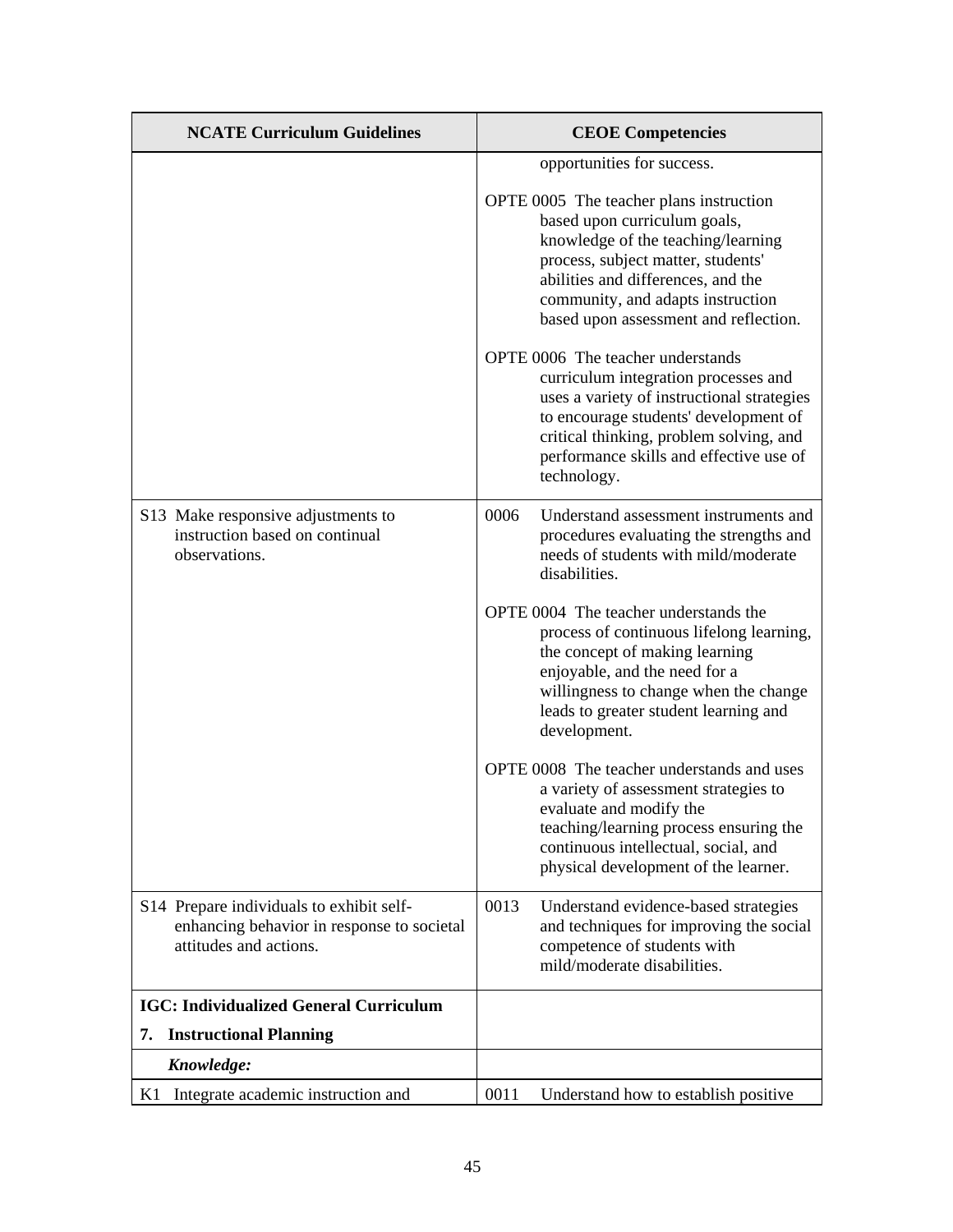|    | <b>NCATE Curriculum Guidelines</b>                                                                                                                 |      | <b>CEOE Competencies</b>                                                                                                                                                                                                                                                 |
|----|----------------------------------------------------------------------------------------------------------------------------------------------------|------|--------------------------------------------------------------------------------------------------------------------------------------------------------------------------------------------------------------------------------------------------------------------------|
|    | behavior management for individuals and<br>groups with disabilities.                                                                               |      | and productive learning environments<br>for students with mild/moderate<br>disabilities.                                                                                                                                                                                 |
|    |                                                                                                                                                    | 0016 | Understand the development and<br>implementation of behavior<br>interventions for students with<br>mild/moderate disabilities.                                                                                                                                           |
|    |                                                                                                                                                    |      | OPTE 0003 The teacher uses best practices<br>related to motivation and behavior to<br>create learning environments that<br>encourage positive social interaction,<br>self-motivation, and active engagement<br>in learning, thus providing<br>opportunities for success. |
| K2 | Model career, vocational, and transition<br>programs for individuals with disabilities.                                                            | 0017 | Understand principles and procedures<br>for promoting successful student<br>transitions (e.g., from one school<br>setting to another, from school to<br>employment and/or post-secondary<br>education and training, from school to<br>adult life roles).                 |
|    |                                                                                                                                                    |      | OPTE 0009 The teacher shall have an<br>understanding of the importance of<br>assisting students with career<br>awareness and the application of career<br>concepts to the academic curriculum.                                                                           |
| K3 | Interventions and services for children<br>who may be at risk for learning<br>disabilities.                                                        | 0002 | Understand types and characteristics of<br>specific learning disabilities and their<br>significance for human development<br>and learning.                                                                                                                               |
|    | K4 Relationships among disabilities and<br>reading instruction.                                                                                    | 0012 | Understand evidence-based strategies<br>and techniques for improving the<br>expressive and receptive<br>communication skills of students with<br>mild/moderate disabilities.                                                                                             |
|    | Skills:                                                                                                                                            |      |                                                                                                                                                                                                                                                                          |
| S1 | Plan and implement individualized<br>reinforcement systems and environmental<br>modifications at levels equal to the<br>intensity of the behavior. | 0016 | Understand the development and<br>implementation of behavior<br>interventions for students with<br>mild/moderate disabilities.                                                                                                                                           |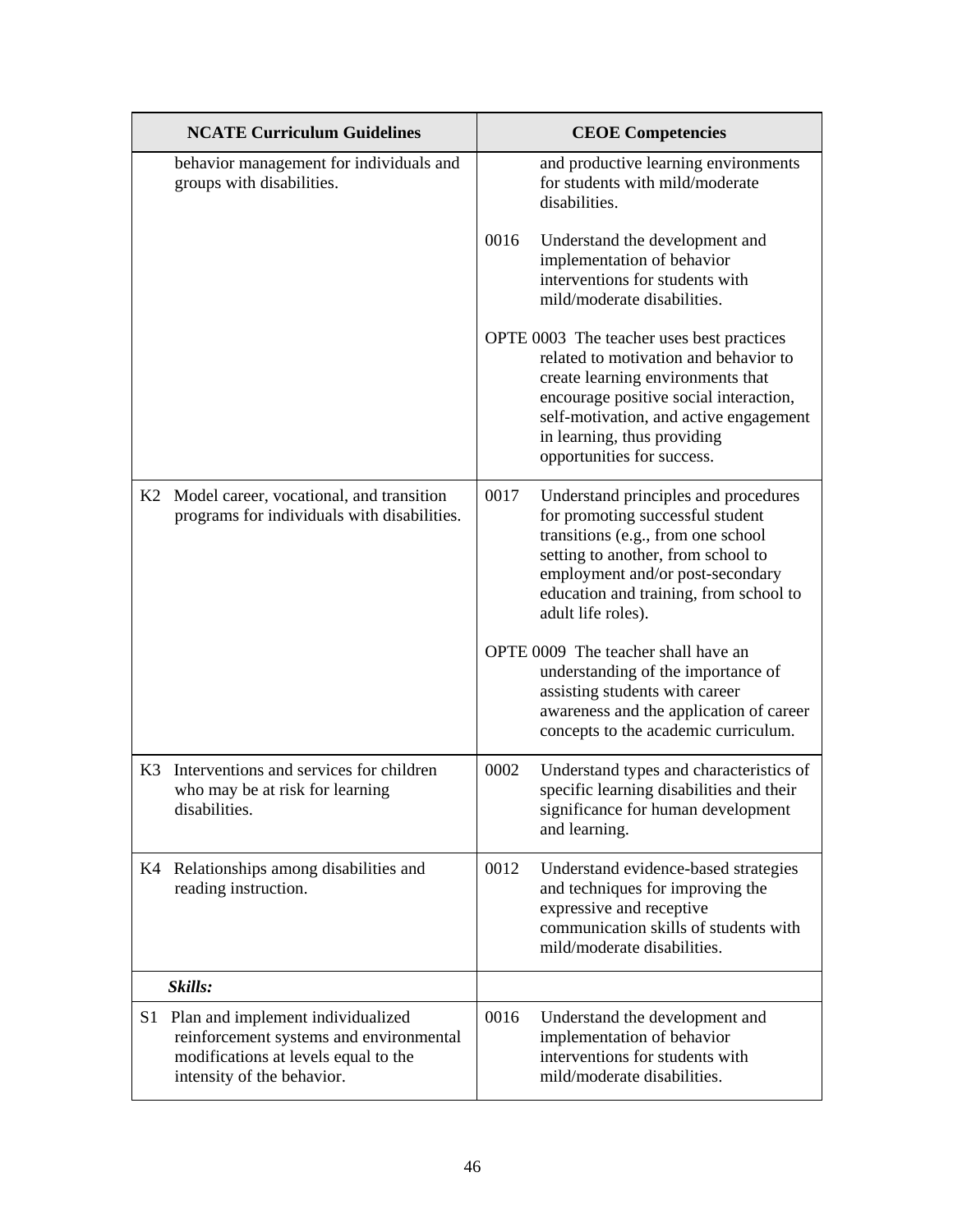|    | <b>NCATE Curriculum Guidelines</b>                                                                                  |      | <b>CEOE Competencies</b>                                                                                                                                                                                                                     |  |
|----|---------------------------------------------------------------------------------------------------------------------|------|----------------------------------------------------------------------------------------------------------------------------------------------------------------------------------------------------------------------------------------------|--|
| S2 | Select and use specialized instructional<br>strategies appropriate to the abilities and<br>needs of the individual. | 0002 | Understand types and characteristics of<br>specific learning disabilities and their<br>significance for human development<br>and learning.                                                                                                   |  |
|    |                                                                                                                     | 0003 | Understand causes and characteristics<br>of mild/moderate mental retardation<br>and the significance of mental<br>retardation for human development and<br>learning.                                                                         |  |
|    |                                                                                                                     | 0004 | Understand types and characteristics of<br>emotional disturbance and their<br>significance for development and<br>learning.                                                                                                                  |  |
|    |                                                                                                                     | 0005 | Understand types and characteristics of<br>other categories of disabilities (i.e.,<br>autism, other health impairments,<br>traumatic brain injury, orthopedically<br>impaired) and their significance for<br>human development and learning. |  |
|    |                                                                                                                     | 0014 | Understand evidence-based strategies<br>and techniques for promoting the<br>academic achievement and independent<br>learning of students with<br>mild/moderate disabilities.                                                                 |  |
| S3 | Plan and implement age and ability<br>appropriate instruction for individuals<br>with disabilities.                 | 0002 | Understand types and characteristics of<br>specific learning disabilities and their<br>significance for human development<br>and learning.                                                                                                   |  |
|    |                                                                                                                     | 0003 | Understand causes and characteristics<br>of mild/moderate mental retardation<br>and the significance of mental<br>retardation for human development and<br>learning.                                                                         |  |
|    |                                                                                                                     | 0004 | Understand types and characteristics of<br>emotional disturbance and their<br>significance for development and<br>learning.                                                                                                                  |  |
|    |                                                                                                                     | 0005 | Understand types and characteristics of<br>other categories of disabilities (i.e.,<br>autism, other health impairments,<br>traumatic brain injury, orthopedically                                                                            |  |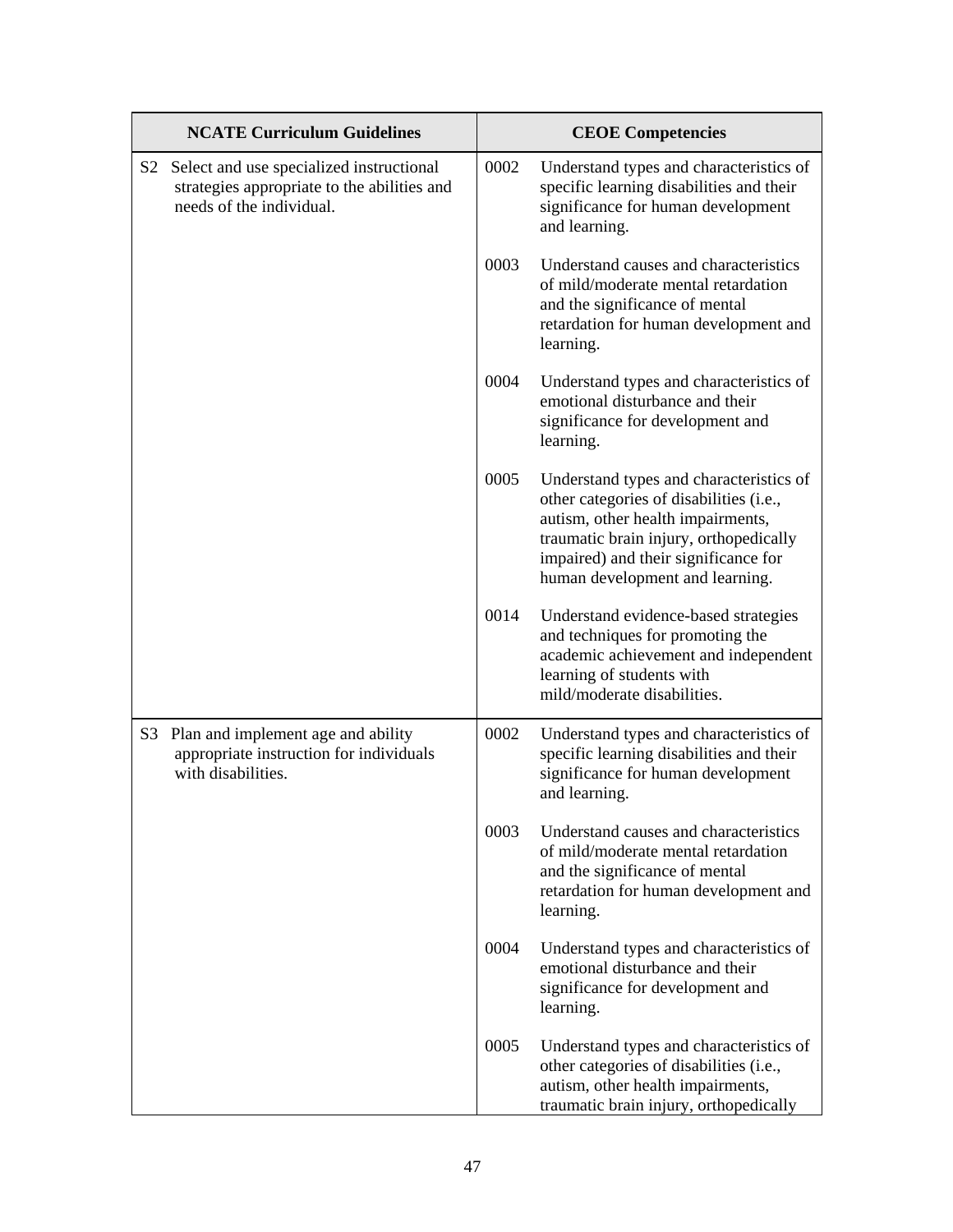| <b>NCATE Curriculum Guidelines</b> |                                                                                                                                                       | <b>CEOE Competencies</b> |                                                                                                                                                                                                                                    |
|------------------------------------|-------------------------------------------------------------------------------------------------------------------------------------------------------|--------------------------|------------------------------------------------------------------------------------------------------------------------------------------------------------------------------------------------------------------------------------|
|                                    |                                                                                                                                                       |                          | impaired) and their significance for<br>human development and learning.                                                                                                                                                            |
|                                    |                                                                                                                                                       | 0014                     | Understand evidence-based strategies<br>and techniques for promoting the<br>academic achievement and independent<br>learning of students with<br>mild/moderate disabilities.                                                       |
| S4                                 | Select, design, and use technology,<br>materials and resources required to<br>educate individuals whose disabilities<br>interfere with communication. | 0012                     | Understand evidence-based strategies<br>and techniques for improving the<br>expressive and receptive<br>communication skills of students with<br>mild/moderate disabilities.                                                       |
|                                    |                                                                                                                                                       | 0014                     | Understand evidence-based strategies<br>and techniques for promoting the<br>academic achievement and independent<br>learning of students with<br>mild/moderate disabilities.                                                       |
| S5                                 | Interpret sensory, mobility, reflex, and<br>perceptual information to create or adapt<br>appropriate learning plans.                                  | 0007                     | Understand procedures and criteria for<br>assessing the communicative strengths<br>and needs of students with<br>mild/moderate disabilities.                                                                                       |
|                                    |                                                                                                                                                       | 0008                     | Understand procedures and criteria for<br>assessing the cognitive and academic<br>strengths and needs of students with<br>mild/moderate disabilities.                                                                              |
|                                    |                                                                                                                                                       | 0009                     | Understand procedures and criteria for<br>assessing the social and adaptive<br>behavior of students with<br>mild/moderate disabilities.                                                                                            |
|                                    |                                                                                                                                                       | 0010                     | Understand procedures for developing<br>and implementing Individualized<br>Education Programs (IEPs) and<br><b>Individualized Family Service Plans</b><br>(IFSPs) for students with<br>mild/moderate disabilities.                 |
| S6                                 | Design and implement instructional<br>programs that address independent living<br>and career education for individuals.                               | 0017                     | Understand principles and procedures<br>for promoting successful student<br>transitions (e.g., from one school<br>setting to another, from school to<br>employment and/or post-secondary<br>education and training, from school to |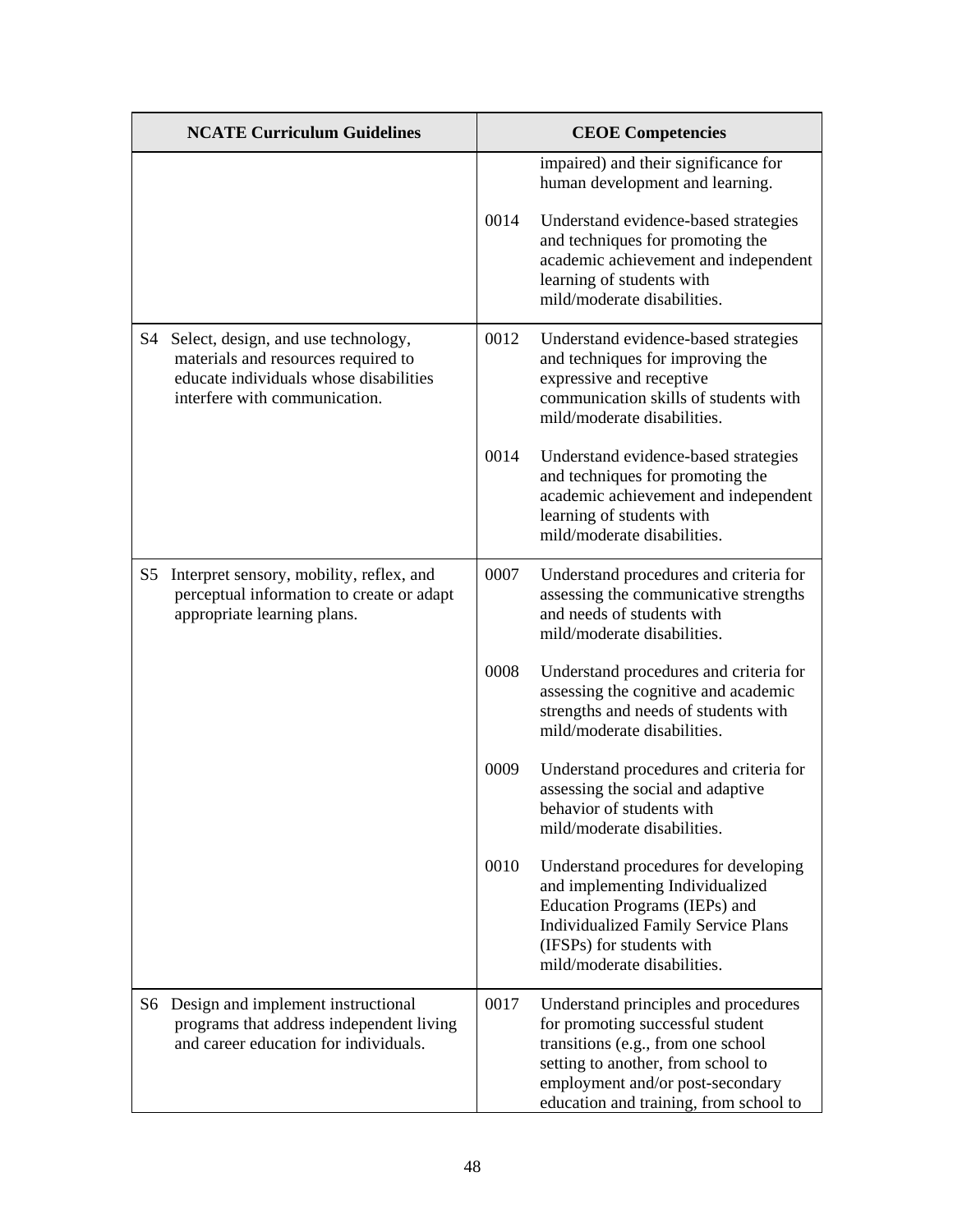| <b>NCATE Curriculum Guidelines</b>                                                                                                    | <b>CEOE Competencies</b>                                                                                                                                                                                                                                         |
|---------------------------------------------------------------------------------------------------------------------------------------|------------------------------------------------------------------------------------------------------------------------------------------------------------------------------------------------------------------------------------------------------------------|
|                                                                                                                                       | adult life roles).<br>OPTE 0009 The teacher shall have an<br>understanding of the importance of<br>assisting students with career<br>awareness and the application of career<br>concepts to the academic curriculum.                                             |
| Design and implement curriculum and<br>S7<br>instructional strategies for medical self-<br>management procedures.                     | 0015<br>Understand evidence-based strategies<br>and techniques for promoting students'<br>acquisition of functional skills.                                                                                                                                      |
| S <sub>8</sub><br>Design, implement, and evaluate<br>instructional programs that enhance social<br>participation across environments. | 0013<br>Understand evidence-based strategies<br>and techniques for improving the social<br>competence of students with<br>mild/moderate disabilities.                                                                                                            |
|                                                                                                                                       | 0017<br>Understand principles and procedures<br>for promoting successful student<br>transitions (e.g., from one school<br>setting to another, from school to<br>employment and/or post-secondary<br>education and training, from school to<br>adult life roles). |
| <b>CC: Common Core</b>                                                                                                                |                                                                                                                                                                                                                                                                  |
| <b>Assessment</b><br>8.                                                                                                               |                                                                                                                                                                                                                                                                  |
| Knowledge:                                                                                                                            |                                                                                                                                                                                                                                                                  |
| K1 Basic terminology used in assessment.                                                                                              | 0006<br>Understand assessment instruments and<br>procedures evaluating the strengths and<br>needs of students with mild/moderate<br>disabilities.                                                                                                                |
|                                                                                                                                       | OPTE 0008 The teacher understands and uses<br>a variety of assessment strategies to<br>evaluate and modify the<br>teaching/learning process ensuring the<br>continuous intellectual, social, and<br>physical development of the learner.                         |
| K2 Legal provisions and ethical principles<br>regarding assessment of individuals.                                                    | 0006<br>Understand assessment instruments and<br>procedures evaluating the strengths and<br>needs of students with mild/moderate<br>disabilities.                                                                                                                |
|                                                                                                                                       | 0010<br>Understand procedures for developing<br>and implementing Individualized                                                                                                                                                                                  |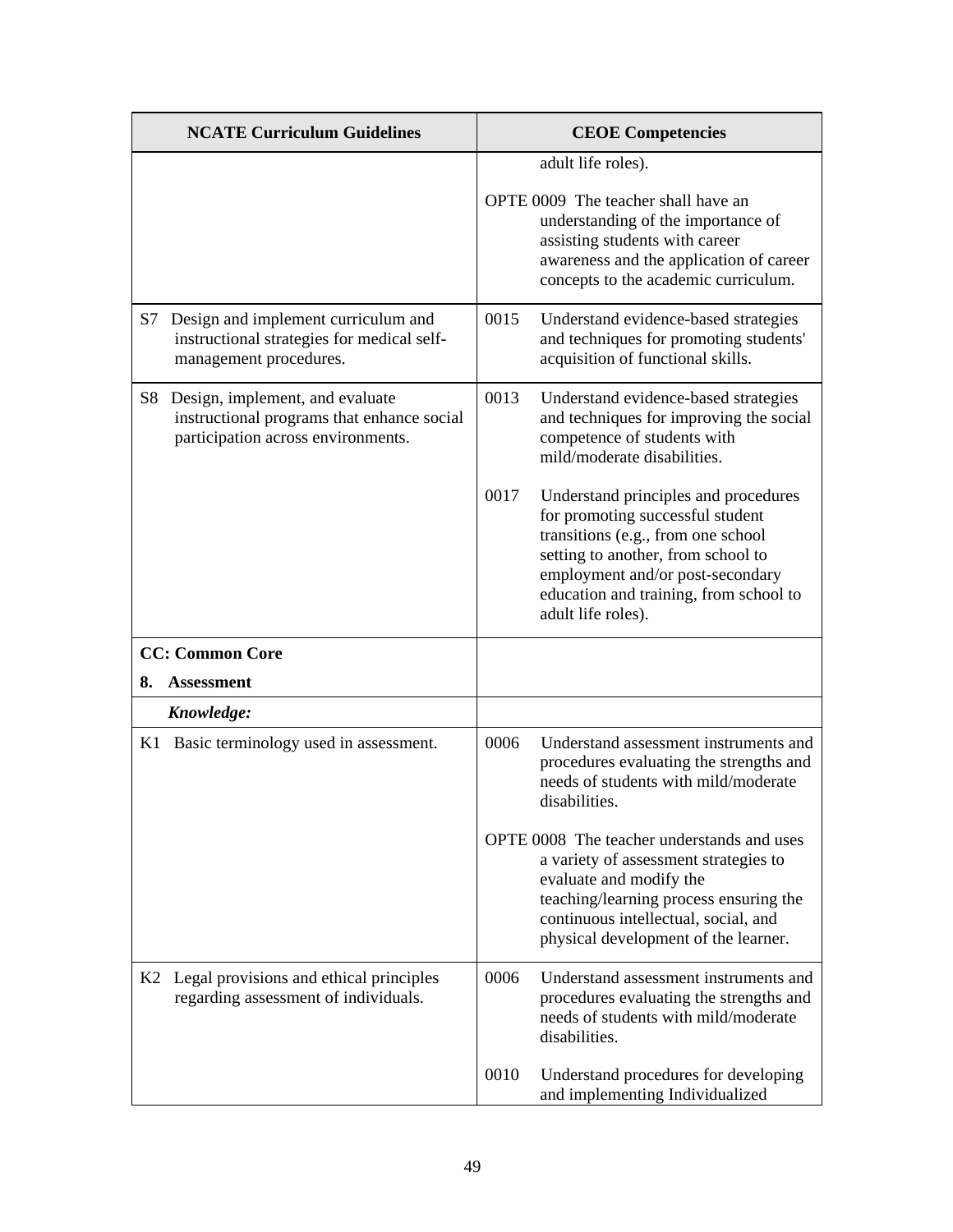|    | <b>NCATE Curriculum Guidelines</b>                                               |      | <b>CEOE</b> Competencies                                                                                                                                                                                                                 |
|----|----------------------------------------------------------------------------------|------|------------------------------------------------------------------------------------------------------------------------------------------------------------------------------------------------------------------------------------------|
|    |                                                                                  |      | Education Programs (IEPs) and<br><b>Individualized Family Service Plans</b><br>(IFSPs) for students with<br>mild/moderate disabilities.                                                                                                  |
|    |                                                                                  | 0020 | Understand the history and philosophy<br>of special education and key issues and<br>trends, roles and responsibilities, and<br>legal and ethical issues relevant to<br>special education.                                                |
| K3 | Screening, pre-referral, referral, and<br>classification procedures.             | 0006 | Understand assessment instruments and<br>procedures evaluating the strengths and<br>needs of students with mild/moderate<br>disabilities.                                                                                                |
|    | K4 Use and limitations of assessment<br>instruments.                             | 0006 | Understand assessment instruments and<br>procedures evaluating the strengths and<br>needs of students with mild/moderate<br>disabilities.                                                                                                |
|    |                                                                                  |      | OPTE 0008 The teacher understands and uses<br>a variety of assessment strategies to<br>evaluate and modify the<br>teaching/learning process ensuring the<br>continuous intellectual, social, and<br>physical development of the learner. |
|    | K5 National, state or provincial, and local<br>accommodations and modifications. | 0006 | Understand assessment instruments and<br>procedures evaluating the strengths and<br>needs of students with mild/moderate<br>disabilities.                                                                                                |
|    |                                                                                  | 0020 | Understand the history and philosophy<br>of special education and key issues and<br>trends, roles and responsibilities, and<br>legal and ethical issues relevant to<br>special education.                                                |
|    | Skills:                                                                          |      |                                                                                                                                                                                                                                          |
| S1 | Gather relevant background information.                                          | 0006 | Understand assessment instruments and<br>procedures evaluating the strengths and<br>needs of students with mild/moderate<br>disabilities.                                                                                                |
|    |                                                                                  | 0010 | Understand procedures for developing<br>and implementing Individualized<br>Education Programs (IEPs) and                                                                                                                                 |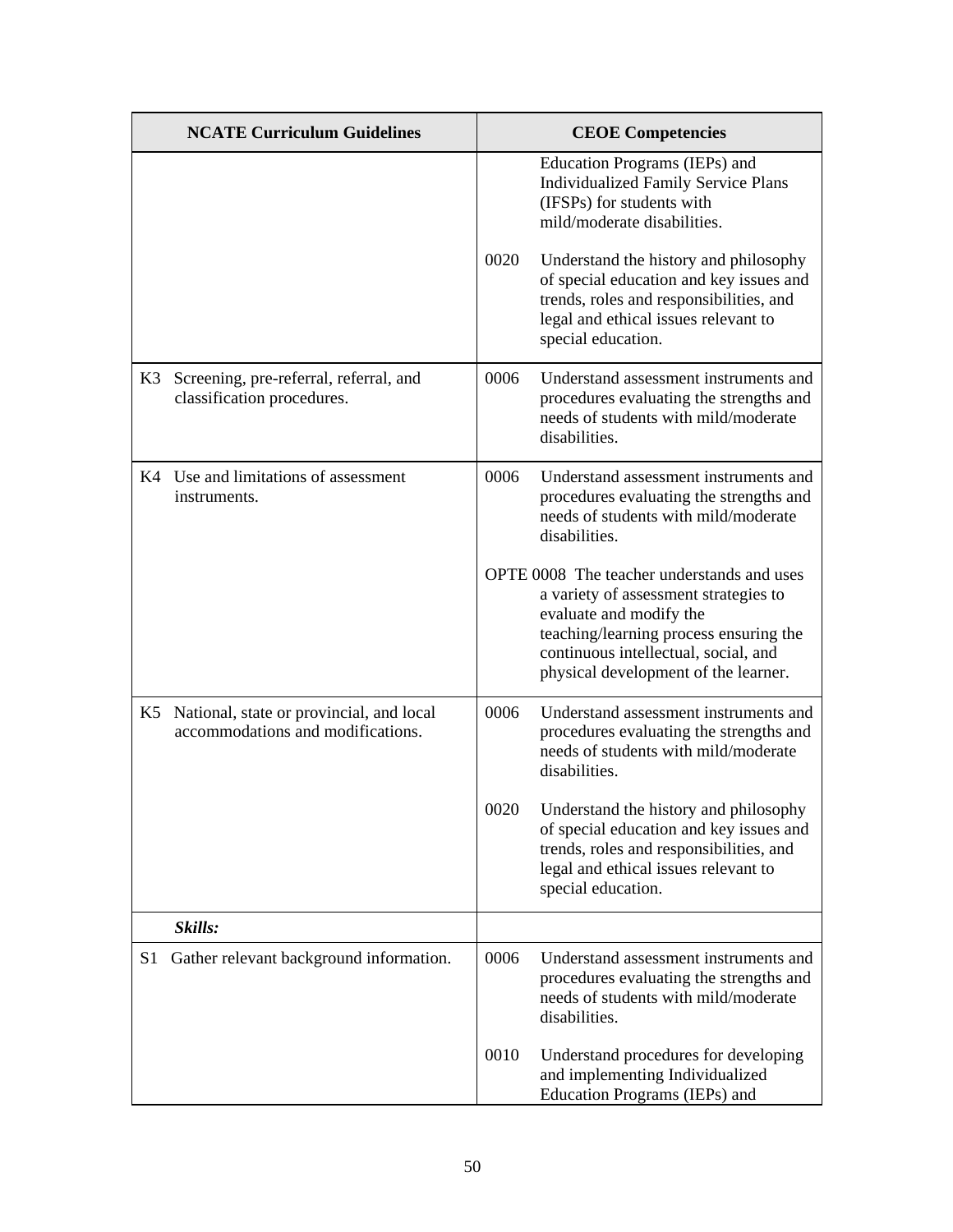|    | <b>NCATE Curriculum Guidelines</b>                             |      | <b>CEOE Competencies</b>                                                                                                                                                                                                                 |
|----|----------------------------------------------------------------|------|------------------------------------------------------------------------------------------------------------------------------------------------------------------------------------------------------------------------------------------|
|    |                                                                |      | <b>Individualized Family Service Plans</b><br>(IFSPs) for students with<br>mild/moderate disabilities.                                                                                                                                   |
| S2 | Administer nonbiased formal and informal<br>assessments.       | 0006 | Understand assessment instruments and<br>procedures evaluating the strengths and<br>needs of students with mild/moderate<br>disabilities.                                                                                                |
|    |                                                                | 0010 | Understand procedures for developing<br>and implementing Individualized<br>Education Programs (IEPs) and<br><b>Individualized Family Service Plans</b><br>(IFSPs) for students with<br>mild/moderate disabilities.                       |
|    |                                                                | 0020 | Understand the history and philosophy<br>of special education and key issues and<br>trends, roles and responsibilities, and<br>legal and ethical issues relevant to<br>special education.                                                |
|    |                                                                |      | OPTE 0008 The teacher understands and uses<br>a variety of assessment strategies to<br>evaluate and modify the<br>teaching/learning process ensuring the<br>continuous intellectual, social, and<br>physical development of the learner. |
|    | S3 Use technology to conduct assessments.                      | 0006 | Understand assessment instruments and<br>procedures evaluating the strengths and<br>needs of students with mild/moderate<br>disabilities.                                                                                                |
|    | S4 Develop or modify individualized<br>assessment strategies.  | 0006 | Understand assessment instruments and<br>procedures evaluating the strengths and<br>needs of students with mild/moderate<br>disabilities.                                                                                                |
|    |                                                                | 0010 | Understand procedures for developing<br>and implementing Individualized<br>Education Programs (IEPs) and<br><b>Individualized Family Service Plans</b><br>(IFSPs) for students with<br>mild/moderate disabilities.                       |
| S5 | Interpret information from formal and<br>informal assessments. | 0006 | Understand assessment instruments and<br>procedures evaluating the strengths and<br>needs of students with mild/moderate                                                                                                                 |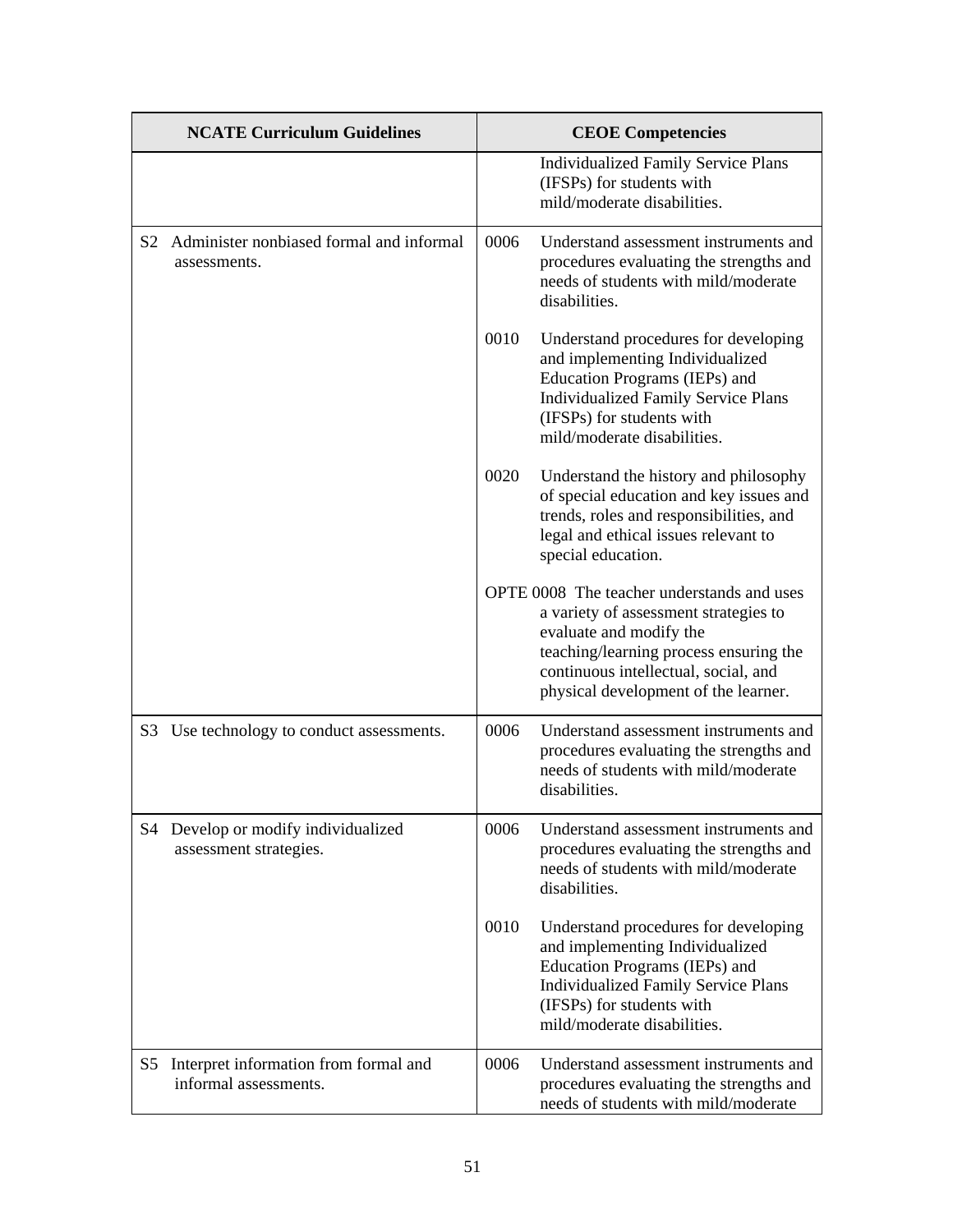| <b>NCATE Curriculum Guidelines</b>                                                                                                                                                                               |      | <b>CEOE Competencies</b>                                                                                                                                                                                                                 |
|------------------------------------------------------------------------------------------------------------------------------------------------------------------------------------------------------------------|------|------------------------------------------------------------------------------------------------------------------------------------------------------------------------------------------------------------------------------------------|
|                                                                                                                                                                                                                  |      | disabilities.                                                                                                                                                                                                                            |
|                                                                                                                                                                                                                  | 0007 | Understand procedures and criteria for<br>assessing the communicative strengths<br>and needs of students with<br>mild/moderate disabilities.                                                                                             |
|                                                                                                                                                                                                                  | 0008 | Understand procedures and criteria for<br>assessing the cognitive and academic<br>strengths and needs of students with<br>mild/moderate disabilities.                                                                                    |
|                                                                                                                                                                                                                  | 0009 | Understand procedures and criteria for<br>assessing the social and adaptive<br>behavior of students with<br>mild/moderate disabilities.                                                                                                  |
|                                                                                                                                                                                                                  |      | OPTE 0008 The teacher understands and uses<br>a variety of assessment strategies to<br>evaluate and modify the<br>teaching/learning process ensuring the<br>continuous intellectual, social, and<br>physical development of the learner. |
| S6 Use assessment information in making<br>eligibility, program, and placement<br>decisions for individuals with exceptional<br>learning needs, including those from<br>culturally and/or linguistically diverse | 0006 | Understand assessment instruments and<br>procedures evaluating the strengths and<br>needs of students with mild/moderate<br>disabilities.                                                                                                |
| backgrounds.                                                                                                                                                                                                     | 0007 | Understand procedures and criteria for<br>assessing the communicative strengths<br>and needs of students with<br>mild/moderate disabilities.                                                                                             |
|                                                                                                                                                                                                                  | 0008 | Understand procedures and criteria for<br>assessing the cognitive and academic<br>strengths and needs of students with<br>mild/moderate disabilities.                                                                                    |
|                                                                                                                                                                                                                  | 0009 | Understand procedures and criteria for<br>assessing the social and adaptive<br>behavior of students with<br>mild/moderate disabilities.                                                                                                  |
|                                                                                                                                                                                                                  | 0010 | Understand procedures for developing<br>and implementing Individualized<br>Education Programs (IEPs) and<br><b>Individualized Family Service Plans</b><br>(IFSPs) for students with                                                      |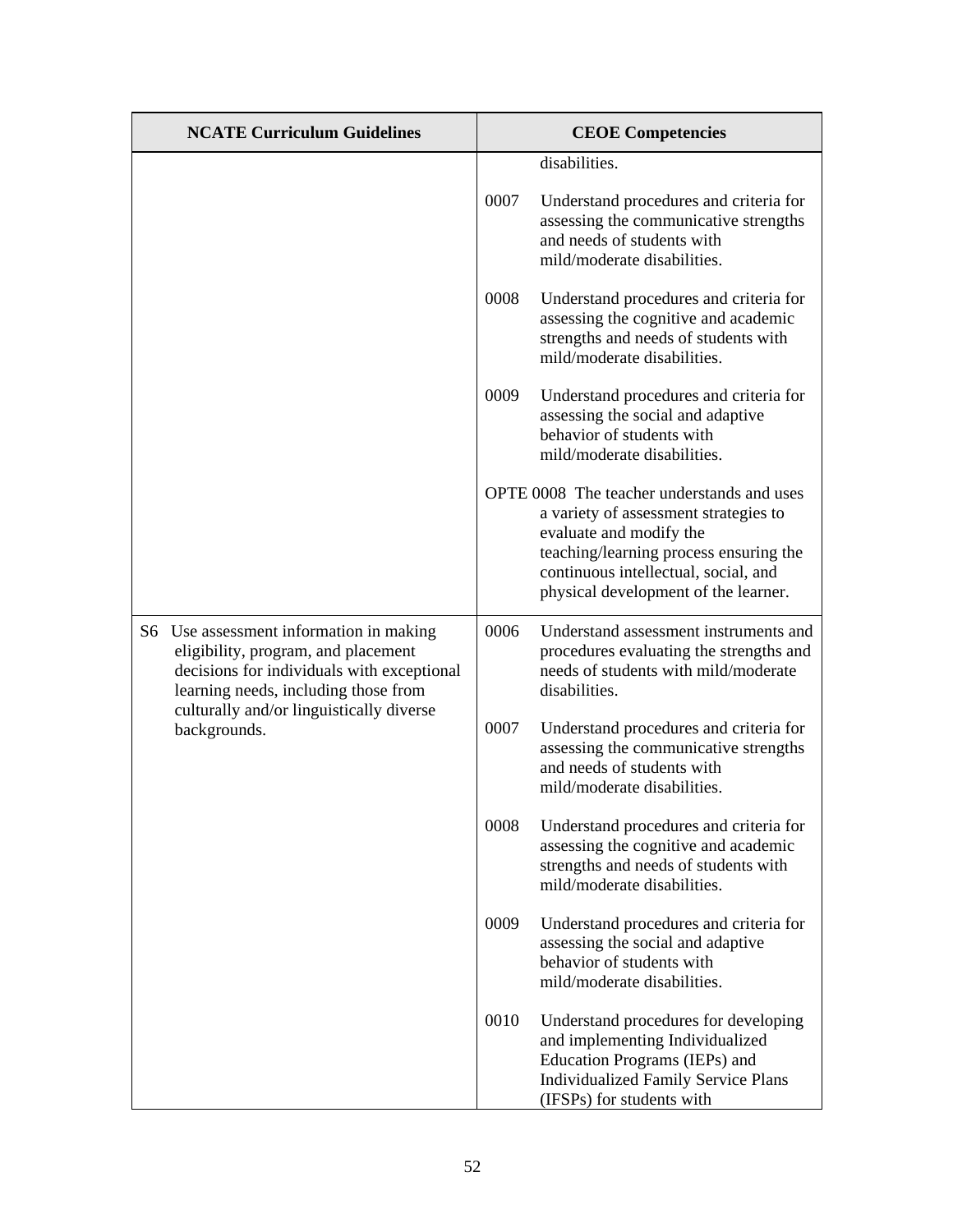| <b>NCATE Curriculum Guidelines</b> |                                                                                                    | <b>CEOE Competencies</b> |                                                                                                                                                                                                                                          |
|------------------------------------|----------------------------------------------------------------------------------------------------|--------------------------|------------------------------------------------------------------------------------------------------------------------------------------------------------------------------------------------------------------------------------------|
|                                    |                                                                                                    |                          | mild/moderate disabilities.                                                                                                                                                                                                              |
| S7                                 | Report assessment results to all<br>stakeholders using effective<br>communication skills.          | 0007                     | Understand procedures and criteria for<br>assessing the communicative strengths<br>and needs of students with<br>mild/moderate disabilities.                                                                                             |
|                                    |                                                                                                    | 0008                     | Understand procedures and criteria for<br>assessing the cognitive and academic<br>strengths and needs of students with<br>mild/moderate disabilities.                                                                                    |
|                                    |                                                                                                    | 0009                     | Understand procedures and criteria for<br>assessing the social and adaptive<br>behavior of students with<br>mild/moderate disabilities.                                                                                                  |
|                                    |                                                                                                    |                          | OPTE 0008 The teacher understands and uses<br>a variety of assessment strategies to<br>evaluate and modify the<br>teaching/learning process ensuring the<br>continuous intellectual, social, and<br>physical development of the learner. |
|                                    | S8 Evaluate instruction and monitor progress<br>of individuals with exceptional learning<br>needs. | 0006                     | Understand assessment instruments and<br>procedures evaluating the strengths and<br>needs of students with mild/moderate<br>disabilities.                                                                                                |
|                                    |                                                                                                    | 0007                     | Understand procedures and criteria for<br>assessing the communicative strengths<br>and needs of students with<br>mild/moderate disabilities.                                                                                             |
|                                    |                                                                                                    | 0008                     | Understand procedures and criteria for<br>assessing the cognitive and academic<br>strengths and needs of students with<br>mild/moderate disabilities.                                                                                    |
|                                    |                                                                                                    | 0009                     | Understand procedures and criteria for<br>assessing the social and adaptive<br>behavior of students with<br>mild/moderate disabilities.                                                                                                  |
|                                    |                                                                                                    | 0010                     | Understand procedures for developing<br>and implementing Individualized<br>Education Programs (IEPs) and<br><b>Individualized Family Service Plans</b><br>(IFSPs) for students with                                                      |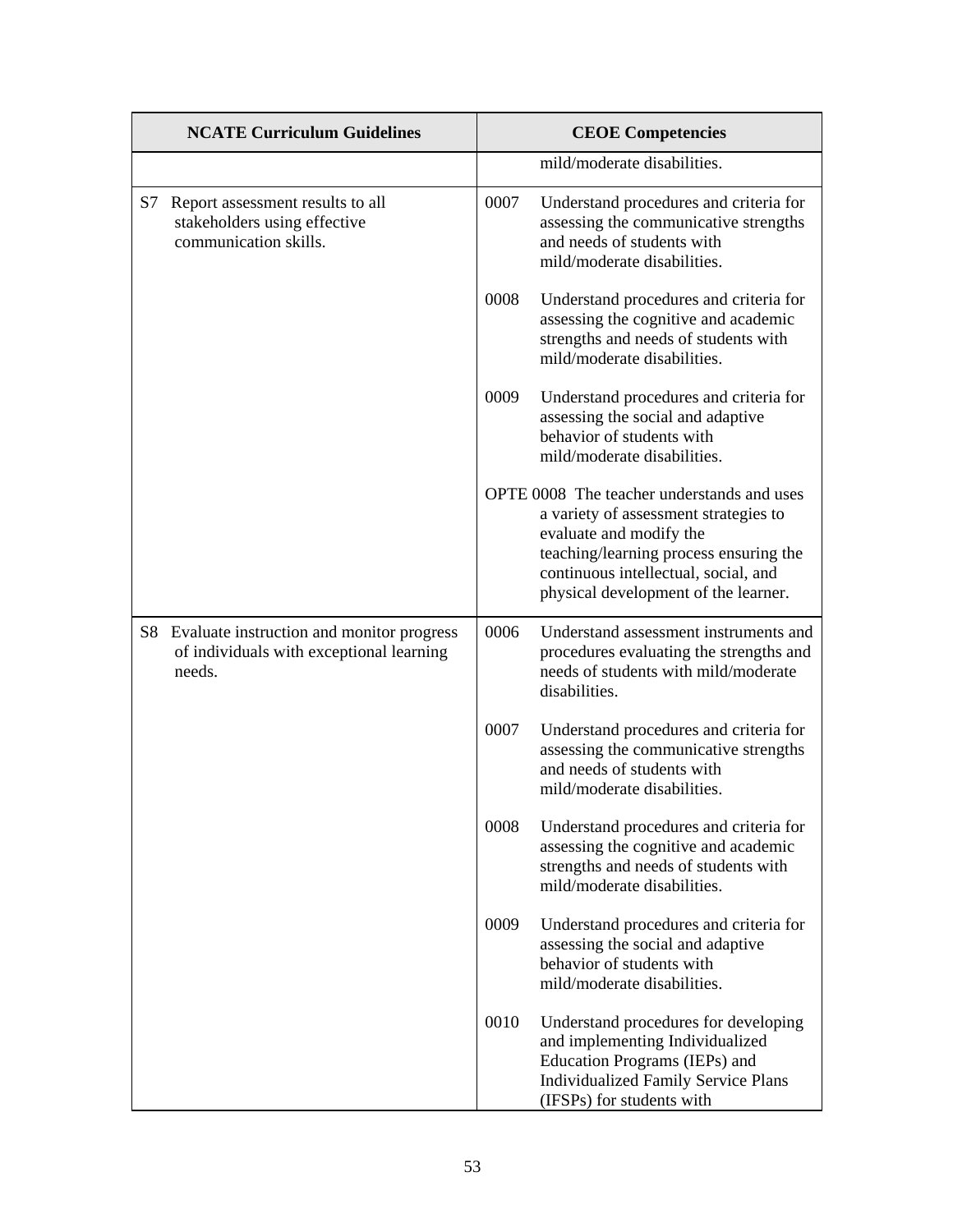| <b>NCATE Curriculum Guidelines</b>                                                        | <b>CEOE Competencies</b>                                                                                                                                                                                                                 |
|-------------------------------------------------------------------------------------------|------------------------------------------------------------------------------------------------------------------------------------------------------------------------------------------------------------------------------------------|
|                                                                                           | mild/moderate disabilities.                                                                                                                                                                                                              |
|                                                                                           | OPTE 0008 The teacher understands and uses<br>a variety of assessment strategies to<br>evaluate and modify the<br>teaching/learning process ensuring the<br>continuous intellectual, social, and<br>physical development of the learner. |
| Develop or modify individualized<br>S9<br>assessment strategies.                          | 0006<br>Understand assessment instruments and<br>procedures evaluating the strengths and<br>needs of students with mild/moderate<br>disabilities.                                                                                        |
|                                                                                           | 0010<br>Understand procedures for developing<br>and implementing Individualized<br>Education Programs (IEPs) and<br><b>Individualized Family Service Plans</b><br>(IFSPs) for students with<br>mild/moderate disabilities.               |
|                                                                                           | OPTE 0008 The teacher understands and uses<br>a variety of assessment strategies to<br>evaluate and modify the<br>teaching/learning process ensuring the<br>continuous intellectual, social, and<br>physical development of the learner. |
| S10 Create and maintain records.                                                          | 0010<br>Understand procedures for developing<br>and implementing Individualized<br>Education Programs (IEPs) and<br><b>Individualized Family Service Plans</b><br>(IFSPs) for students with<br>mild/moderate disabilities                |
| <b>IGC: Individualized General Curriculum</b>                                             |                                                                                                                                                                                                                                          |
| 8.<br><b>Assessment</b>                                                                   |                                                                                                                                                                                                                                          |
| Knowledge:                                                                                |                                                                                                                                                                                                                                          |
| Specialized terminology used in the<br>K1<br>assessment of individuals with disabilities. | 0006<br>Understand assessment instruments and<br>procedures evaluating the strengths and<br>needs of students with mild/moderate<br>disabilities.                                                                                        |
|                                                                                           | 0007<br>Understand procedures and criteria for<br>assessing the communicative strengths<br>and needs of students with<br>mild/moderate disabilities.                                                                                     |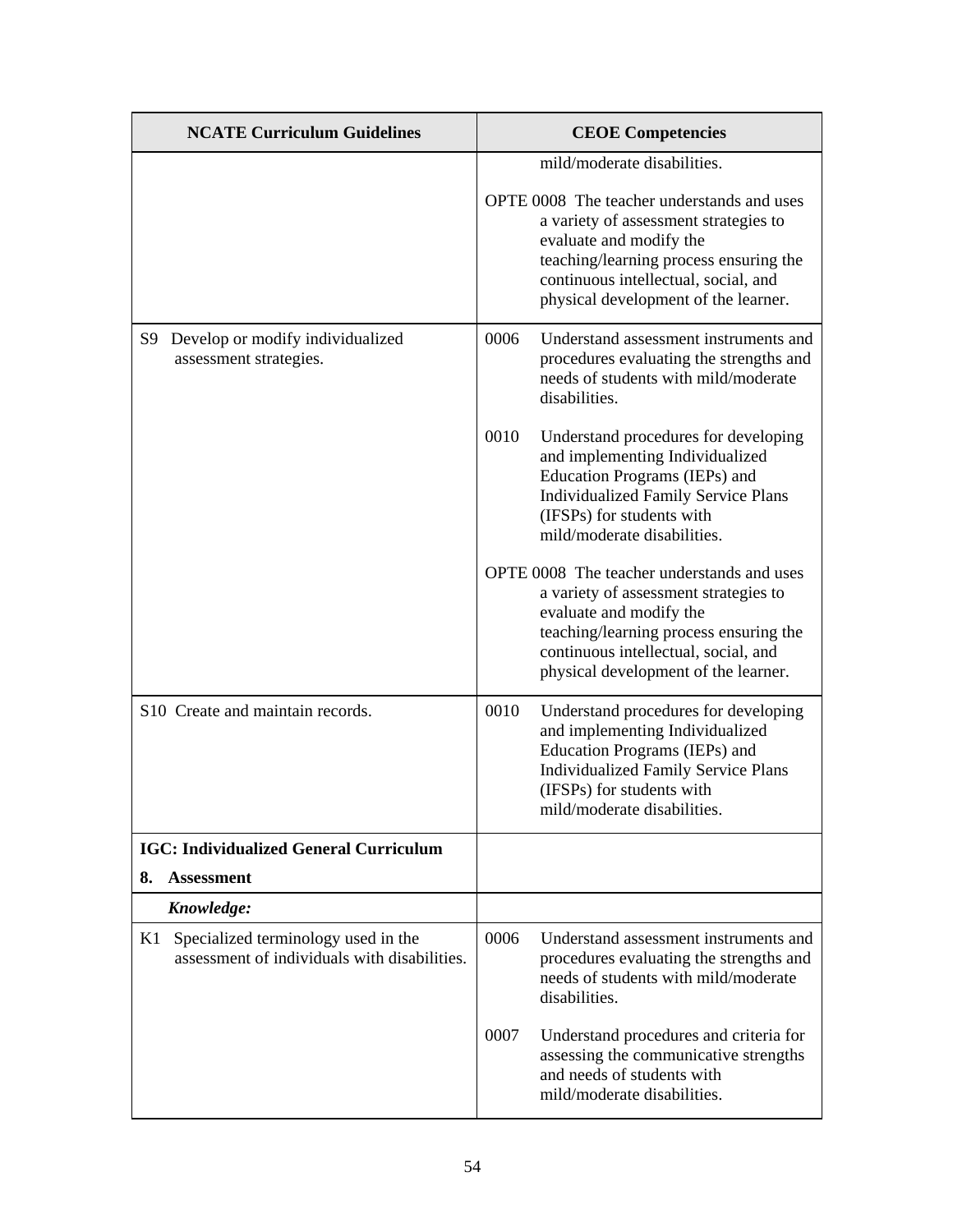|    | <b>NCATE Curriculum Guidelines</b>                                                                                                 |      | <b>CEOE Competencies</b>                                                                                                                                                                                           |
|----|------------------------------------------------------------------------------------------------------------------------------------|------|--------------------------------------------------------------------------------------------------------------------------------------------------------------------------------------------------------------------|
|    |                                                                                                                                    | 0008 | Understand procedures and criteria for<br>assessing the cognitive and academic<br>strengths and needs of students with<br>mild/moderate disabilities.                                                              |
|    |                                                                                                                                    | 0009 | Understand procedures and criteria for<br>assessing the social and adaptive<br>behavior of students with<br>mild/moderate disabilities.                                                                            |
|    |                                                                                                                                    | 0010 | Understand procedures for developing<br>and implementing Individualized<br>Education Programs (IEPs) and<br><b>Individualized Family Service Plans</b><br>(IFSPs) for students with<br>mild/moderate disabilities. |
|    | K2 Laws and policies regarding referral and<br>placement procedures for individuals with<br>disabilities.                          | 0006 | Understand assessment instruments and<br>procedures evaluating the strengths and<br>needs of students with mild/moderate<br>disabilities.                                                                          |
|    |                                                                                                                                    | 0010 | Understand procedures for developing<br>and implementing Individualized<br>Education Programs (IEPs) and<br><b>Individualized Family Service Plans</b><br>(IFSPs) for students with<br>mild/moderate disabilities. |
|    |                                                                                                                                    | 0020 | Understand the history and philosophy<br>of special education and key issues and<br>trends, roles and responsibilities, and<br>legal and ethical issues relevant to<br>special education.                          |
|    |                                                                                                                                    |      | OPTE 0013 The teacher understands the legal<br>aspects of teaching, including the rights<br>of students and parents/ families, as<br>well as the legal rights and<br>responsibilities of the teacher.              |
| K3 | Types and importance of information<br>concerning individuals with disabilities<br>available from families and public<br>agencies. | 0010 | Understand procedures for developing<br>and implementing Individualized<br>Education Programs (IEPs) and<br><b>Individualized Family Service Plans</b><br>(IFSPs) for students with<br>mild/moderate disabilities. |
| K4 | Procedures for early identification of                                                                                             | 0006 | Understand assessment instruments and                                                                                                                                                                              |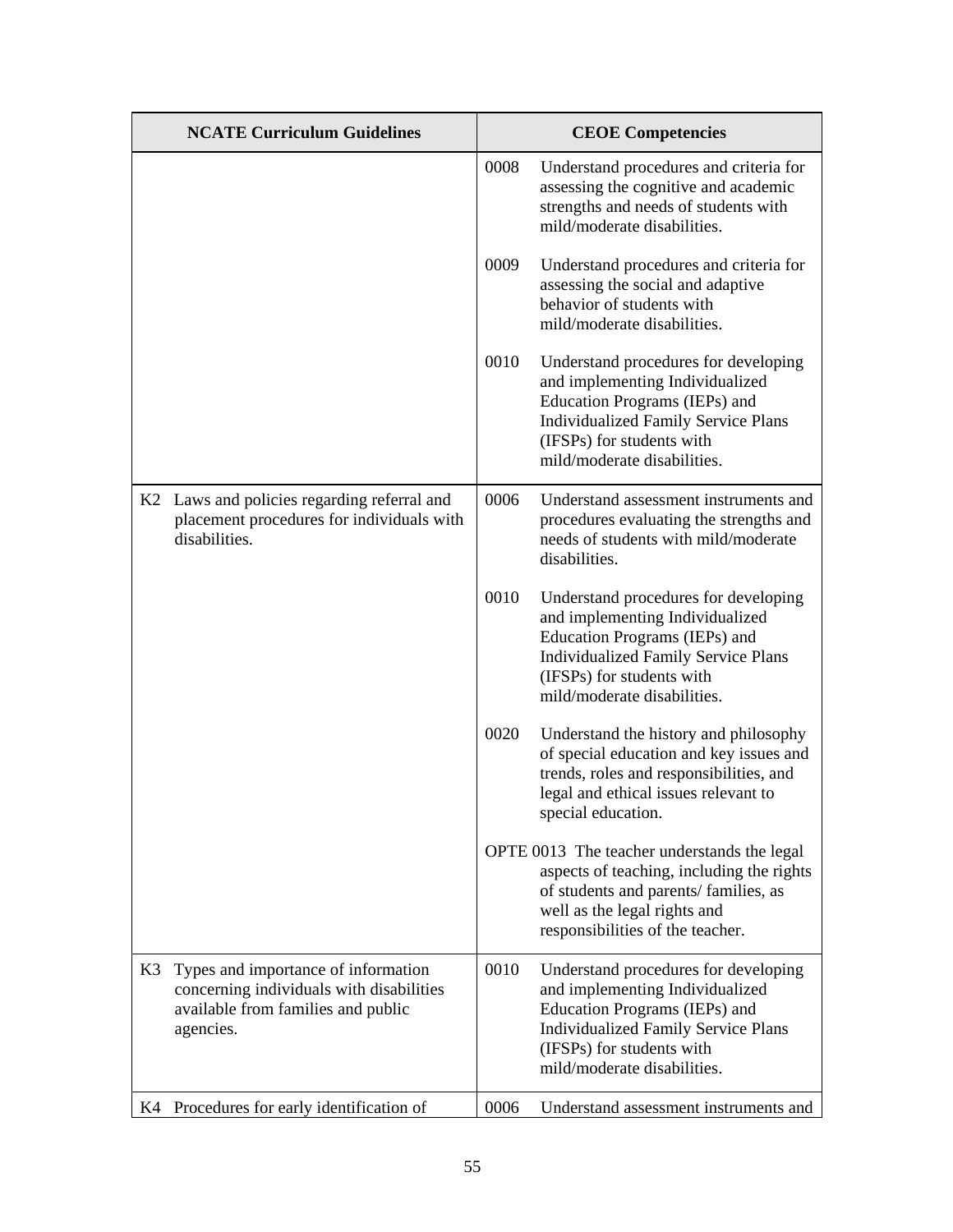|                | <b>NCATE Curriculum Guidelines</b>                                                                                                            |      | <b>CEOE</b> Competencies                                                                                                                                                                                                                 |
|----------------|-----------------------------------------------------------------------------------------------------------------------------------------------|------|------------------------------------------------------------------------------------------------------------------------------------------------------------------------------------------------------------------------------------------|
|                | young children who may be at risk for<br>disabilities.                                                                                        |      | procedures evaluating the strengths and<br>needs of students with mild/moderate<br>disabilities.                                                                                                                                         |
|                |                                                                                                                                               | 0010 | Understand procedures for developing<br>and implementing Individualized<br>Education Programs (IEPs) and<br><b>Individualized Family Service Plans</b><br>(IFSPs) for students with<br>mild/moderate disabilities.                       |
|                | Skills:                                                                                                                                       |      |                                                                                                                                                                                                                                          |
| S <sub>1</sub> | Implement procedures for assessing and<br>reporting both appropriate and<br>problematic social behaviors of<br>individuals with disabilities. | 0009 | Understand procedures and criteria for<br>assessing the social and adaptive<br>behavior of students with<br>mild/moderate disabilities.                                                                                                  |
|                | S2 Use exceptionality-specific assessment<br>instruments with individuals with<br>disabilities.                                               | 0006 | Understand assessment instruments and<br>procedures evaluating the strengths and<br>needs of students with mild/moderate<br>disabilities.                                                                                                |
|                |                                                                                                                                               | 0007 | Understand procedures and criteria for<br>assessing the communicative strengths<br>and needs of students with<br>mild/moderate disabilities.                                                                                             |
|                |                                                                                                                                               | 0008 | Understand procedures and criteria for<br>assessing the cognitive and academic<br>strengths and needs of students with<br>mild/moderate disabilities.                                                                                    |
|                |                                                                                                                                               | 0009 | Understand procedures and criteria for<br>assessing the social and adaptive<br>behavior of students with<br>mild/moderate disabilities.                                                                                                  |
| S3             | Select, adapt and modify assessments to<br>accommodate the unique abilities and<br>needs of individuals with disabilities.                    | 0006 | Understand assessment instruments and<br>procedures evaluating the strengths and<br>needs of students with mild/moderate<br>disabilities.                                                                                                |
|                |                                                                                                                                               |      | OPTE 0008 The teacher understands and uses<br>a variety of assessment strategies to<br>evaluate and modify the<br>teaching/learning process ensuring the<br>continuous intellectual, social, and<br>physical development of the learner. |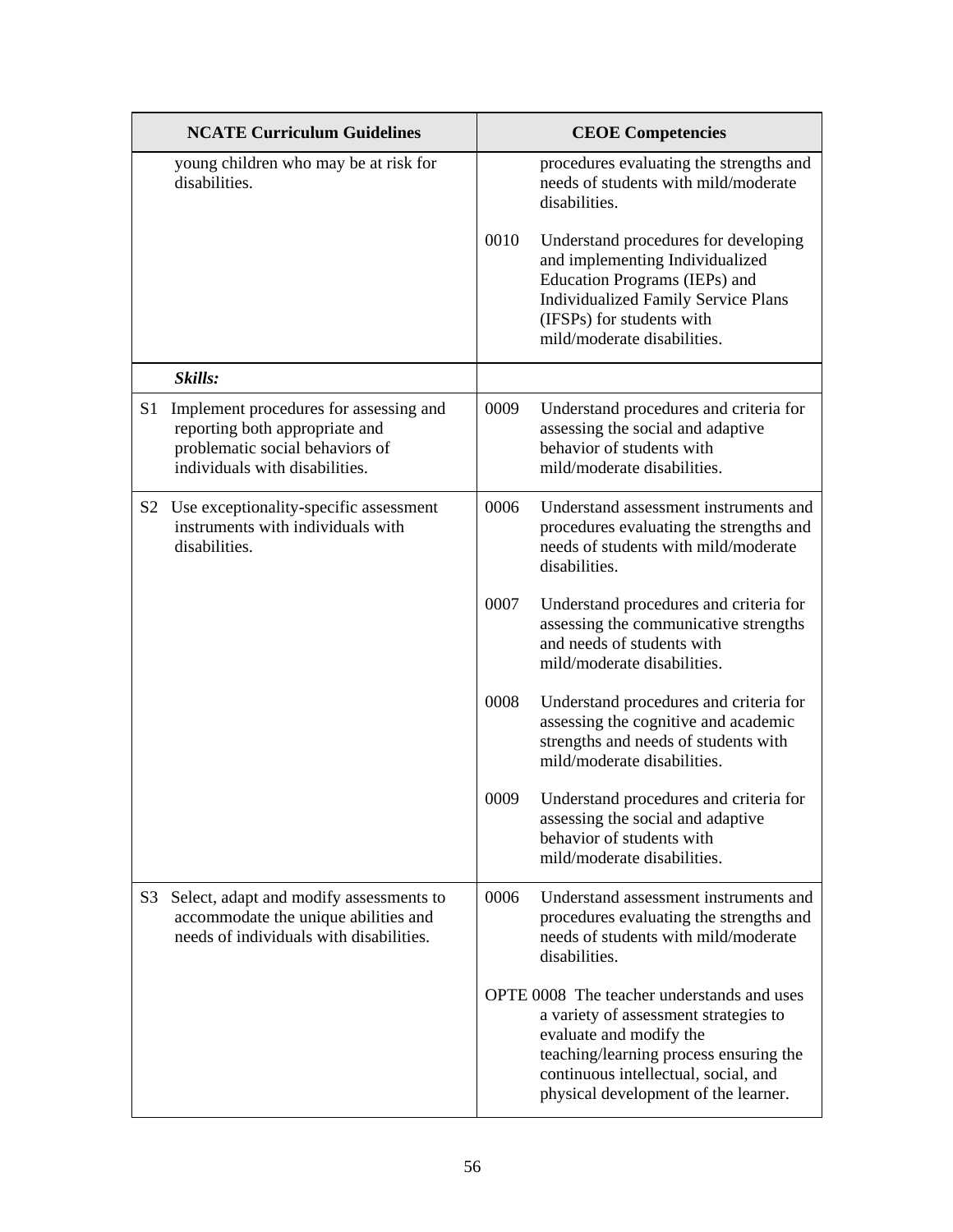|    | <b>NCATE Curriculum Guidelines</b>                                                                                      |      | <b>CEOE Competencies</b>                                                                                                                                                                                                                                                                  |
|----|-------------------------------------------------------------------------------------------------------------------------|------|-------------------------------------------------------------------------------------------------------------------------------------------------------------------------------------------------------------------------------------------------------------------------------------------|
|    | S4 Assess reliable method(s) of response of<br>individuals who lack typical<br>communication and performance abilities. | 0006 | Understand assessment instruments and<br>procedures evaluating the strengths and<br>needs of students with mild/moderate<br>disabilities.                                                                                                                                                 |
| S5 | Monitor intragroup behavior changes<br>across subjects and activities.                                                  | 0011 | Understand how to establish positive<br>and productive learning environments<br>for students with mild/moderate<br>disabilities.                                                                                                                                                          |
|    | <b>CC: Common Core</b>                                                                                                  |      |                                                                                                                                                                                                                                                                                           |
| 9. | <b>Professional and Ethical Practice</b>                                                                                |      |                                                                                                                                                                                                                                                                                           |
|    | Knowledge:                                                                                                              |      |                                                                                                                                                                                                                                                                                           |
|    | K1 Personal cultural biases and differences<br>that affect one's teaching.                                              |      | OPTE 0010 The teacher evaluates the effects<br>of his/her choices and actions on others<br>(students, parents, and other<br>professionals in the learning<br>community), modifies those actions<br>when needed, and actively seeks<br>opportunities for continued<br>professional growth. |
| K2 | Importance of the teacher serving as a<br>model for individuals with exceptional<br>learning needs.                     | 0020 | Understand the history and philosophy<br>of special education and key issues and<br>trends, roles and responsibilities, and<br>legal and ethical issues relevant to<br>special education.                                                                                                 |
|    |                                                                                                                         |      | OPTE 0010 The teacher evaluates the effects<br>of his/her choices and actions on others<br>(students, parents, and other<br>professionals in the learning<br>community), modifies those actions<br>when needed, and actively seeks<br>opportunities for continued<br>professional growth. |
| K3 | Continuum of lifelong professional<br>development.                                                                      | 0020 | Understand the history and philosophy<br>of special education and key issues and<br>trends, roles and responsibilities, and<br>legal and ethical issues relevant to<br>special education.                                                                                                 |
|    |                                                                                                                         |      | OPTE 0010 The teacher evaluates the effects<br>of his/her choices and actions on others<br>(students, parents, and other<br>professionals in the learning                                                                                                                                 |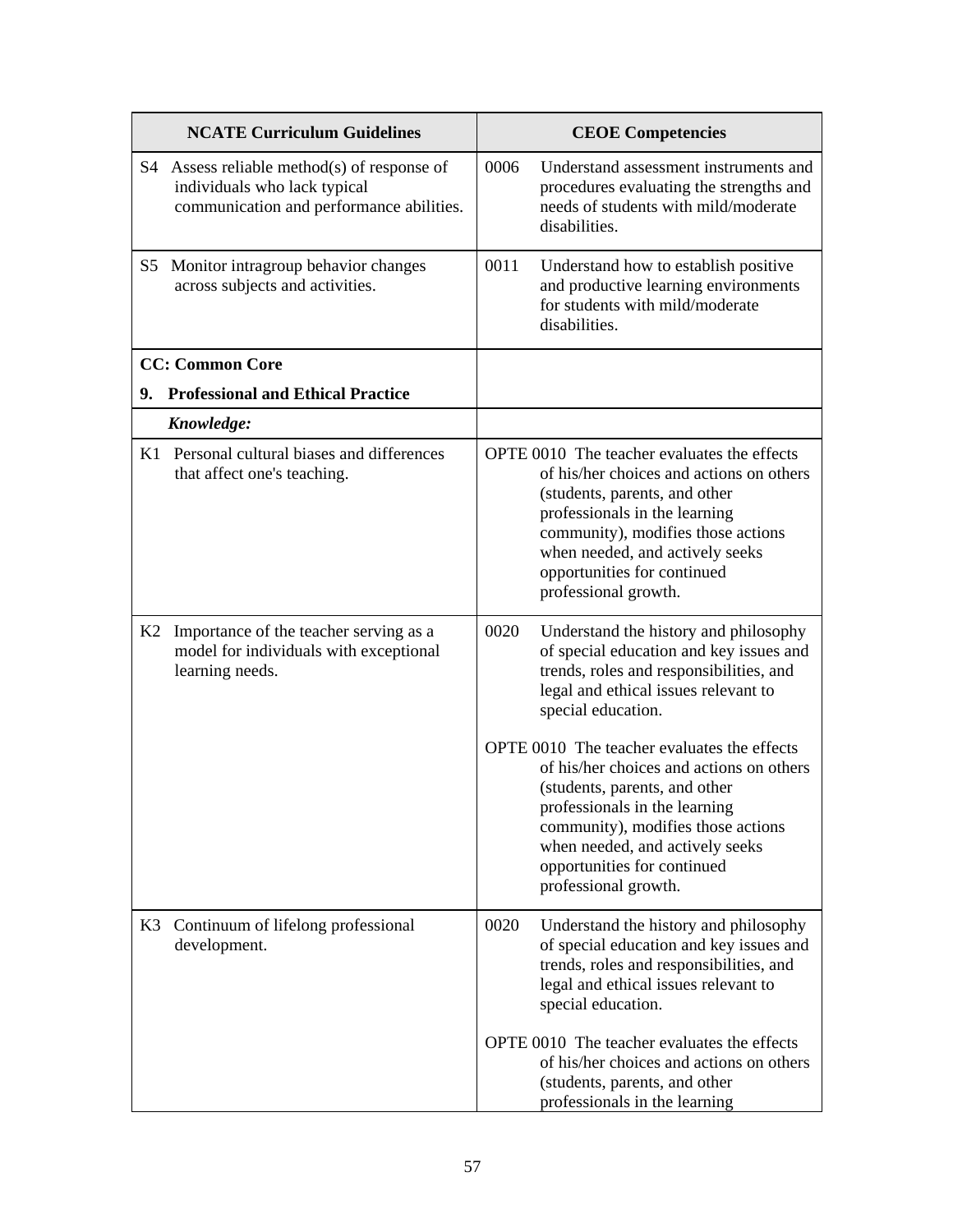|    | <b>NCATE Curriculum Guidelines</b>                                                                                       |      | <b>CEOE Competencies</b>                                                                                                                                                                                                                                                                  |
|----|--------------------------------------------------------------------------------------------------------------------------|------|-------------------------------------------------------------------------------------------------------------------------------------------------------------------------------------------------------------------------------------------------------------------------------------------|
|    |                                                                                                                          |      | community), modifies those actions<br>when needed, and actively seeks<br>opportunities for continued<br>professional growth.                                                                                                                                                              |
|    | K4 Methods to remain current regarding<br>research-validated practice.                                                   | 0020 | Understand the history and philosophy<br>of special education and key issues and<br>trends, roles and responsibilities, and<br>legal and ethical issues relevant to<br>special education.                                                                                                 |
|    |                                                                                                                          |      | OPTE 0010 The teacher evaluates the effects<br>of his/her choices and actions on others<br>(students, parents, and other<br>professionals in the learning<br>community), modifies those actions<br>when needed, and actively seeks<br>opportunities for continued<br>professional growth. |
|    | Skills:                                                                                                                  |      |                                                                                                                                                                                                                                                                                           |
|    | S1 Practice within the CEC Code of Ethics<br>and other standards of the profession.                                      | 0020 | Understand the history and philosophy<br>of special education and key issues and<br>trends, roles and responsibilities, and<br>legal and ethical issues relevant to<br>special education.                                                                                                 |
| S2 | Uphold high standards of competence and<br>integrity and exercise sound judgment in<br>the practice of the professional. | 0020 | Understand the history and philosophy<br>of special education and key issues and<br>trends, roles and responsibilities, and<br>legal and ethical issues relevant to<br>special education.                                                                                                 |
|    |                                                                                                                          |      | OPTE 0010 The teacher evaluates the effects<br>of his/her choices and actions on others<br>(students, parents, and other<br>professionals in the learning<br>community), modifies those actions<br>when needed, and actively seeks<br>opportunities for continued<br>professional growth. |
|    |                                                                                                                          |      | OPTE 0013 The teacher understands the legal<br>aspects of teaching, including the rights<br>of students and parents/ families, as<br>well as the legal rights and<br>responsibilities of the teacher.                                                                                     |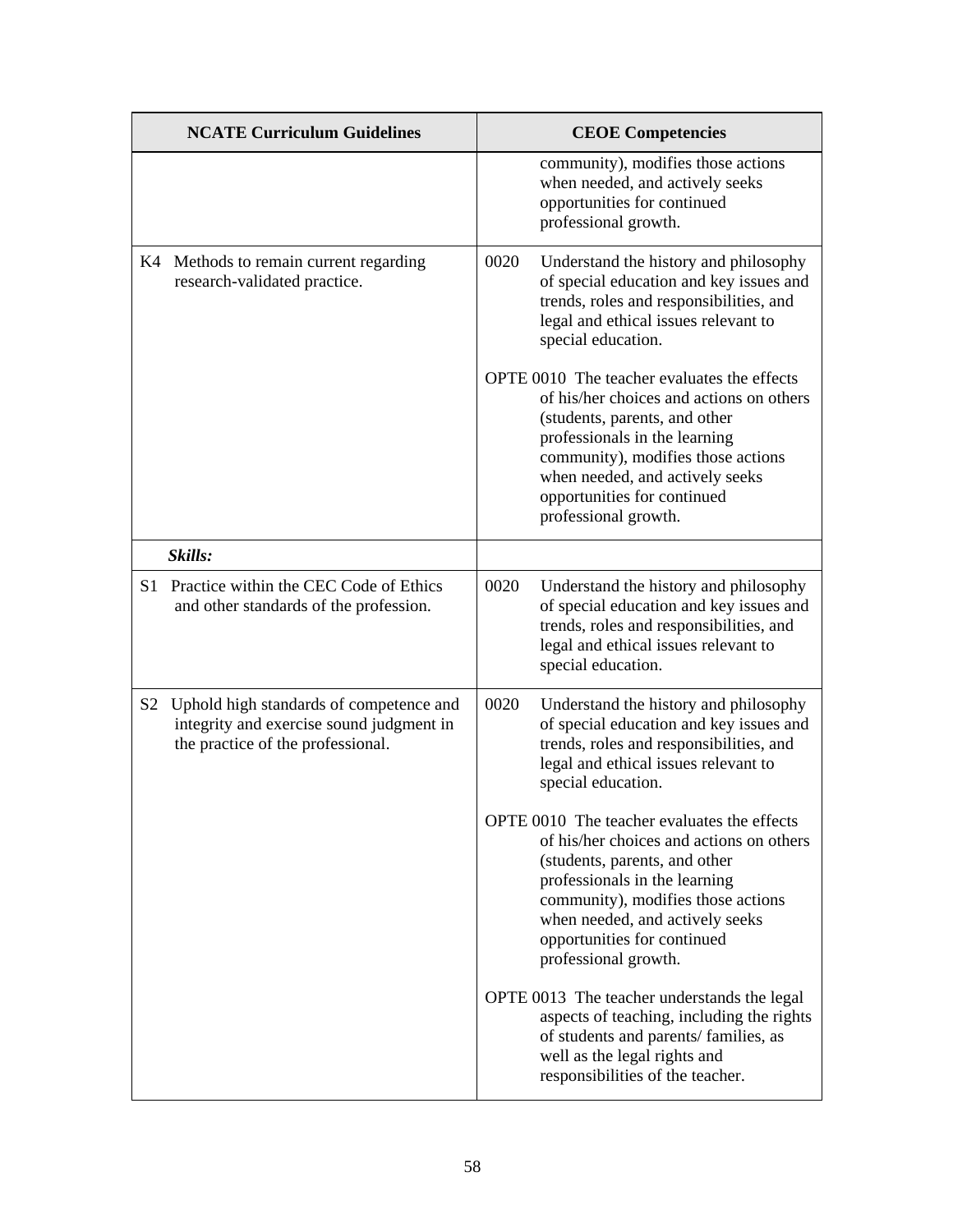|    | <b>NCATE Curriculum Guidelines</b>                                                                                                                         |      | <b>CEOE Competencies</b>                                                                                                                                                                              |
|----|------------------------------------------------------------------------------------------------------------------------------------------------------------|------|-------------------------------------------------------------------------------------------------------------------------------------------------------------------------------------------------------|
| S3 | Act ethically in advocating for appropriate<br>services.                                                                                                   | 0020 | Understand the history and philosophy<br>of special education and key issues and<br>trends, roles and responsibilities, and<br>legal and ethical issues relevant to<br>special education.             |
|    |                                                                                                                                                            |      | OPTE 0013 The teacher understands the legal<br>aspects of teaching, including the rights<br>of students and parents/ families, as<br>well as the legal rights and<br>responsibilities of the teacher. |
| S4 | Conduct professional activities in<br>compliance with applicable laws and<br>policies.                                                                     | 0020 | Understand the history and philosophy<br>of special education and key issues and<br>trends, roles and responsibilities, and<br>legal and ethical issues relevant to<br>special education.             |
|    |                                                                                                                                                            |      | OPTE 0013 The teacher understands the legal<br>aspects of teaching, including the rights<br>of students and parents/ families, as<br>well as the legal rights and<br>responsibilities of the teacher. |
| S5 | Demonstrate commitment to developing<br>the highest education and quality-of-life<br>potential of individuals with exceptional<br>learning needs.          | 0020 | Understand the history and philosophy<br>of special education and key issues and<br>trends, roles and responsibilities, and<br>legal and ethical issues relevant to<br>special education.             |
|    | S6 Demonstrate sensitivity for the culture,<br>language, religion, gender, disability,<br>socio-economic status, and sexual<br>orientation of individuals. | 0011 | Understand how to establish positive<br>and productive learning environments<br>for students with mild/moderate<br>disabilities.                                                                      |
|    |                                                                                                                                                            | 0020 | Understand the history and philosophy<br>of special education and key issues and<br>trends, roles and responsibilities, and<br>legal and ethical issues relevant to<br>special education.             |
|    |                                                                                                                                                            |      | OPTE 0002 The teacher understands that<br>students vary in their approaches to<br>learning and creates instructional<br>opportunities that are adaptable to<br>individual differences of learners.    |
|    |                                                                                                                                                            |      | OPTE 0003 The teacher uses best practices<br>related to motivation and behavior to                                                                                                                    |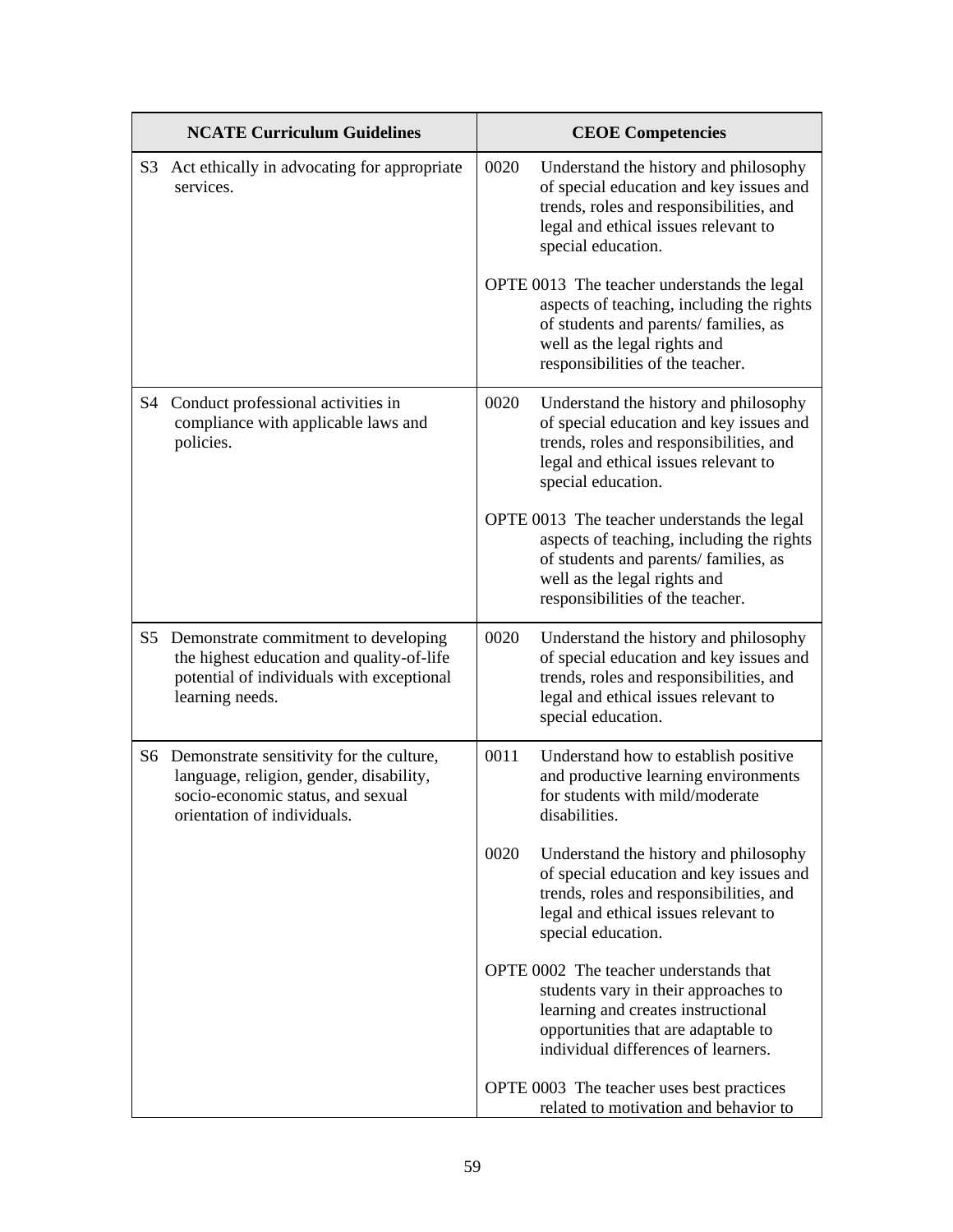|    | <b>NCATE Curriculum Guidelines</b>                                    | <b>CEOE Competencies</b>                                                                                                                                                                                                                                                                  |
|----|-----------------------------------------------------------------------|-------------------------------------------------------------------------------------------------------------------------------------------------------------------------------------------------------------------------------------------------------------------------------------------|
|    |                                                                       | create learning environments that<br>encourage positive social interaction,<br>self-motivation, and active engagement<br>in learning, thus providing<br>opportunities for success.                                                                                                        |
| S7 | Practice within one's skill limit and obtain<br>assistance as needed. | 0020<br>Understand the history and philosophy<br>of special education and key issues and<br>trends, roles and responsibilities, and<br>legal and ethical issues relevant to<br>special education.                                                                                         |
|    |                                                                       | OPTE 0010 The teacher evaluates the effects<br>of his/her choices and actions on others<br>(students, parents, and other<br>professionals in the learning<br>community), modifies those actions<br>when needed, and actively seeks<br>opportunities for continued<br>professional growth. |
|    |                                                                       | OPTE 0011 The teacher understands the State<br>teacher evaluation process, "Oklahoma<br>Criteria for Effective Teaching<br>Performance," and how to incorporate<br>these criteria in designing instructional<br>strategies.                                                               |
|    | S8 Use verbal, nonverbal, and written<br>language effectively.        | 0018<br>Understand how to establish<br>partnerships with other members of the<br>school and the community to enhance<br>learning opportunities for students with<br>mild/moderate disabilities.                                                                                           |
|    |                                                                       | 0019<br>Understand how to promote positive<br>school-home relationships and<br>encourage families' involvement in<br>their children's education.                                                                                                                                          |
|    |                                                                       | OPTE 0007 The teacher develops a knowledge<br>of and uses a variety of effective<br>communication techniques to foster<br>active inquiry, collaboration, and<br>supportive interaction in the classroom.                                                                                  |
|    | S9 Conduct self-evaluation of instruction.                            | OPTE 0010 The teacher evaluates the effects<br>of his/her choices and actions on others<br>(students, parents, and other<br>professionals in the learning                                                                                                                                 |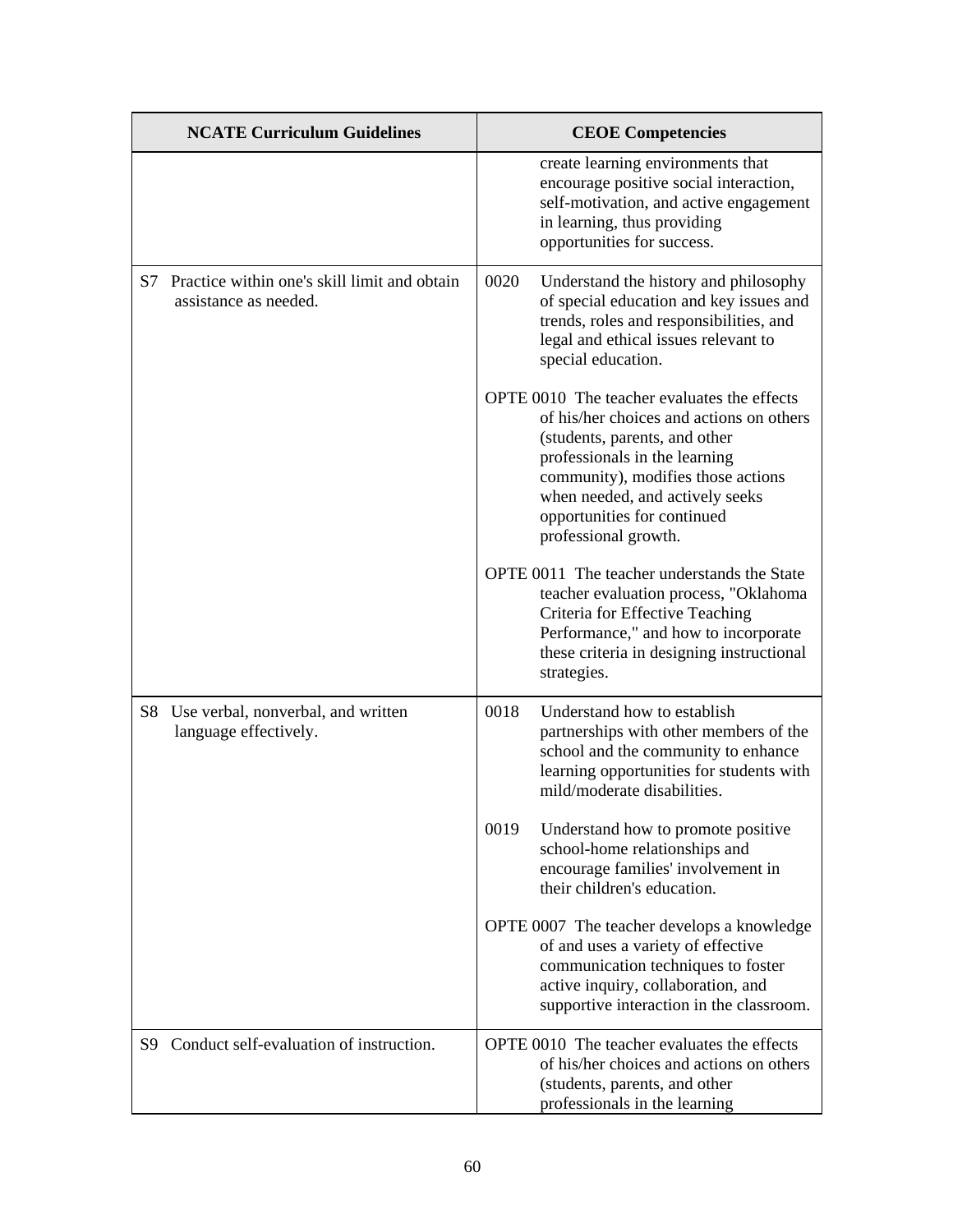| <b>NCATE Curriculum Guidelines</b>                                                                                                             | <b>CEOE</b> Competencies                                                                                                                                                                                                                                                                  |
|------------------------------------------------------------------------------------------------------------------------------------------------|-------------------------------------------------------------------------------------------------------------------------------------------------------------------------------------------------------------------------------------------------------------------------------------------|
|                                                                                                                                                | community), modifies those actions<br>when needed, and actively seeks<br>opportunities for continued<br>professional growth.                                                                                                                                                              |
| S10 Access information on exceptionalities.                                                                                                    | 0020<br>Understand the history and philosophy<br>of special education and key issues and<br>trends, roles and responsibilities, and<br>legal and ethical issues relevant to<br>special education.                                                                                         |
|                                                                                                                                                | OPTE 0010 The teacher evaluates the effects<br>of his/her choices and actions on others<br>(students, parents, and other<br>professionals in the learning<br>community), modifies those actions<br>when needed, and actively seeks<br>opportunities for continued<br>professional growth. |
| S11 Reflect on one's practice to improve<br>instruction and guide professional growth.                                                         | OPTE 0010 The teacher evaluates the effects<br>of his/her choices and actions on others<br>(students, parents, and other<br>professionals in the learning<br>community), modifies those actions<br>when needed, and actively seeks<br>opportunities for continued<br>professional growth. |
|                                                                                                                                                | OPTE 0011 The teacher understands the State<br>teacher evaluation process, "Oklahoma<br>Criteria for Effective Teaching<br>Performance," and how to incorporate<br>these criteria in designing instructional<br>strategies.                                                               |
| S12 Engage in professional activities that<br>benefit individuals with exceptional<br>learning needs, their families, and one's<br>colleagues. | 0020<br>Understand the history and philosophy<br>of special education and key issues and<br>trends, roles and responsibilities, and<br>legal and ethical issues relevant to<br>special education.                                                                                         |
|                                                                                                                                                | OPTE 0010 The teacher evaluates the effects<br>of his/her choices and actions on others<br>(students, parents, and other<br>professionals in the learning<br>community), modifies those actions<br>when needed, and actively seeks<br>opportunities for continued                         |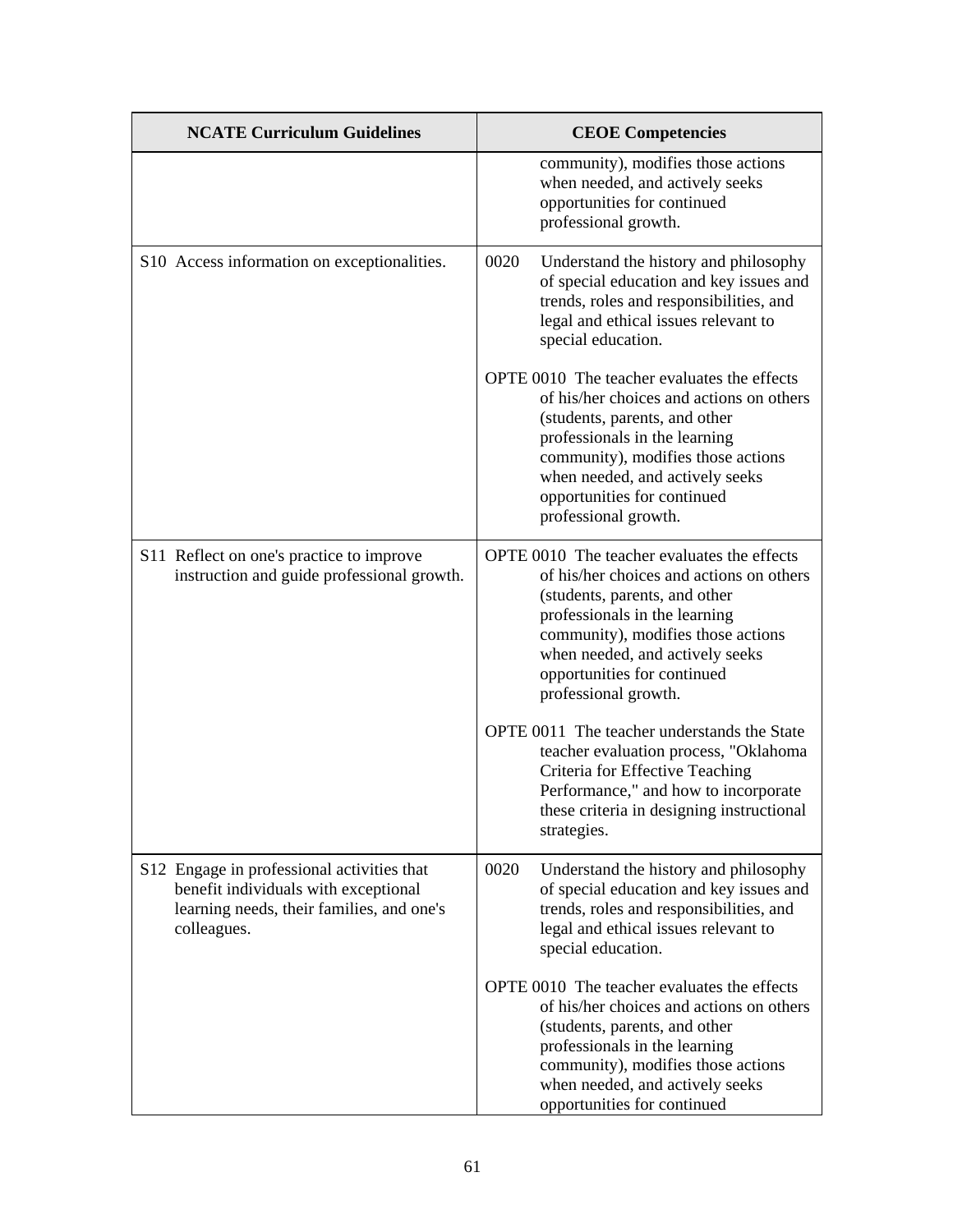|                | <b>NCATE Curriculum Guidelines</b>                                                                           |      | <b>CEOE Competencies</b>                                                                                                                                                                                                                                                                  |
|----------------|--------------------------------------------------------------------------------------------------------------|------|-------------------------------------------------------------------------------------------------------------------------------------------------------------------------------------------------------------------------------------------------------------------------------------------|
|                |                                                                                                              |      | professional growth.                                                                                                                                                                                                                                                                      |
|                | <b>IGC: Individualized General Curriculum</b>                                                                |      |                                                                                                                                                                                                                                                                                           |
| 9.             | <b>Professional and Ethical Practice</b>                                                                     |      |                                                                                                                                                                                                                                                                                           |
|                | Knowledge:                                                                                                   |      |                                                                                                                                                                                                                                                                                           |
| K1             | Sources of unique services, networks, and<br>organizations for individuals with<br>disabilities.             | 0020 | Understand the history and philosophy<br>of special education and key issues and<br>trends, roles and responsibilities, and<br>legal and ethical issues relevant to<br>special education.                                                                                                 |
|                | K2 Organizations and publications relevant to<br>individuals with disabilities.                              | 0020 | Understand the history and philosophy<br>of special education and key issues and<br>trends, roles and responsibilities, and<br>legal and ethical issues relevant to<br>special education.                                                                                                 |
|                | Skills:                                                                                                      |      |                                                                                                                                                                                                                                                                                           |
| S1             | Participate in the activities of professional<br>organizations relevant to individuals with<br>disabilities. | 0020 | Understand the history and philosophy<br>of special education and key issues and<br>trends, roles and responsibilities, and<br>legal and ethical issues relevant to<br>special education.                                                                                                 |
|                |                                                                                                              |      | OPTE 0010 The teacher evaluates the effects<br>of his/her choices and actions on others<br>(students, parents, and other<br>professionals in the learning<br>community), modifies those actions<br>when needed, and actively seeks<br>opportunities for continued<br>professional growth. |
| S <sub>2</sub> | Ethical responsibility to advocate for<br>appropriate services for individuals with<br>disabilities.         | 0020 | Understand the history and philosophy<br>of special education and key issues and<br>trends, roles and responsibilities, and<br>legal and ethical issues relevant to<br>special education.                                                                                                 |
|                |                                                                                                              |      | OPTE 0013 The teacher understands the legal<br>aspects of teaching, including the rights<br>of students and parents/ families, as<br>well as the legal rights and<br>responsibilities of the teacher.                                                                                     |
|                | <b>CC: Common Core</b>                                                                                       |      |                                                                                                                                                                                                                                                                                           |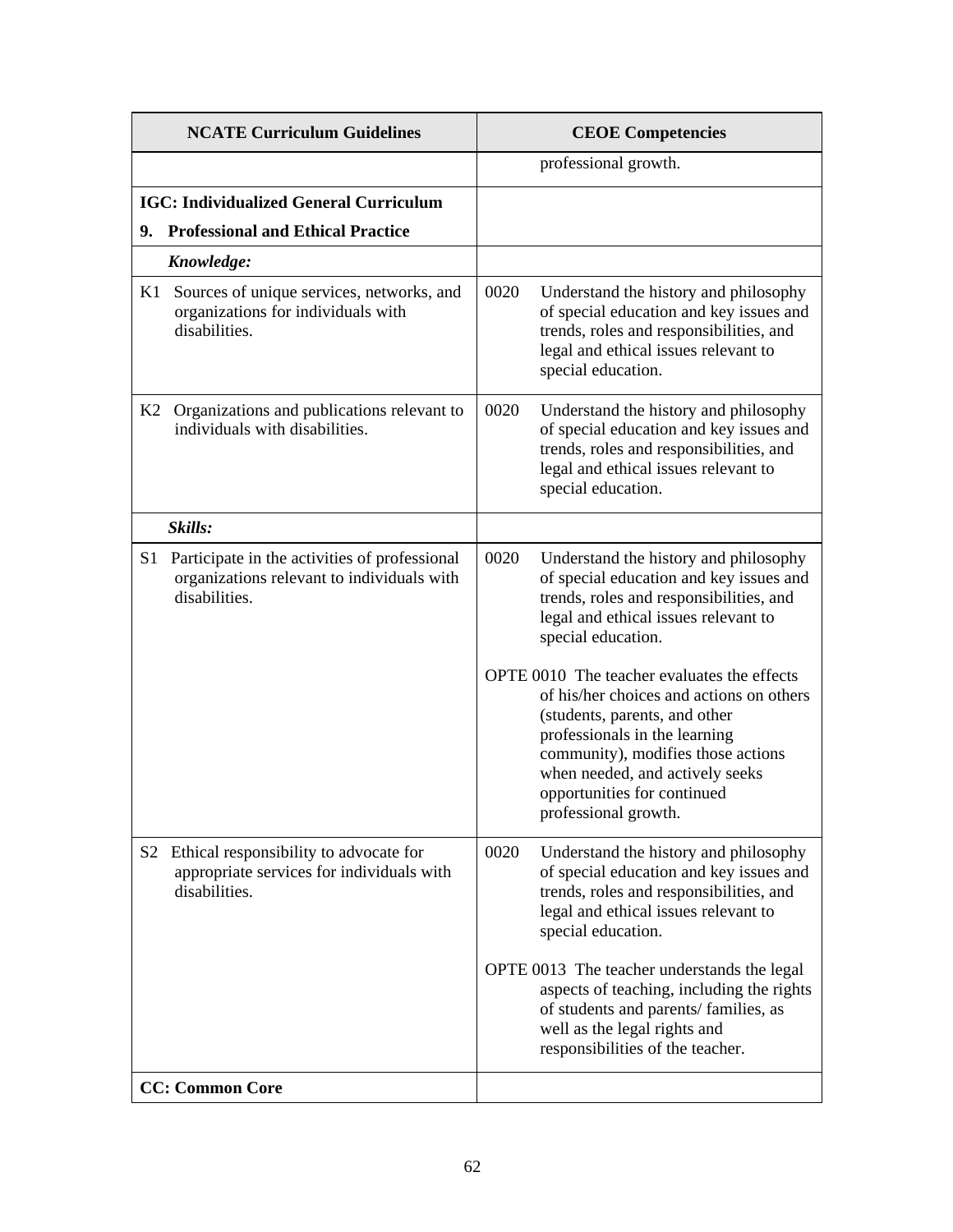|    | <b>NCATE Curriculum Guidelines</b>                                                                                                                                                              |      | <b>CEOE Competencies</b>                                                                                                                                                                                                |
|----|-------------------------------------------------------------------------------------------------------------------------------------------------------------------------------------------------|------|-------------------------------------------------------------------------------------------------------------------------------------------------------------------------------------------------------------------------|
|    | 10. Collaboration                                                                                                                                                                               |      |                                                                                                                                                                                                                         |
|    | Knowledge:                                                                                                                                                                                      |      |                                                                                                                                                                                                                         |
| K1 | Models and strategies of consultation and<br>collaboration.                                                                                                                                     | 0018 | Understand how to establish<br>partnerships with other members of the<br>school and the community to enhance<br>learning opportunities for students with<br>mild/moderate disabilities.                                 |
|    |                                                                                                                                                                                                 | 0019 | Understand how to promote positive<br>school-home relationships and<br>encourage families' involvement in<br>their children's education.                                                                                |
|    |                                                                                                                                                                                                 |      | OPTE 0012 The teacher fosters positive<br>interaction with school colleagues,<br>parents/families, and organizations in<br>the community to actively engage them<br>in support of students' learning and<br>well-being. |
|    | K2 Roles of individuals with exceptional<br>learning needs, families, and school and<br>community personnel in planning of an<br>individualized program.                                        | 0006 | Understand assessment instruments and<br>procedures evaluating the strengths and<br>needs of students with mild/moderate<br>disabilities.                                                                               |
|    |                                                                                                                                                                                                 | 0010 | Understand procedures for developing<br>and implementing Individualized<br>Education Programs (IEPs) and<br><b>Individualized Family Service Plans</b><br>(IFSPs) for students with<br>mild/moderate disabilities.      |
|    |                                                                                                                                                                                                 | 0019 | Understand how to promote positive<br>school-home relationships and<br>encourage families' involvement in<br>their children's education.                                                                                |
|    | K3 Concerns of families of individuals with<br>exceptional learning needs and strategies<br>to help address these concerns.                                                                     | 0019 | Understand how to promote positive<br>school-home relationships and<br>encourage families' involvement in<br>their children's education.                                                                                |
|    | K4 Culturally responsive factors that promote<br>effective communication and<br>collaboration with individuals with<br>exceptional learning needs, families,<br>school personnel, and community | 0019 | Understand how to promote positive<br>school-home relationships and<br>encourage families' involvement in<br>their children's education.<br>OPTE 0007 The teacher develops a knowledge                                  |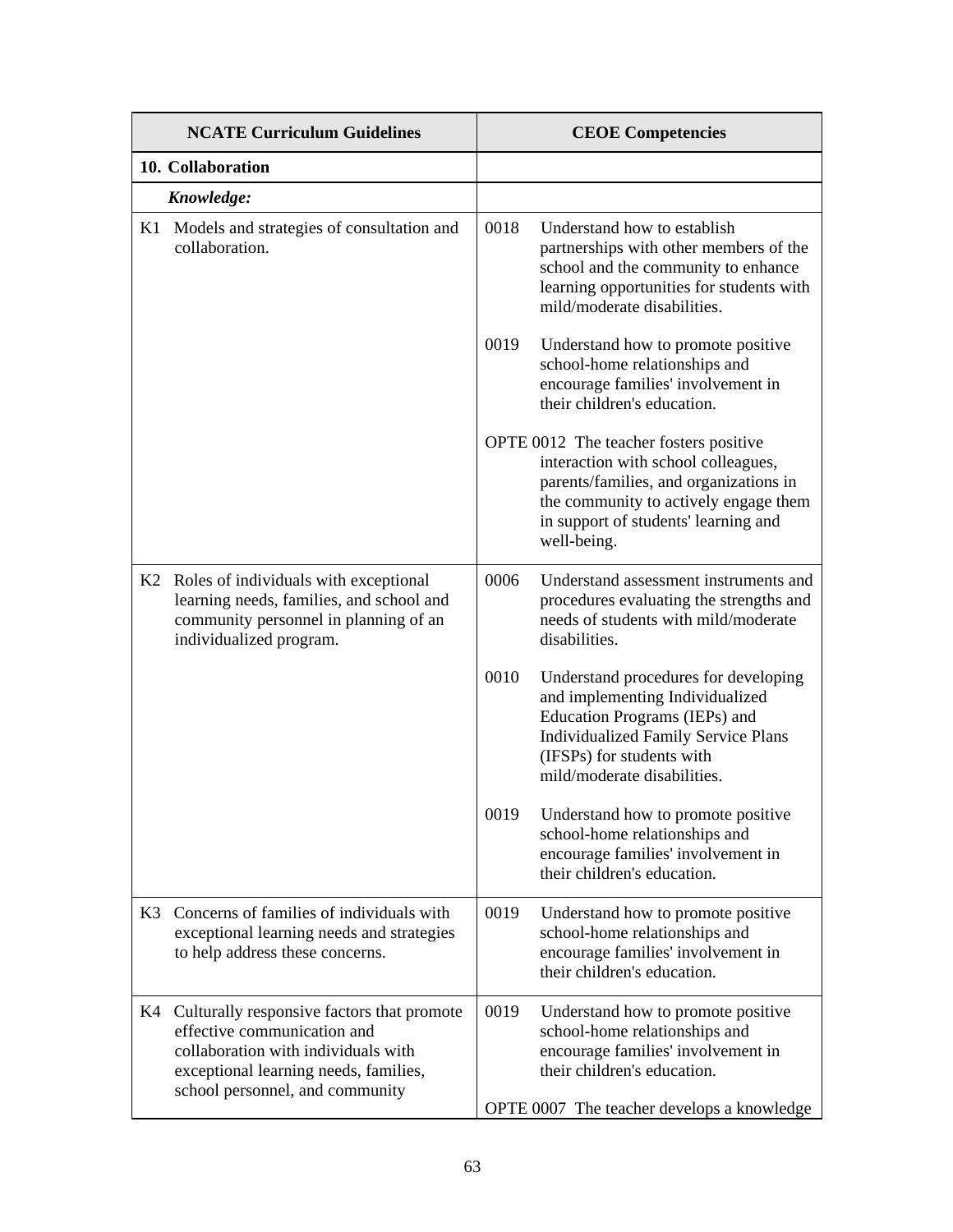|                | <b>NCATE Curriculum Guidelines</b>                                                                       |      | <b>CEOE Competencies</b>                                                                                                                                                                                                |
|----------------|----------------------------------------------------------------------------------------------------------|------|-------------------------------------------------------------------------------------------------------------------------------------------------------------------------------------------------------------------------|
|                | members.                                                                                                 |      | of and uses a variety of effective<br>communication techniques to foster<br>active inquiry, collaboration, and<br>supportive interaction in the classroom.                                                              |
|                |                                                                                                          |      | OPTE 0012 The teacher fosters positive<br>interaction with school colleagues,<br>parents/families, and organizations in<br>the community to actively engage them<br>in support of students' learning and<br>well-being. |
|                | Skills:                                                                                                  |      |                                                                                                                                                                                                                         |
| S1             | Maintain confidential communication<br>about individuals with exceptional<br>learning needs.             | 0020 | Understand the history and philosophy<br>of special education and key issues and<br>trends, roles and responsibilities, and<br>legal and ethical issues relevant to<br>special education.                               |
|                |                                                                                                          |      | OPTE 0013 The teacher understands the legal<br>aspects of teaching, including the rights<br>of students and parents/ families, as<br>well as the legal rights and<br>responsibilities of the teacher.                   |
| S <sub>2</sub> | Collaborate with families and others in<br>assessment of individuals with exceptional<br>learning needs. | 0006 | Understand assessment instruments and<br>procedures evaluating the strengths and<br>needs of students with mild/moderate<br>disabilities.                                                                               |
|                |                                                                                                          | 0010 | Understand procedures for developing<br>and implementing Individualized<br>Education Programs (IEPs) and<br><b>Individualized Family Service Plans</b><br>(IFSPs) for students with<br>mild/moderate disabilities.      |
|                |                                                                                                          | 0019 | Understand how to promote positive<br>school-home relationships and<br>encourage families' involvement in<br>their children's education.                                                                                |
| S3             | Foster respectful and beneficial<br>relationships between families and<br>professionals.                 | 0019 | Understand how to promote positive<br>school-home relationships and<br>encourage families' involvement in<br>their children's education.                                                                                |
|                |                                                                                                          |      | OPTE 0012 The teacher fosters positive                                                                                                                                                                                  |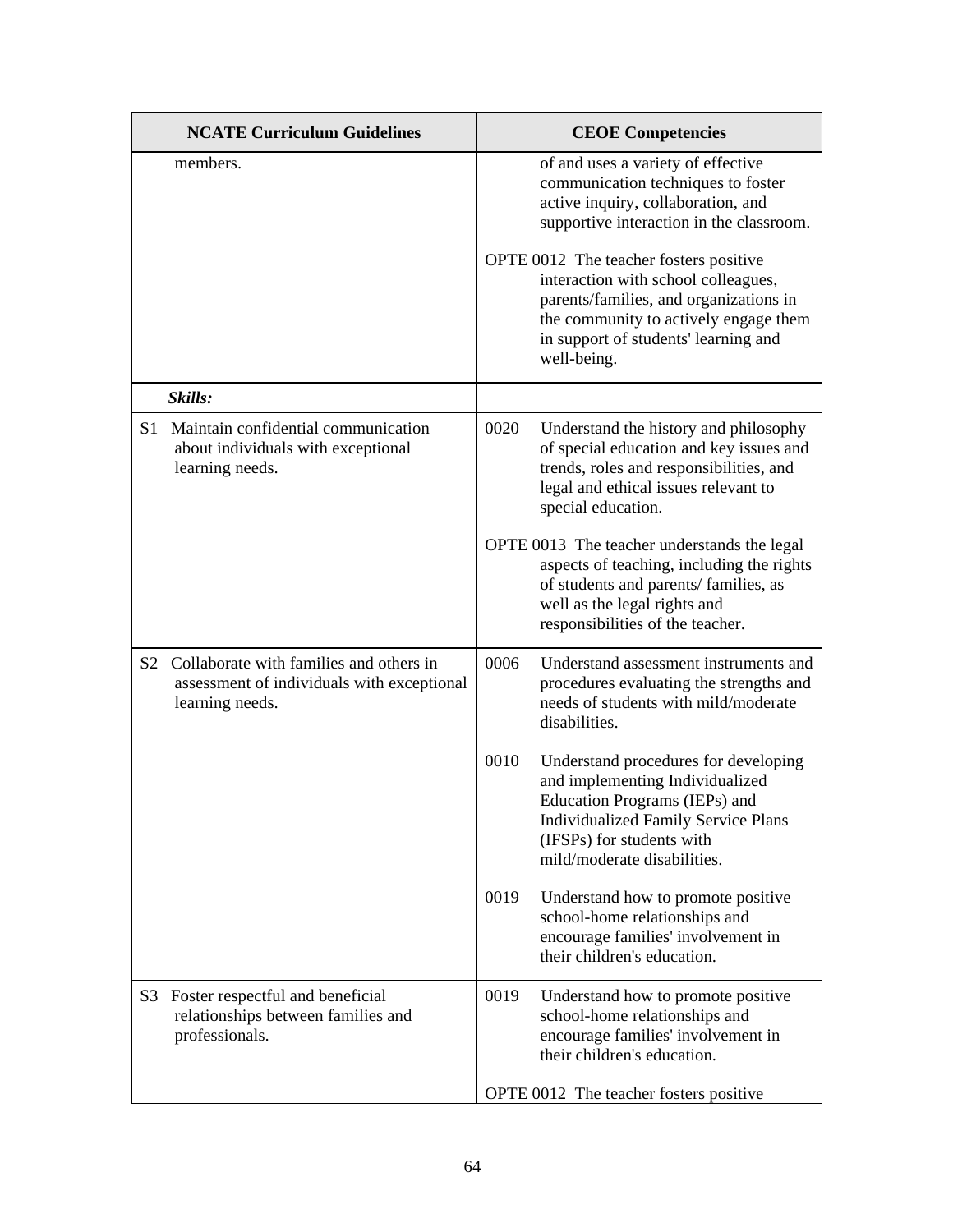|    | <b>NCATE Curriculum Guidelines</b>                                                                                                                    | <b>CEOE Competencies</b>                                                                                                                                                                                                |
|----|-------------------------------------------------------------------------------------------------------------------------------------------------------|-------------------------------------------------------------------------------------------------------------------------------------------------------------------------------------------------------------------------|
|    |                                                                                                                                                       | interaction with school colleagues,<br>parents/families, and organizations in<br>the community to actively engage them<br>in support of students' learning and<br>well-being.                                           |
|    | S4 Assist individuals with exceptional<br>learning needs and their families in<br>becoming active participants in the<br>educational team.            | Understand how to promote positive<br>0019<br>school-home relationships and<br>encourage families' involvement in<br>their children's education.                                                                        |
|    |                                                                                                                                                       | OPTE 0012 The teacher fosters positive<br>interaction with school colleagues,<br>parents/families, and organizations in<br>the community to actively engage them<br>in support of students' learning and<br>well-being. |
| S5 | Plan and conduct collaborative<br>conferences with individuals with<br>exceptional learning needs and their<br>families.                              | Understand how to promote positive<br>0019<br>school-home relationships and<br>encourage families' involvement in<br>their children's education.                                                                        |
|    |                                                                                                                                                       | OPTE 0012 The teacher fosters positive<br>interaction with school colleagues,<br>parents/families, and organizations in<br>the community to actively engage them<br>in support of students' learning and<br>well-being. |
|    | S6 Collaborate with school personnel and<br>community members in integrating<br>individuals with exceptional learning<br>needs into various settings. | 0018<br>Understand how to establish<br>partnerships with other members of the<br>school and the community to enhance<br>learning opportunities for students with<br>mild/moderate disabilities.                         |
|    |                                                                                                                                                       | OPTE 0012 The teacher fosters positive<br>interaction with school colleagues,<br>parents/families, and organizations in<br>the community to actively engage them<br>in support of students' learning and<br>well-being. |
| S7 | Use group problem solving skills to<br>develop, implement and evaluate<br>collaborative activities.                                                   | 0018<br>Understand how to establish<br>partnerships with other members of the<br>school and the community to enhance<br>learning opportunities for students with<br>mild/moderate disabilities.                         |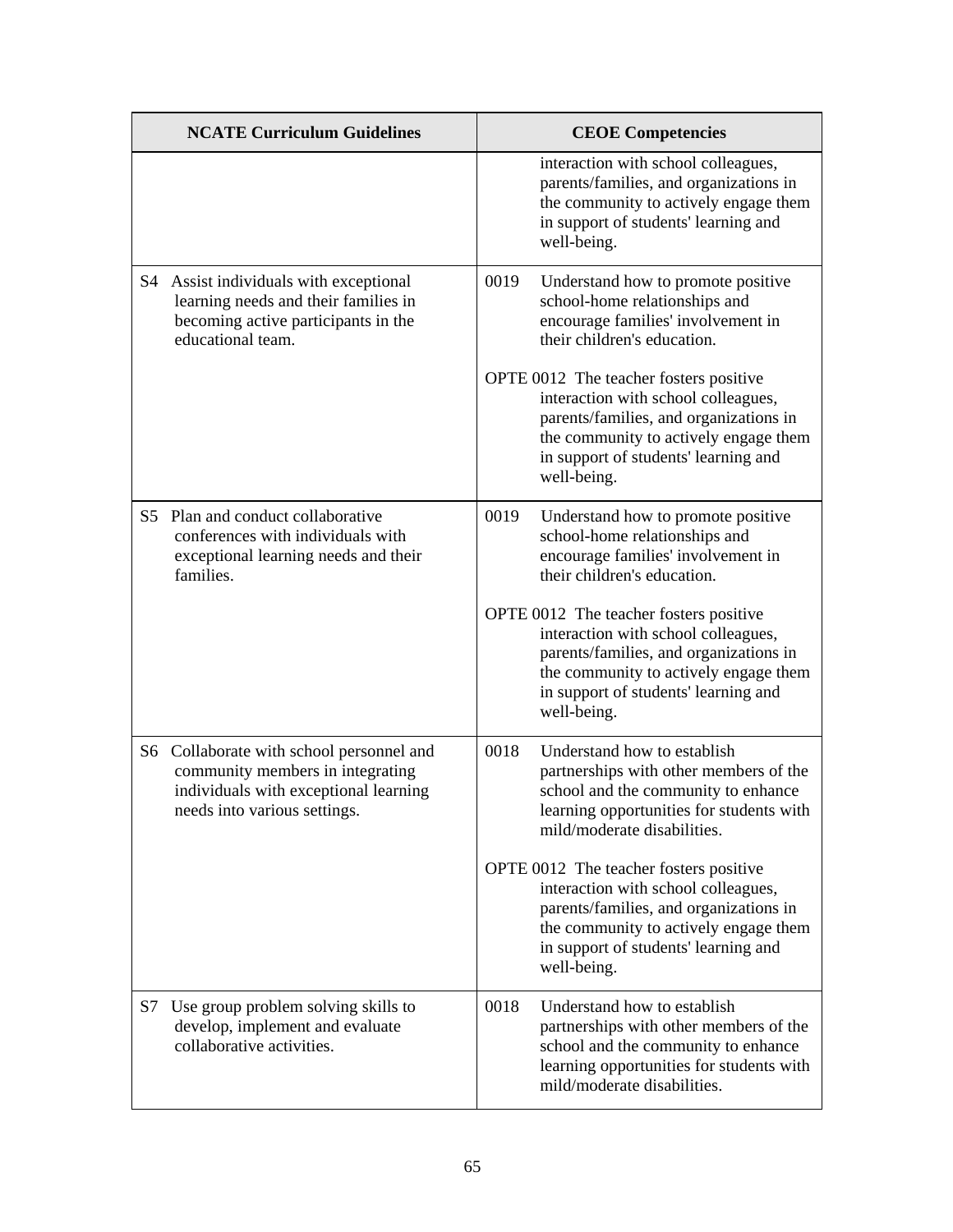| <b>NCATE Curriculum Guidelines</b>                                                                                                   | <b>CEOE Competencies</b>                                                                                                                                                                                                |
|--------------------------------------------------------------------------------------------------------------------------------------|-------------------------------------------------------------------------------------------------------------------------------------------------------------------------------------------------------------------------|
|                                                                                                                                      | 0019<br>Understand how to promote positive<br>school-home relationships and<br>encourage families' involvement in<br>their children's education.                                                                        |
|                                                                                                                                      | OPTE 0012 The teacher fosters positive<br>interaction with school colleagues,<br>parents/families, and organizations in<br>the community to actively engage them<br>in support of students' learning and<br>well-being. |
| Model techniques and coach others in the<br>S <sub>8</sub><br>use of instructional methods and<br>accommodations.                    | 0018<br>Understand how to establish<br>partnerships with other members of the<br>school and the community to enhance<br>learning opportunities for students with<br>mild/moderate disabilities.                         |
|                                                                                                                                      | 0019<br>Understand how to promote positive<br>school-home relationships and<br>encourage families' involvement in<br>their children's education.                                                                        |
| S9<br>Communicate with school personnel about<br>the characteristics and needs of<br>individuals with exceptional learning<br>needs. | 0018<br>Understand how to establish<br>partnerships with other members of the<br>school and the community to enhance<br>learning opportunities for students with<br>mild/moderate disabilities.                         |
|                                                                                                                                      | OPTE 0012 The teacher fosters positive<br>interaction with school colleagues,<br>parents/families, and organizations in<br>the community to actively engage them<br>in support of students' learning and<br>well-being. |
| S10 Communicate effectively with families of<br>individuals with exceptional learning<br>needs from diverse backgrounds.             | 0019<br>Understand how to promote positive<br>school-home relationships and<br>encourage families' involvement in<br>their children's education.                                                                        |
|                                                                                                                                      | OPTE 0012 The teacher fosters positive<br>interaction with school colleagues,<br>parents/families, and organizations in<br>the community to actively engage them<br>in support of students' learning and<br>well-being. |
| S11 Observe, evaluate and provide feedback to                                                                                        | 0018<br>Understand how to establish                                                                                                                                                                                     |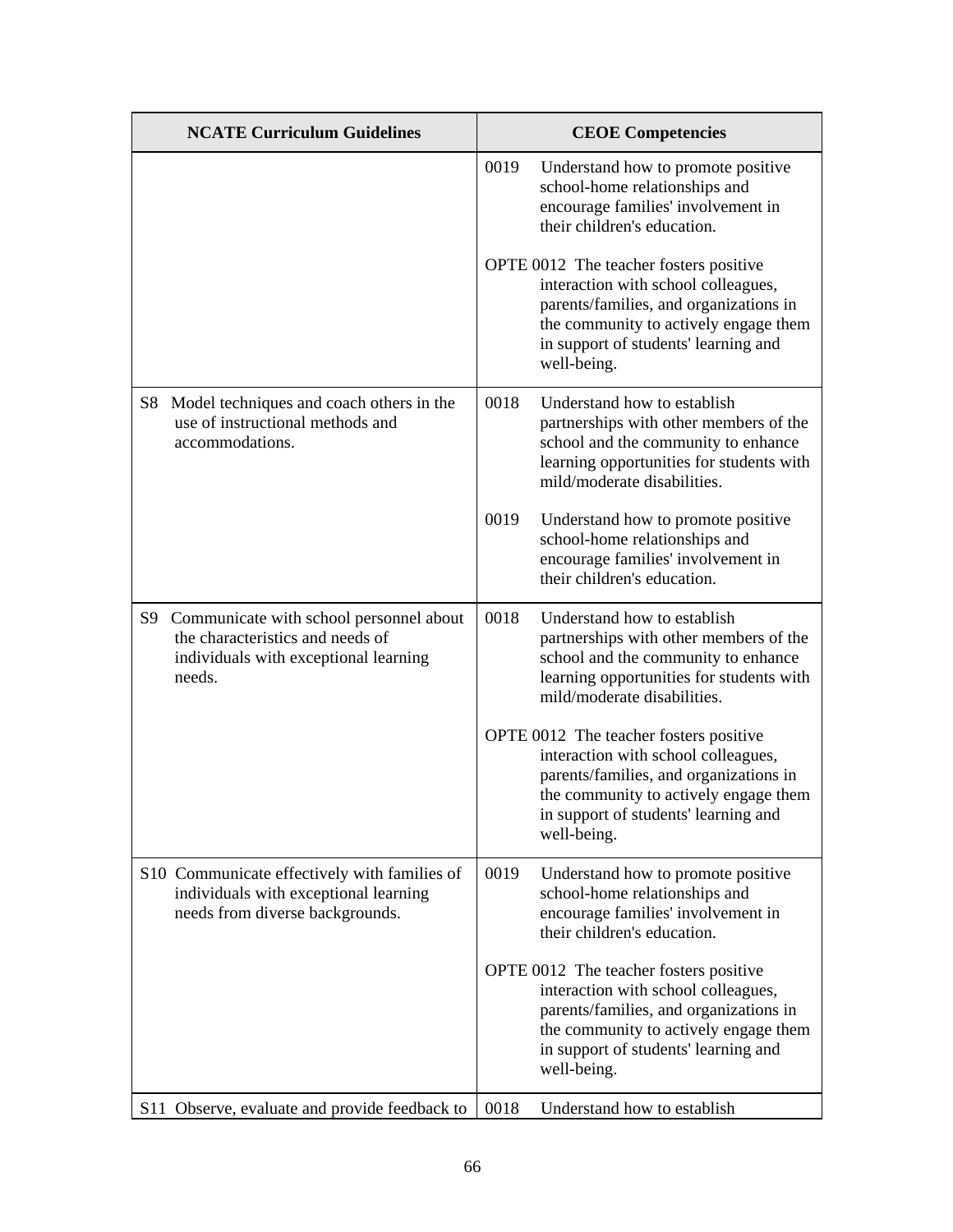|    | <b>NCATE Curriculum Guidelines</b>                                                                                                                                          |      | <b>CEOE Competencies</b>                                                                                                                                                                                                                                 |
|----|-----------------------------------------------------------------------------------------------------------------------------------------------------------------------------|------|----------------------------------------------------------------------------------------------------------------------------------------------------------------------------------------------------------------------------------------------------------|
|    | paraeducators.                                                                                                                                                              |      | partnerships with other members of the<br>school and the community to enhance<br>learning opportunities for students with<br>mild/moderate disabilities.                                                                                                 |
|    |                                                                                                                                                                             |      | OPTE 0012 The teacher fosters positive<br>interaction with school colleagues,<br>parents/families, and organizations in<br>the community to actively engage them<br>in support of students' learning and<br>well-being.                                  |
|    | <b>IGC: Individualized General Curriculum</b>                                                                                                                               |      |                                                                                                                                                                                                                                                          |
|    | 10. Collaboration                                                                                                                                                           |      |                                                                                                                                                                                                                                                          |
|    | Knowledge:                                                                                                                                                                  |      |                                                                                                                                                                                                                                                          |
| K1 | Parent education programs and behavior<br>management guides that address sever<br>behavior problems and facilitation<br>communication for individuals with<br>disabilities. | 0019 | Understand how to promote positive<br>school-home relationships and<br>encourage families' involvement in<br>their children's education.                                                                                                                 |
|    | K2 Collaborative and/or consultative role of<br>the special education teacher in the<br>reintegration of individuals with<br>disabilities.                                  | 0017 | Understand principles and procedures<br>for promoting successful student<br>transitions (e.g., from one school<br>setting to another, from school to<br>employment and/or post-secondary<br>education and training, from school to<br>adult life roles). |
|    |                                                                                                                                                                             | 0018 | Understand how to establish<br>partnerships with other members of the<br>school and the community to enhance<br>learning opportunities for students with<br>mild/moderate disabilities.                                                                  |
| K3 | Roles of professional groups and referral<br>agencies in identifying, assessing, and<br>providing services to individuals with<br>disabilities.                             | 0018 | Understand how to establish<br>partnerships with other members of the<br>school and the community to enhance<br>learning opportunities for students with<br>mild/moderate disabilities.                                                                  |
|    |                                                                                                                                                                             | 0020 | Understand the history and philosophy<br>of special education and key issues and<br>trends, roles and responsibilities, and<br>legal and ethical issues relevant to<br>special education.                                                                |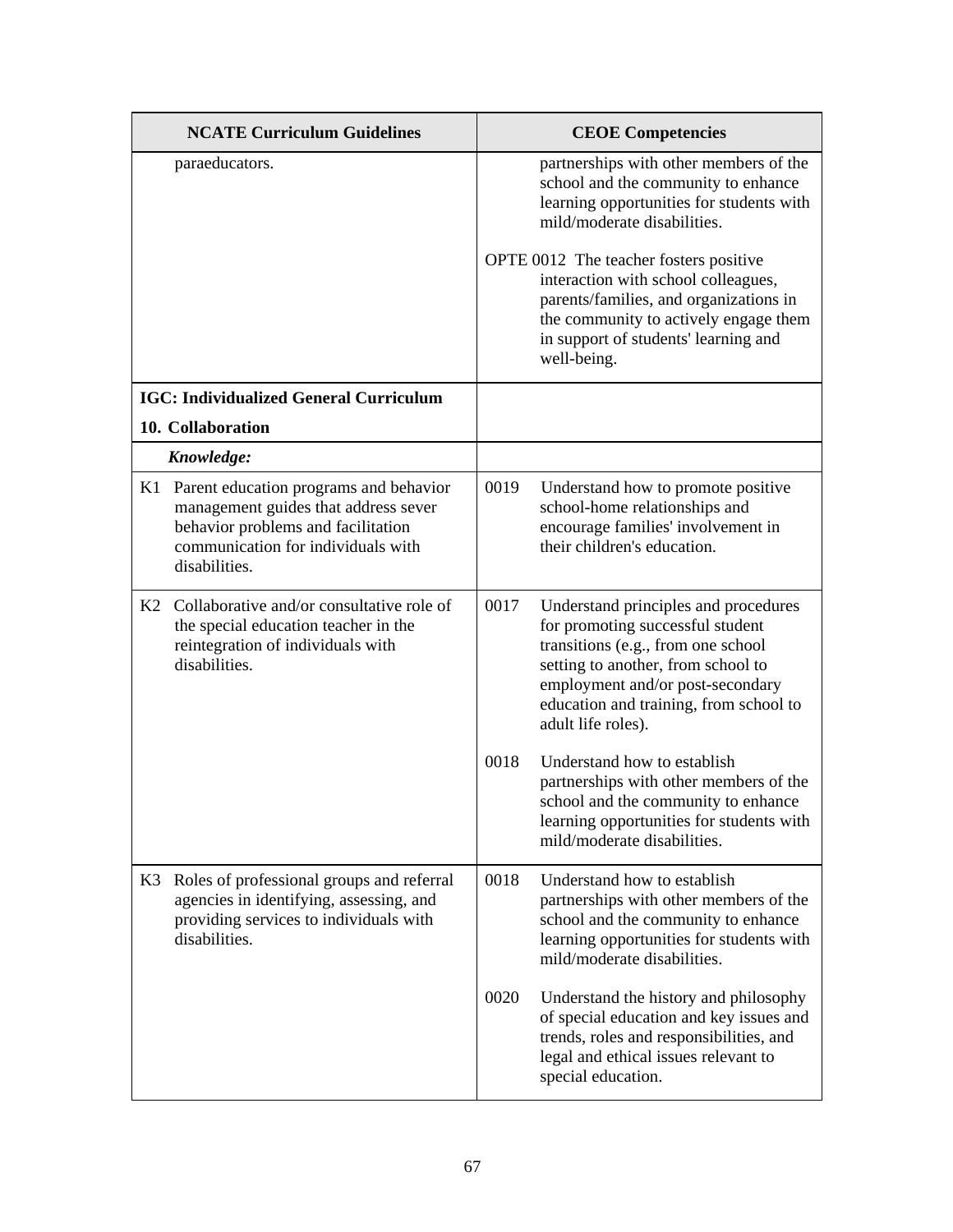|                | <b>NCATE Curriculum Guidelines</b>                                                                                                               |      | <b>CEOE Competencies</b>                                                                                                                                                                                                |
|----------------|--------------------------------------------------------------------------------------------------------------------------------------------------|------|-------------------------------------------------------------------------------------------------------------------------------------------------------------------------------------------------------------------------|
|                | K4 Co-planning and co-teaching methods to<br>strengthen content acquisition of<br>individuals with learning disabilities.                        | 0018 | Understand how to establish<br>partnerships with other members of the<br>school and the community to enhance<br>learning opportunities for students with<br>mild/moderate disabilities.                                 |
|                |                                                                                                                                                  |      | OPTE 0012 The teacher fosters positive<br>interaction with school colleagues,<br>parents/families, and organizations in<br>the community to actively engage them<br>in support of students' learning and<br>well-being. |
|                | Skills:                                                                                                                                          |      |                                                                                                                                                                                                                         |
| S <sub>1</sub> | Use local community, and state and<br>provincial resources to assist in<br>programming with individuals with<br>disabilities.                    | 0018 | Understand how to establish<br>partnerships with other members of the<br>school and the community to enhance<br>learning opportunities for students with<br>mild/moderate disabilities.                                 |
|                |                                                                                                                                                  | 0020 | Understand the history and philosophy<br>of special education and key issues and<br>trends, roles and responsibilities, and<br>legal and ethical issues relevant to<br>special education.                               |
| S2             | Select, plan, and coordinate activities of<br>related services personnel to maximize<br>direct instruction for individuals with<br>disabilities. | 0018 | Understand how to establish<br>partnerships with other members of the<br>school and the community to enhance<br>learning opportunities for students with<br>mild/moderate disabilities.                                 |
| S3             | Teach parents to use appropriate behavior<br>management and counseling techniques.                                                               | 0019 | Understand how to promote positive<br>school-home relationships and<br>encourage families' involvement in<br>their children's education.                                                                                |
|                |                                                                                                                                                  |      | OPTE 0012 The teacher fosters positive<br>interaction with school colleagues,<br>parents/families, and organizations in<br>the community to actively engage them<br>in support of students' learning and<br>well-being. |
| S4             | Collaborate with team members to plan<br>transition to adulthood that encourages<br>full community participation.                                | 0017 | Understand principles and procedures<br>for promoting successful student<br>transitions (e.g., from one school<br>setting to another, from school to                                                                    |